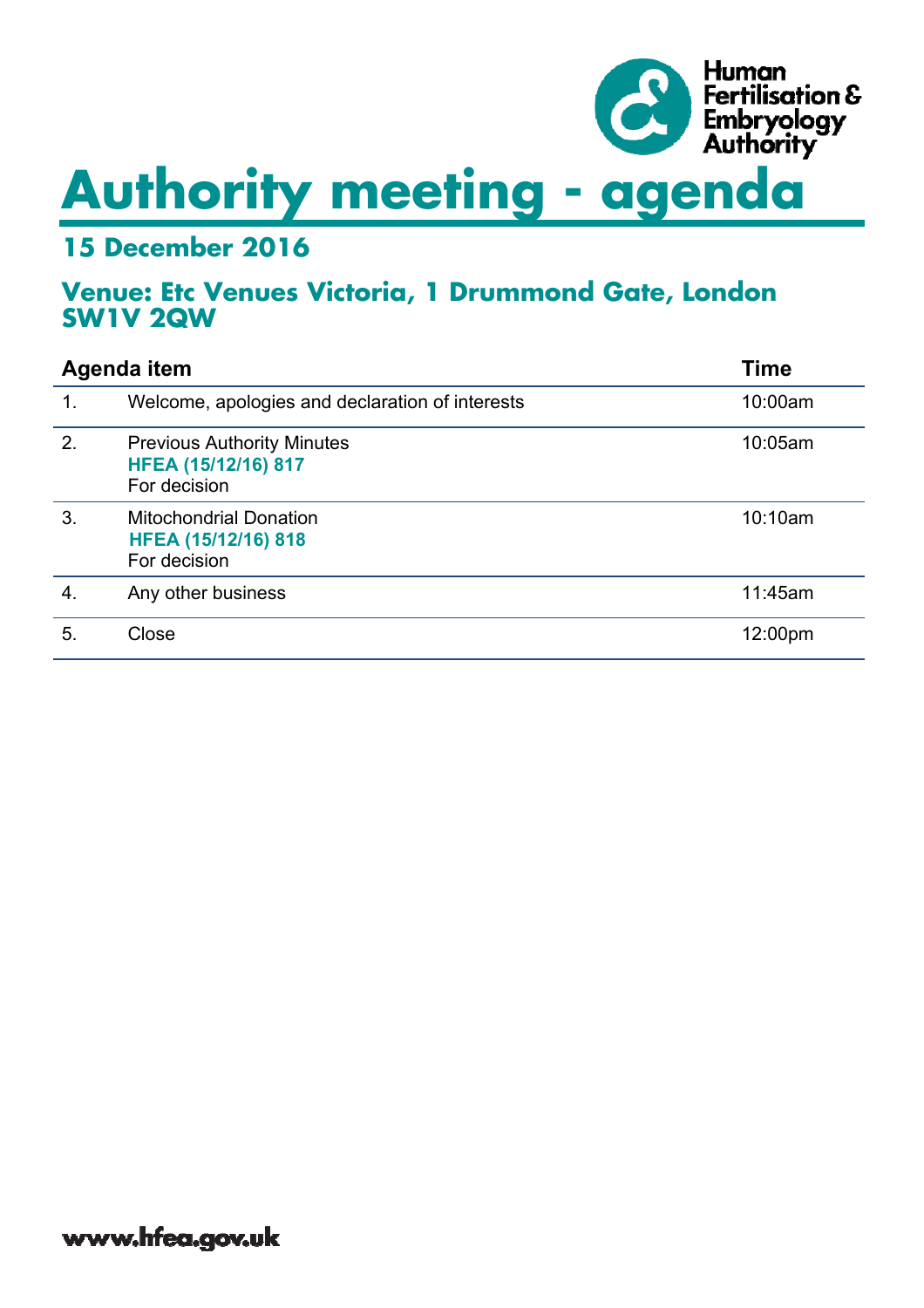

# **Minutes of Authority meeting 16 November 2016**

| <b>Strategic delivery:</b>      | Setting standards<br>⊔ | $\Box$ Increasing and<br>informing choice             | Demonstrating efficiency<br>economy and value                             |
|---------------------------------|------------------------|-------------------------------------------------------|---------------------------------------------------------------------------|
| <b>Details:</b>                 |                        |                                                       |                                                                           |
| Meeting                         | Authority              |                                                       |                                                                           |
| Agenda item                     | $\overline{2}$         |                                                       |                                                                           |
| Paper number                    | HFEA (15/12/2016) 817  |                                                       |                                                                           |
| Meeting date                    | 15 December 2016       |                                                       |                                                                           |
| Author                          |                        | Charlotte Keen, Information Access and Policy Manager |                                                                           |
| <b>Output:</b>                  |                        |                                                       |                                                                           |
| For information or<br>decision? | For decision           |                                                       |                                                                           |
| Recommendation                  | the meeting            |                                                       | Members are asked to confirm the minutes as a true and accurate record of |
| Resource implications           |                        |                                                       |                                                                           |
| Implementation date             |                        |                                                       |                                                                           |
| Communication(s)                |                        |                                                       |                                                                           |
| Organisational risk             | $\Box$ Low             | $\square$ Medium                                      | $\square$ High                                                            |
|                                 |                        |                                                       |                                                                           |

Annexes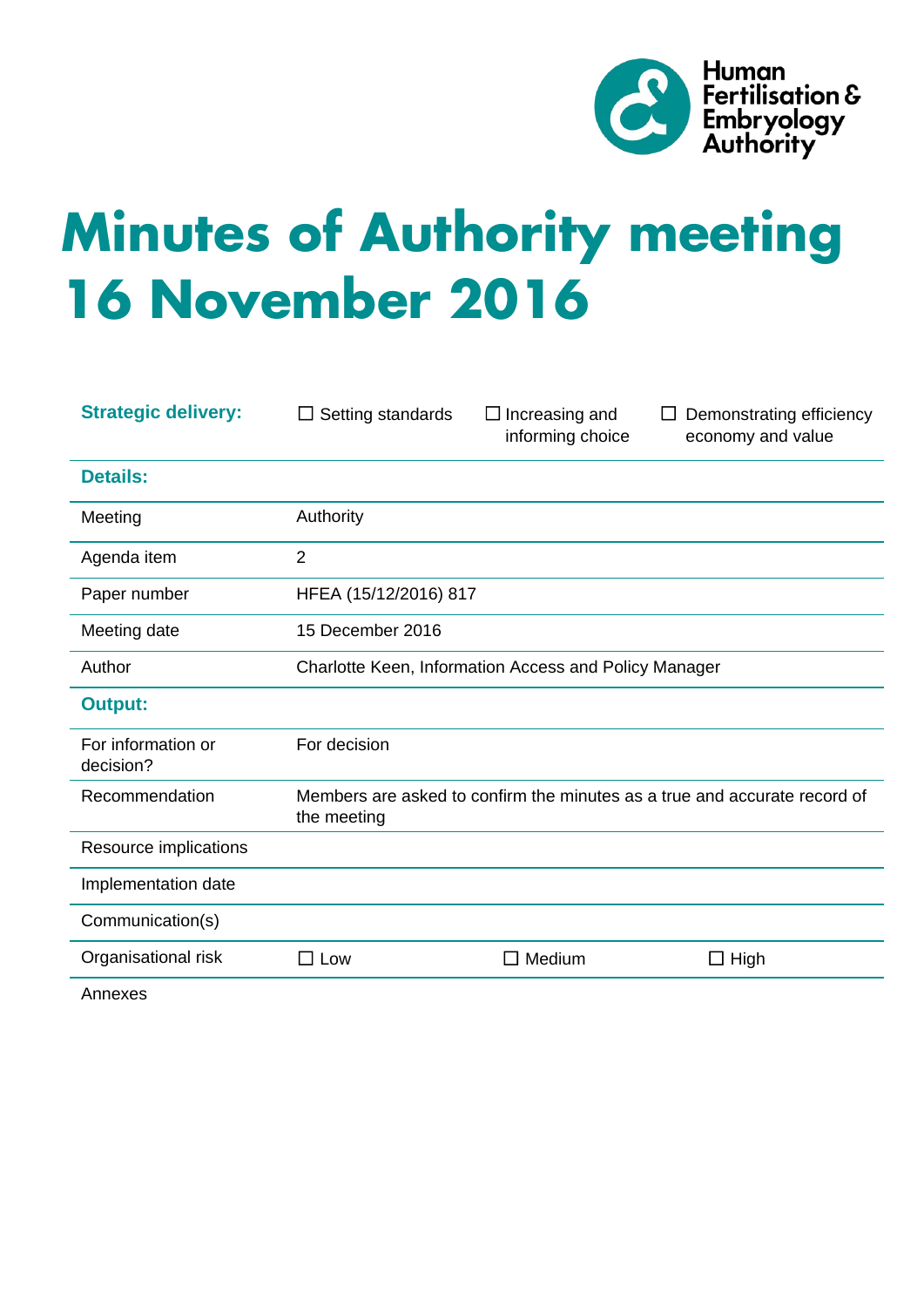# **Minutes of the Authority meeting on 16 November 2016 held at ETC Venues, Victoria, 1 Drummond Gate, London SW1V 2QW**

| Members present      | Sally Cheshire (Chair)<br>Rebekah Dundas<br>Dr Andy Greenfield<br>Yacoub Khalaf<br>Margaret Gilmore | <b>Ruth Wilde</b><br>Dr Anne Lampe<br><b>Anthony Rutherford</b><br>Kate Brian<br>Anita Bharucha |
|----------------------|-----------------------------------------------------------------------------------------------------|-------------------------------------------------------------------------------------------------|
| Apologies            | <b>Bishop Lee Rayfield</b>                                                                          |                                                                                                 |
| Observers/Presenters | (Department of Health)                                                                              |                                                                                                 |
| Staff in attendance  | Peter Thompson<br>Nick Jones<br><b>Juliet Tizzard</b><br>Catherine Drennan<br>Paula Robinson        | Charlotte Keen                                                                                  |

#### **Members**

There were 10 members at the meeting, 6 lay members and 4 professional members

# **1. Welcome, apologies and declarations of interest**

- **1.1.** The Chair opened the meeting by welcoming Authority members and members of the public to the sixth meeting of 2016. As with previous meetings, it was being audio recorded and the recording would be made available on the HFEA website to enable interested members of the public who were not able to attend the meeting to listen to the HFEA's deliberations.
- **1.2.** Apologies were received from Bishop Lee Rayfield.
- **1.3.** Declarations of interest were made by:
	- Kate Brian (Regional organiser for London and the South East for Infertility Network UK)
	- Yacoub Khalaf (Person Responsible at a licensed centre)
	- Anthony Rutherford (Consultant in Reproductive Medicine and Gynaecological Surgery at a licensed centre)
	- Ruth Wilde (Senior Fertility Counsellor at a licensed centre).

# **2. Minutes of Authority meeting held on 14 September 2016**

**2.1.** Members agreed the minutes of the meeting held on 14 September, subject to a minor amendment, for signature by the Chair.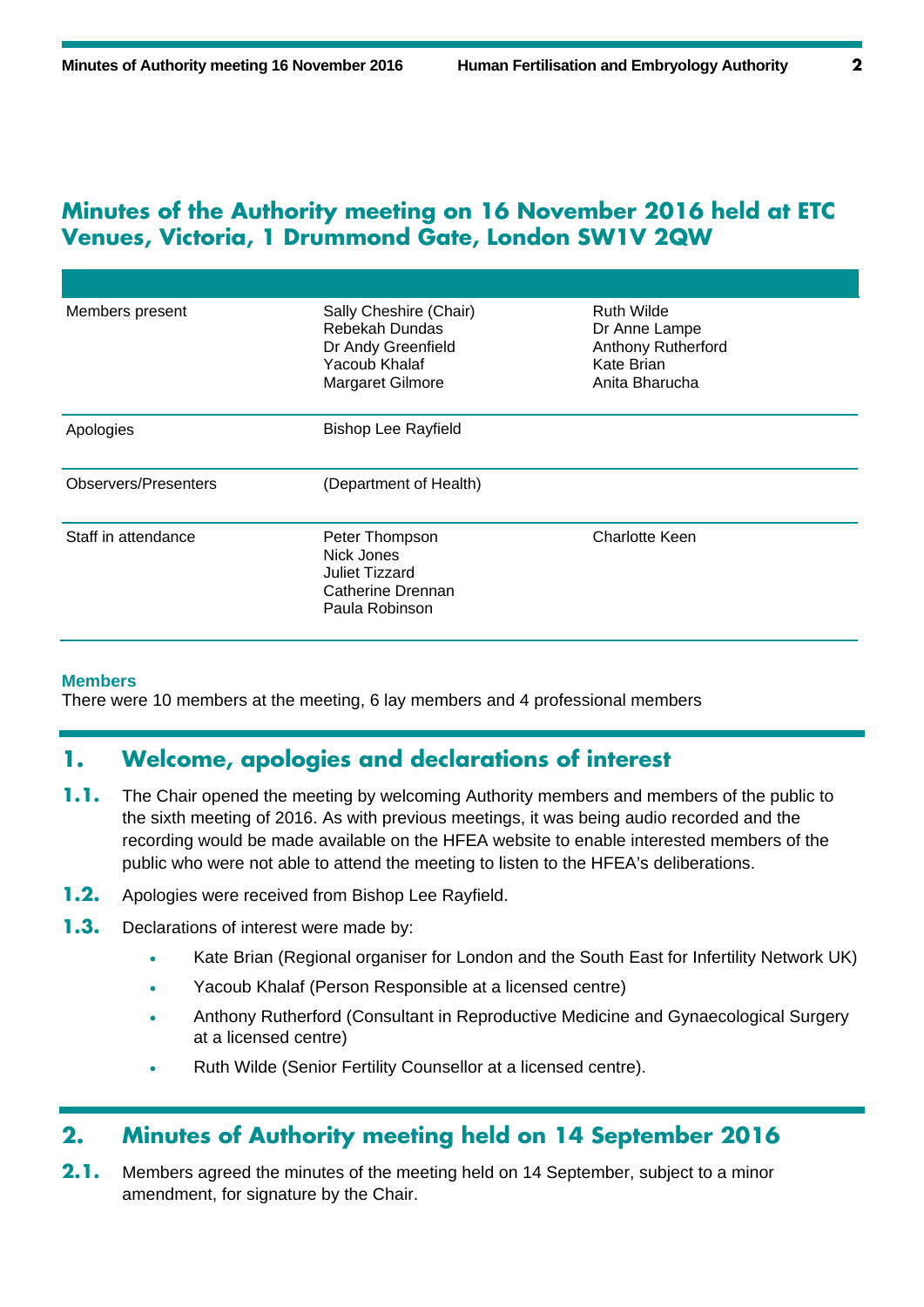# **3. Chair's report**

- **3.1.** The Chair welcomed Richard Sydee to his first Authority meeting as Director of Finance and Resources. Richard joined the HFEA on 1 November and is the shared Director between the HFEA and the Human Tissue Authority (HTA), replacing Sue Gallone.
- **3.2.** The Chair provided members with a summary of events that she had attended with organisations in the IVF sector and the wider health and care system since the last Authority meeting.
- **3.3.** On 15 September, the HFEA marked its 25th anniversary. The HFEA was the first regulator of IVF and human embryo research and it was testimony to all those involved that it had stood the test of time so well and was considered to be the standard against which regulation in the field was judged. The event provided a chance to celebrate those achievements in more detail with past colleagues and some of the HFEA's most important stakeholders. The Chair thanked all those who attended and a particular thanks to HFEA staff who helped put the event together.
- **3.4.** On 28 September, the Chair attended the Department of Health's arm's length bodies (ALBs) chairs and non-executive directors (NEDs) policy context seminar on accelerated access, and on 10 October she attended the ALB chairs and NEDs Ministerial round table meeting at the Department of Health with the Parliamentary Under Secretary of State for Health, Lord Prior of Brampton.
- **3.5.** On 18 October, the Chair, together with the Chief Executive, had an introductory meeting with the new Parliamentary Under Secretary of State for Public Health and Innovation, Nicola Blackwood.
- **3.6.** On 11 November, the Chair, together with the Chief Executive attended a meeting on the cost of publically funded IVF, involving NHS England, representatives from the sector and the Department of Health.
- **3.7.** Finally, the Chair advised members that she had been working with the Department of Health on the appointment of two new Authority members. Shortlisting took place in late September, with interviews in October. As ever, the recruitment attracted a number of high quality candidates and Cabinet Office approval of the appointment of the successful candidates should follow shortly.

### **4. Chief Executive's report**

- **4.1.** The Chief Executive advised members that, on 21 September, he, together with the Chair of the Authority's Audit and Governance Committee, appeared before the Department of Health's Risk and Audit Committee meeting, one of a number of meetings involving all ALBs to look at system wide risks and how they could best be managed.
- **4.2.** On 27 September, the Chief Executive spoke at Health and Social Care Leadership Scheme seminar, and on 27 October he participated in a peer review workshop on managing talent. The Health and Social Care Leadership Scheme brings together the Department of Health and all of the Chief Executives of the health sector's ALBs to identify senior talent within the system.
- **4.3.** On 1 November, the Chief Executive attended a meeting at the Academy of Medical Science (AMS), held to assess the regulation and governance of health research five years on since the AMS report which had led to the establishment of the Health Research Authority (HRA).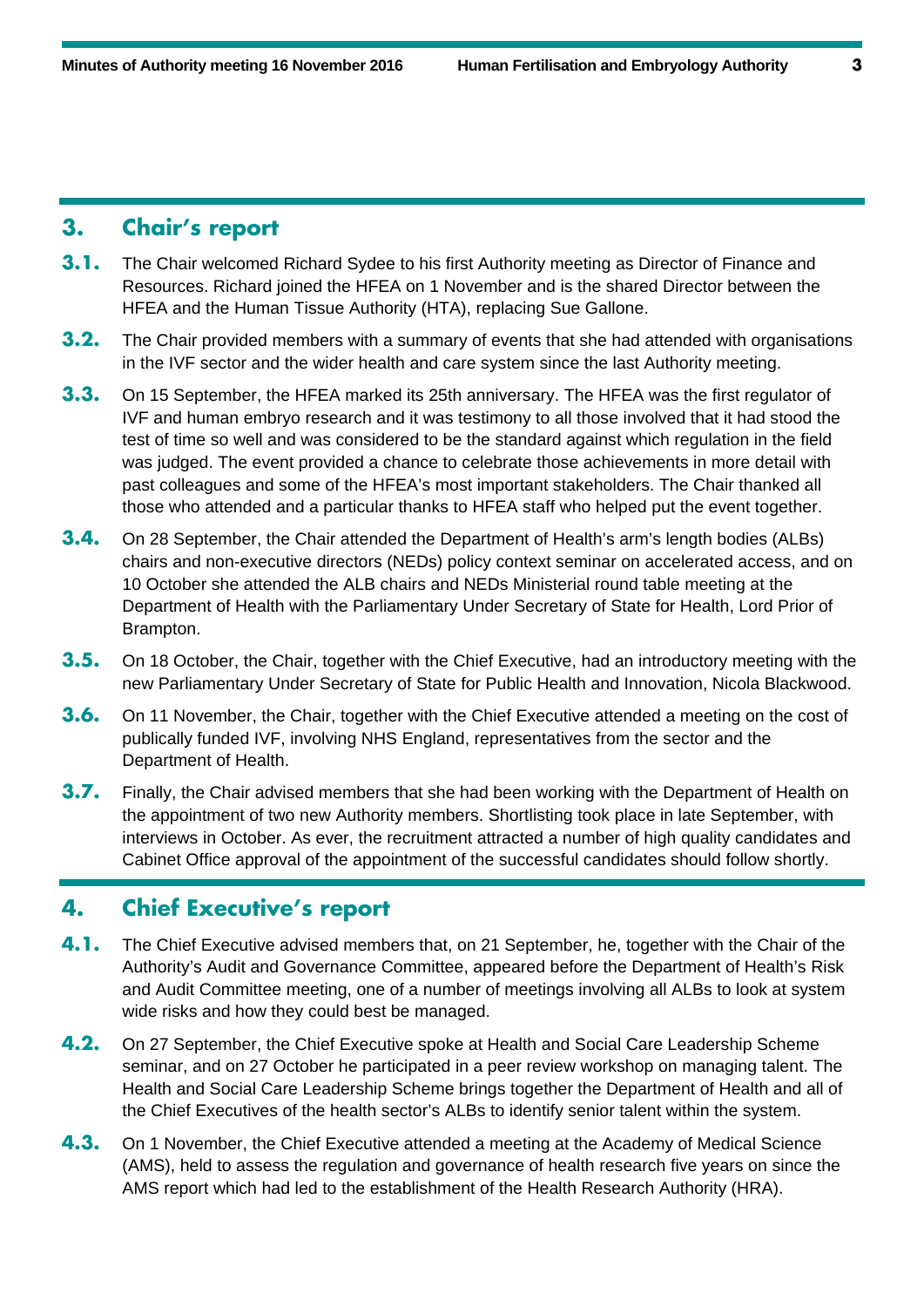**4.4.** On 3 November, the Chief Executive, together with the Interim Head of Regulatory Policy, spoke to a Norwegian delegation about the HFEA's work on mitochondrial donation, embryo research, donation and other issues.

#### **Press coverage**

- **4.5.** The Chief Executive advised members that there had been a busy period for press coverage since the last Authority meeting. The National Fertility Awareness week had generated a lot of coverage and the Director of Strategy and Corporate Affairs would go into more details in item six. There were two other issues which were of particular importance.
- **4.6.** Samantha Jeffries case: the Chief Executive reminded members that Samantha Jeffries was seeking permission to continue to store embryos made with her and her dead husband's gametes. Mrs Jeffries believed that she and her husband had consented to storage for ten years but that this had been changed by the clinic to two years to match the period of time for which there was NHS funding and she sought to restore the ten-year consent through the courts. The HFEA had agreed with her position, as did the clinic. Judgement had been handed down about six weeks ago and the Judge accepted that it was the true intention of the husband to consent to storage for ten years. The Judge had therefore ruled that Mrs Jeffries had effective consent for ten years.
- **4.7.** The Chief Executive emphasised that there was a clear lesson for clinics to follow the HFEA's long-standing advice that the statutory storage period to which patients were entitled must not be overwritten by any separate agreement about the funding of storage, whether paid for by the NHS or the patients themselves.
- **4.8.** Baby born using mitochondrial donation in Mexico: there had been considerable media interest in this story. The baby was now five months old and healthy. The American doctors had made it clear they had gone to Mexico precisely because there were no rules governing mitochondrial donation there. The Chief Executive commented that it was for individuals to judge the ethics of such an approach.

#### **5. Committee chairs' updates**

- **5.1.** The Chair of the Statutory Approvals Committee reported that the committee had met on 29 September and 27 October. There had been four preimplantation genetic diagnosis (PGD) applications on 29 September, three of which were approved and one adjourned pending further information. At the meeting on 27 October, there had been one PGD application, which was approved, and two Special Directions applications, one of which was approved and one refused.
- **5.2.** The Chair of the Licence Committee reported that the committee had met on 10 November, when the committee received two executive updates. The minutes of the meeting had not yet been published.
- **5.3.** The Director of Strategy and Corporate Affairs advised members that the Executive Licensing Panel (ELP) had met four times since the last Authority meeting; on 23 September, 7 and 19 October and 4 November. For the first three meetings, the panel had considered 17 items in total, all of which were approved and noted. There was one renewal licence application; nine interim inspection reports; five licence variations, one appliction for HLA tissue typing and one progress report. At the meeting on 4 November, the minutes of which had not yet been published, the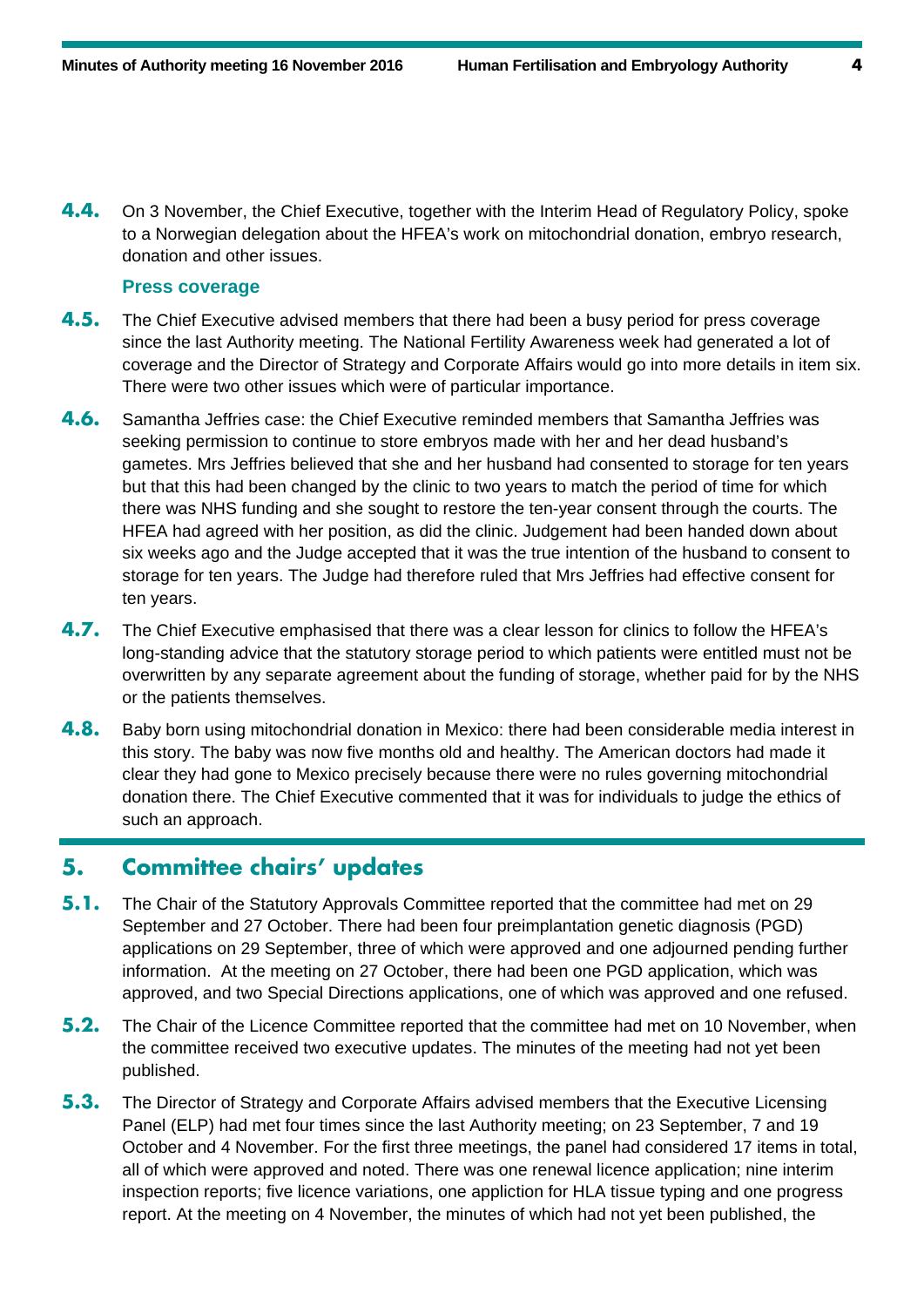panel had considered 4 items. There was one interim inspection report; two licence variations and one progress report.

- **5.4.** The Chair of the Audit and Governance Committee (AGC) advised members that the committee had met on 21 September, and had received reports on:
	- A Directorate update and contribution to the HFEA strategy, from the Director of Strategy and Corporate Affairs
	- Risks, including staffing and patient/stakeholder engagement, from the Director of Strategy and Corporate Affairs
	- An IFQ update on managing risks, from the Director of Compliance and Information
	- Strategic risks, from the Head of Business Planning
	- Updates from the Internal and External Audit teams
	- A progress report on the implementation of audit recommendations
	- Cyber security, from the Head of IT
	- Updated reserves policy from the Head of Finance
- **5.5.** The Chair of the Scientific and Clinical Advances Advisory Committee (SCAAC) reported that the committee had met on 17 October and had considered the following items:
	- The multiple births strategy
	- A paper and presentation on in-vitro derived gametes from Professor Azim Surani from Gurdon Institute in Cambridge
	- HFEA website content review treatment 'add-ons'
	- The NICE IUI quideline review.

## **6. Strategic performance report**

- **6.1.** The Director of Strategy and Corporate Affairs reminded members that National Fertility Awareness week had taken place between 31 October and 6 November. Fertility Network UK ran a campaign called 'Hidden Faces' which was a series of short films with people who were going through, or had had, fertility treatment and their experiences or having treatment and their journey, regardless of the outcome. The Director of Strategy and Corporate Affairs presented one of the films to members which could be found on YouTube at https://www.youtube.com/watch?v=6OK5mqXGPek.
- **6.2.** The Director of Strategy and Corporate Affairs advised members that there had been a lot of public discussion about fertility during National Fertility Awareness week, which had culminated in the Fertility Show on 5 and 6 November in London, which attracted 3,000 visitors. We met many of those visitors at our stand, distributing 500 'Getting Started' guides and showing them Choose a Fertility Clinic (CaFC). The Director of Strategy and Corporate Affairs also gave a talk on how to understand IVF statistics. The Fertility Show was a good opportunity for the HFEA to engage with people at all stages of the IVF process and for them to have access to all the information the organisation could provide to assist them in making informed choices.
- **6.3.** The Director of Compliance and Information highlighted key points within his Directorate from the Strategic Performance Report. Firstly, the time taken for the licensing process to be complete was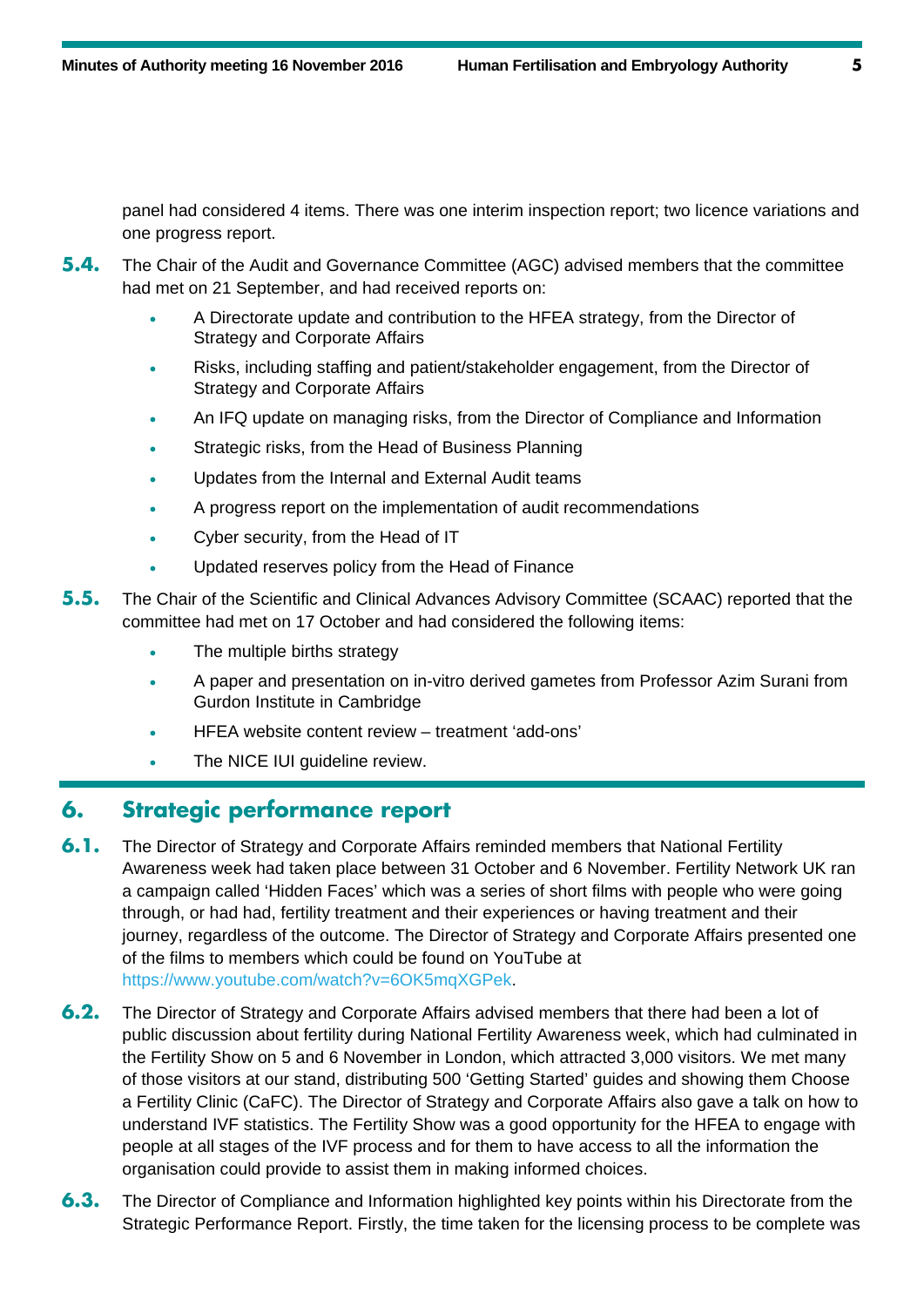the lowest it had been, with the average time being 50 days from start to finish. Secondly, in terms of PGD applications received from clinics who were seeking to test for a new condition which had not already been approved, the time taken to process those applications was also down to around 50 days, which demonstrated very good progress at this time.

- **6.4.** The Director of Finance and Resources gave a brief overview of financial performance. Over the last six months there had been a slight increase in the treatment fee income against that which had been forecast. There was no obvious reason or pattern but the Director of Finance and Resources emphasised that the Executive were very sighted on the increase.
- **6.5.** Following a discussion, members noted the latest strategic performance report.

# **7. Information for Quality: update**

- 7.1. The Director of Compliance and Information explained that the IfQ programme was a comprehensive review of the information that the HFEA held, the systems that governed the submission of data, the uses to which it was put and the ways in which the information was published. It included:
	- The redesign of the HFEA's website and Choose a Fertility Clinic (CaFC) function
	- The redesign of the 'Clinic Portal' used for interacting with clinics
	- Combining data submission functionality
	- A revised dataset and data dictionary which would be accredited
	- A revised Register of treatments, which would include the migration of historical data contained within the existing Register
	- The redesign of the HFEA's main internal systems that comprised the Authority's Register and supporting IT processes.
- **7.2.** The Director of Compliance and Information explained that this presentation was to update members on:
	- Progression to a fully live HFEA website and Clinic Portal
	- 'Release two' progress data submission system development
	- Information policy
	- IfQ programme conclusion
	- Programme timelines and budget.
- **7.3.** HFEA website and CafC: the Director of Compliance and Information advised members that these two products were released to public beta in July 2016 and feedback had been positive. However, as reported at the September Authority meeting, it was felt that both the website and CaFC should not proceed to live until February 2017. This was in recognition of the Judicial Review, which was scheduled to take place on 19 and 20 December, and the need to secure final GDS approval, currently planned for late January 2017.
- **7.4.** For the purposes of the programme, the Director of Compliance and Information advised members that the website and CaFC was largely concluded, and the additional design and development work that needed to take place was already included within the existing contract.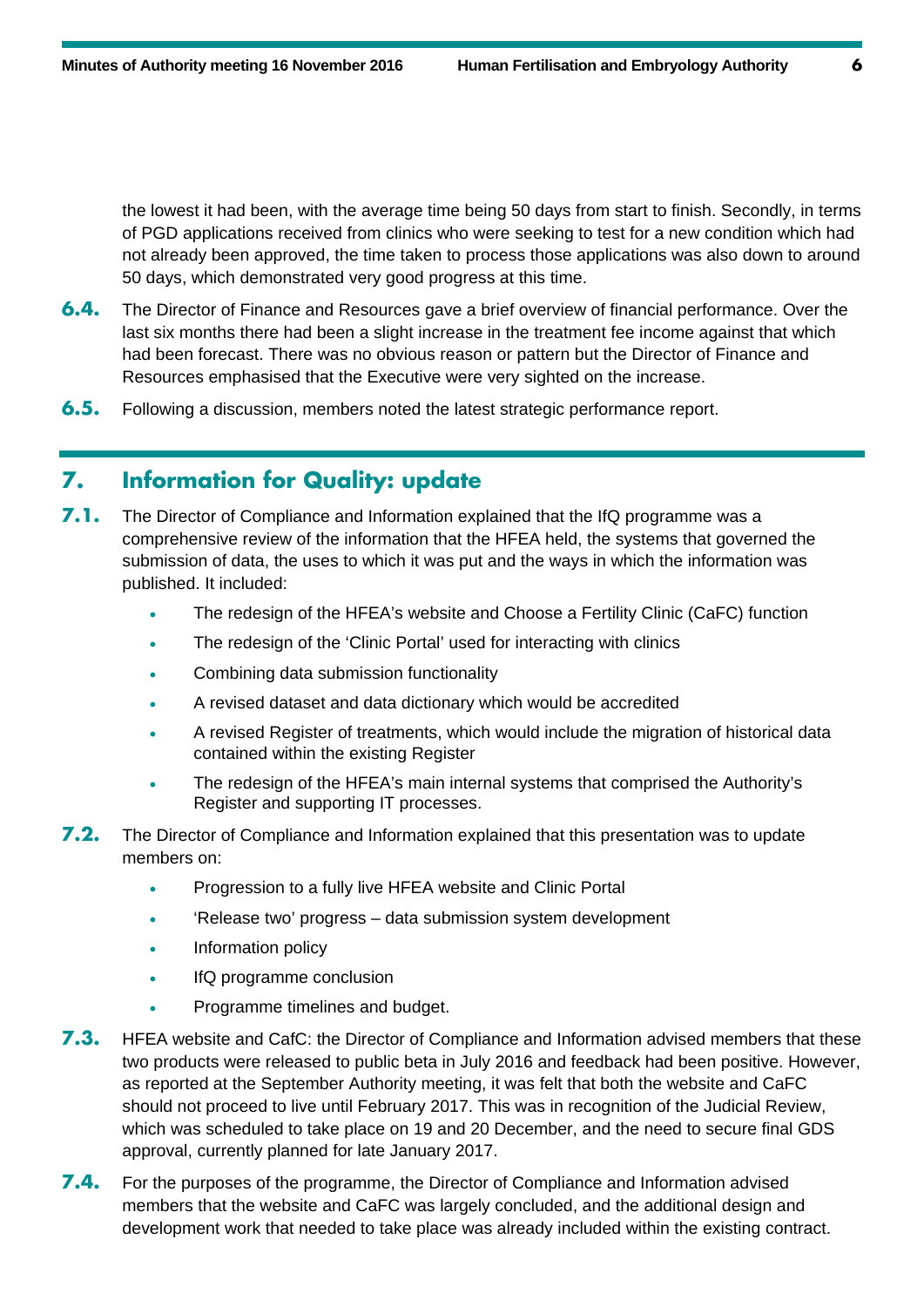Subject to assessment, the product would be live in February 2017, and the current HFEA website decommissioned.

- **7.5.** Clinic Portal (release one): the Director of Compliance and Information reminded members that this element of the portal would allow clinics to conduct all transactions with the HFEA other than treatment data submission. Members noted that the report to the September Authority meeting confirmed that the portal was released in beta form on 12 July, and anticipated that the GDS assessment was scheduled to take place on 28 October.
- **7.6.** A consequence of the beta testing was the identification of issues and bugs and the Director of Compliance and Information informed members that the resolution of these had required more time and effort than anticipated. As a consequence, the Executive had decided to reschedule the GDS assessment for 21 November so that further and final user testing could be undertaken on 3 November.
- **7.7.** For the purposes of the programme, the Director of Compliance and Information advised members that the Clinic Portal, subject to GDS assessment, was largely concluded. It was anticipated that the Clinic Portal would be released as live in December and current portal decommissioned.
- **7.8.** Clinic Portal (release two): the Director of Compliance and Information reminded members that this was the component that replaced the current clinic data submission application. This was a substantial undertaking requiring both extensive foundational work and a new 'front end' service that would be experience by clinic users. Much of the foundational work was well advanced, as had previously been reported to members. A new Register database had been designed with a new data structure, with each item defined in a data dictionary, which was in the process of being accredited by NHS Digital. Cleansing of vital data prior to the migration of the current Register database was in the process of being finalised, with a Register migration strategy in place. A set of new expectations as regards clinics' information management arrangements was also being developed.
- **7.9.** The Director of Compliance and Information informed members that challenges remained with this aspect of the programme. Whilst much of the foundational work had progressed well, it was likely that the remaining work would absorb the majority of the remaining time and resource attached to the programme.
- **7.10.** Release two (data submission development): the Director of Compliance and Information advised members, as outlined above, that there had been much progress, with more to do, on the necessary foundational work in transforming the data submission system. This included the data dictionary and accreditation, Register data migration and the information policy.
- **7.11.** Information policy: the Director of Compliance and Information advised members that, since there had been a substantial investment by the HFEA in developing a new information architecture, the Executive wanted to develop a set of principles to underpin the HFEA's approach to information and how those principles supported the delivery of the organisations' strategic objectives. Members noted that a draft information policy would be presented to them at the January 2017 meeting and would encapsulate the following reasoning:
	- A new information architecture was being created
	- There would be an easier process for clinics to submit data and check or verify the accuracy of their data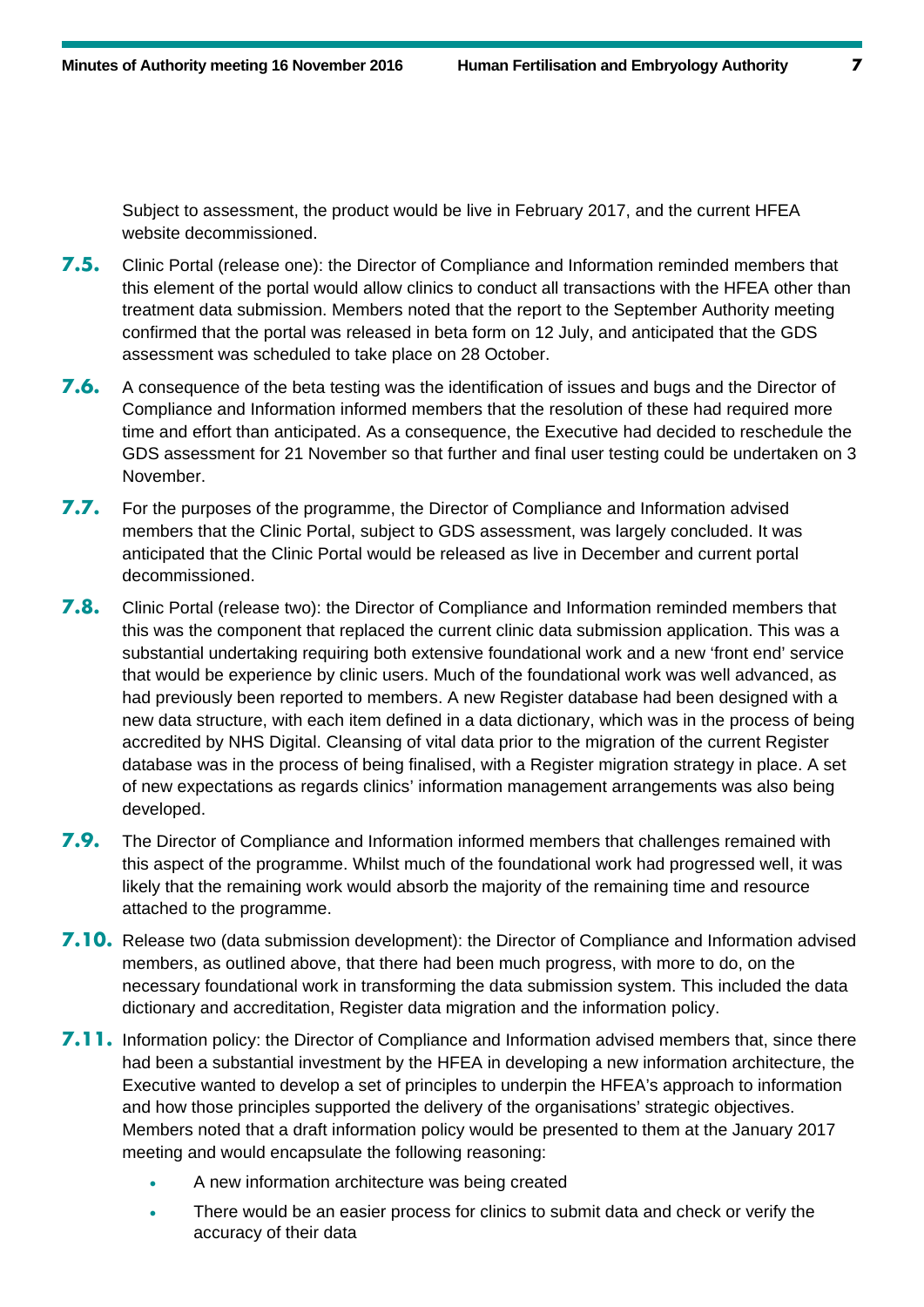- This was an opportunity to establish much clearer accountabilities with a new information bargain with clinics
- The emerging policy would make that bargain transparent substantial proposals would be presented in January
- An extant policy was in place until the new policy was adopted.
- **7.12.** Timelines and budget implications: the Director of Compliance and Information reminded members that a revised programme plan had been finalised and signed off by the IfQ Programme Board in January 2016, in line with the overall £1.134m agreed by the Authority. The Executive did not anticipate the programme exceeding this figure at 31 March 2017, although the consequences of the revised timeline, and the financial implications of this, were being worked through.
- **7.13.** The variance in September was explained by an underspend originally forecasted for the security consultant and this underspend should balance in the coming months once the work was completed and invoiced.
- **7.14.** Following a discussion, Authority members noted:
	- Progress since the last Authority meeting, noting the launch of the HFEA website and clinic portal
	- The delays to 'Release Two' the new data submission system
	- The conclusion of the programme in March 2017
	- The HFEA's emerging information policy
	- Programme timelines and budget implications.

# **8. Choose a fertility clinic**

- 8.1. The Director of Strategy and Corporate Affairs presented this item and reminded members that a major strand of work within the IfQ programme was the redesign of the HFEA website, incorporating the Choose a Fertility Clinic (CaFC) service. The current CaFC service is used by 15,000 patients each month to research and select a licensed clinic for their fertility treatment. However, the current CaFC was last redesigned in 2009 and is dated, overly complex and built on old technology. The new service, currently in its beta phase, had a fresh new design with new features and a much simpler presentation of birth statistics.
- **8.2.** The Director of Strategy and Corporate Affairs reminded members that they had made a number of policy decisions in January 2015 about how birth statistics would be calculated. Whilst developing CaFC for the past year, a number of presentational decisions had also been made about the birth statistics and members would now be asked to make final decisions about how births statistics would be calculated and presented. Following those decisions, the Executive would then redesign CaFC, ready for the launch of the live service early next year.
- **8.3.** The Director of Strategy and Corporate Affairs reminded members that the new CaFC was built on the following principles:
	- Birth rates are not the only measure of quality in a clinic
	- Information about each clinic should be clear and helpful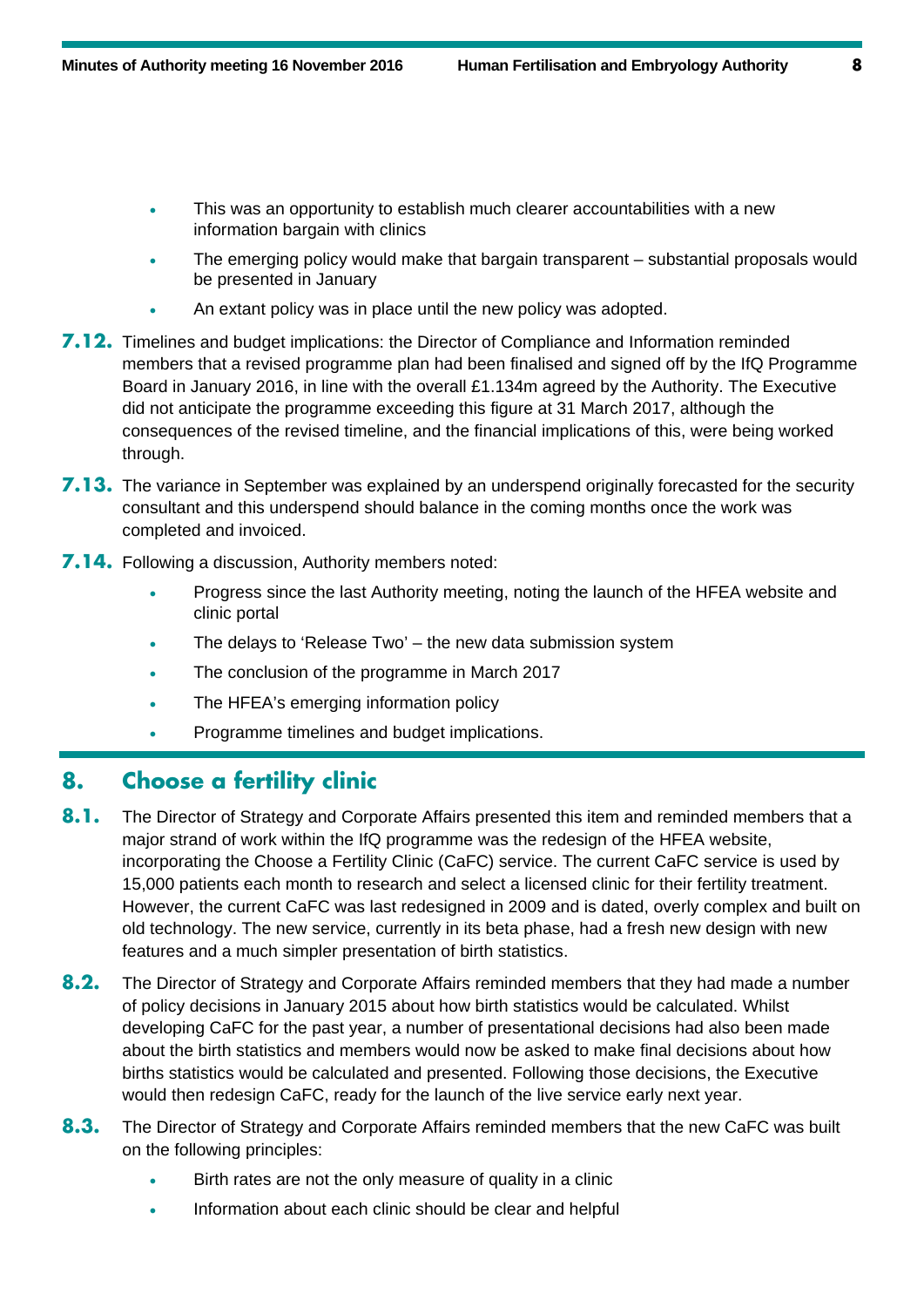- CaFC should be the go-to place for birth statistics.
- **8.4.** The Director of Strategy and Corporate Affairs advised members that the point of the beta feedback period was to receive public feedback and to test with individual users so that improvements could be made before the live version was launched. In order to inform decisions during the meeting, members had been presented with reports from the beta feedback period and members noted they should give consideration to this feedback in order to inform their decisions.
- **8.5.** The Director of Strategy and Corporate Affairs emphasised that it is important to bear in mind some peculiarities in the fertility sector in the UK:
	- With 60% of patients self-funding, clinics compete to attract patients
	- Patient case mix variation most of which is not captured in the HFEA's data affects outcomes
	- The size of the clinics across the UK varies enormously
	- Therefore, presenting meaningful data is complex and difficult.
- **8.6.** The Director of Strategy and Corporate Affairs informed members that the most reliable statistics are calculated from national data, which is based on nearly 70,000 treatments each year. Once data is presented clinic by clinic, however, statistical reliability became a real issue. For the larger clinics, chance variation does not have a significant effect on outcomes, but this is an issue for small clinics and even medium sized ones.
- **8.7.** For this reason, confidence intervals in the CaFC data had been included since it was first launched in 2009. Without them, the data would be misleading. In the beta CaFC, the term 'reliability range' is used, which shows how confident the HFEA is that a clinic will repeat its success rate in the future. Although, patients found this difficult to understand, the advisory group had discussed this issues and agreed that such an important health warning should not be abandoned. Instead, the HFEA should seek to increase clarity and understanding through the design and wording on the page, using feedback from user testing.
- **8.8.** The Authority considered the options and recommendations in the paper. The Chair advised members that decisions would be taken by exception (ie, only if someone did not agree with the recommendation would they let the Chair know). The Authority was asked to consider the IfQ advisory group's recommendations and alternative options.

#### **Births per embryo transferred**

- **8.9.** The Director of Strategy and Corporate Affairs reminded members that, in January 2015, based on advice from the IfQ advisory group, Authority members decided that the primary headline birth rate for IVF should be births per embryo transferred. Adopting this rate would mean a greater emphasis on the clinical and embryological practices of the clinic and would promote the HFEA policy on single embryo transfer, as a double embryo transfer would reduce a clinic's birth rate in this calculation. The beta CaFC service uses this birth rate measure.
- **8.10.** However, some respondents during the beta feedback survey argued against births per embryo transferred, claiming it acts as a disincentive to replace the number of embryos that are clinically indicated and is difficult for patients to understand as it does not give them a picture of their overall chance of success.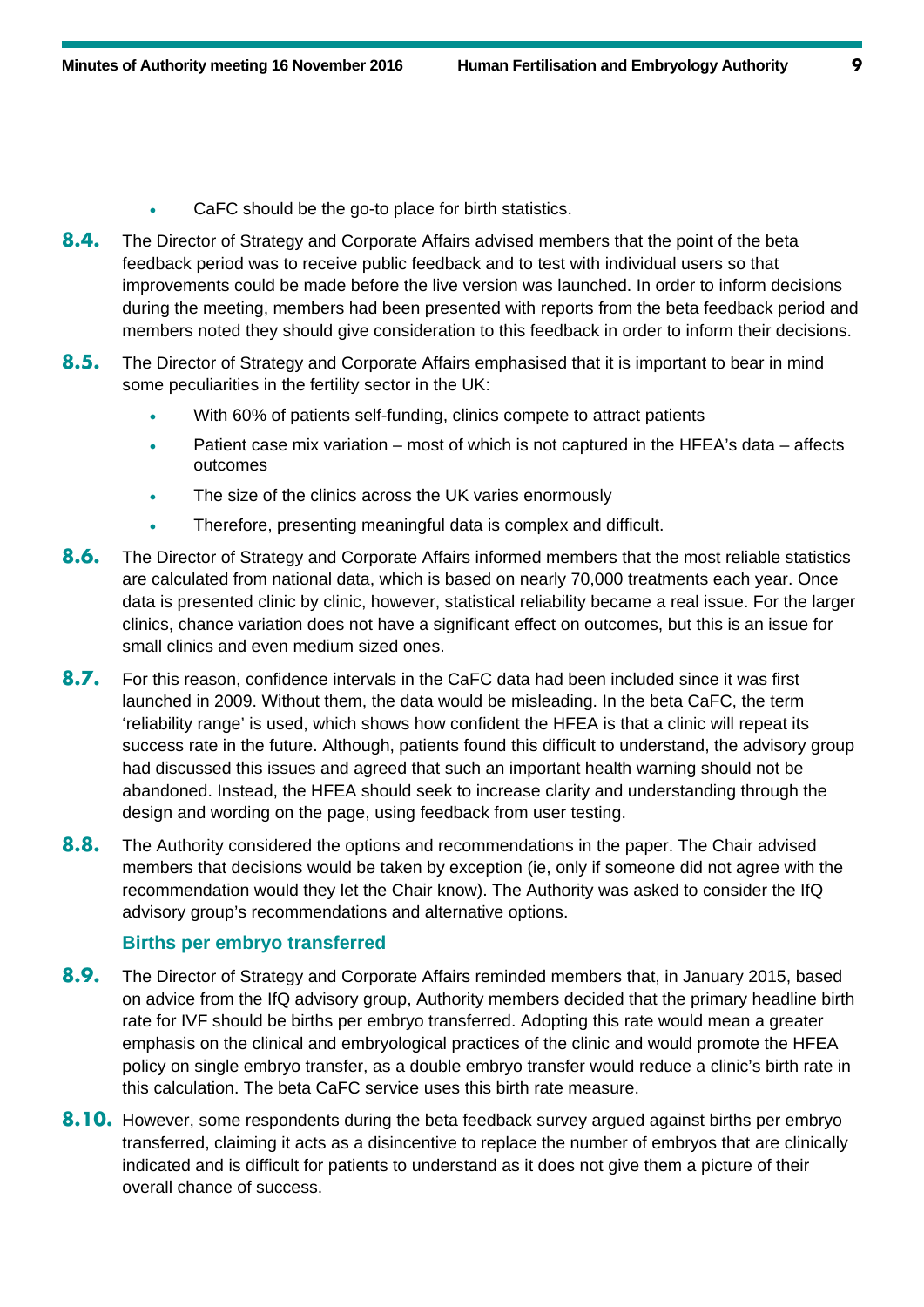- **8.11.** Looking at the views expressed during the beta feedback period in the round, the HFEA was of the view that there was no case for changing the policy of having births per embryo transferred as the headline measure for the following reasons:
	- It promotes good practice around embryo transfer
	- It reinforces the HFEA's policy to reduce multiple births
	- It is understandable to patients if explained well
	- It is supported by the majority of professionals, the advisory group and the BFS.
- **8.12.** Members were asked to consider the IfQ Advisory Group recommendation to retain births (ie, birth events) per embryo transferred as the headline IVF birth rate on CaFC or to consider using a different birth rate.
- **8.13. Decision**: All members agreed to retain births (birth events) per embryo transferred as the headline IVF birth rate on CaFC.

#### **Presenting the headline statistic at the top of the page**

- **8.14.** The Director of Strategy and Corporate Affairs advised members that, in the beta feedback period, users were asked for their views about whether CaFC should have a headline statistic at the top of the page. Thoughts about this were:
	- Most people supported a headline measure, so long as it was aggregated
	- It should be something which enables a comparison between clinics
	- A few suggested showing more than one age group at this point
	- The advisory group thought that a simple 'consistent with the national average' tick would be more meaningful.
- **8.15.** The Director of Strategy and Corporate Affairs therefore asked members to consider how the HFEA should present the headline IVF birth rate at the top of the page and in search results from the following three options:
	- Remove birth rate information altogether
	- Present only where or not the rate is consistent
	- Present the clinic rate as a percentage, alongside the national rate (as it is now in beta).
- **8.16.** Members were asked to choose between the three options for how the IVF birth rate should be presented at the top of the clinic profile page and in search results.
- **8.17. Decision**: All members agreed to accept the recommendation of the Advisory Group, that the HFEA presents only whether or not the rate is consistent with the national average. This needs to be appropriately labelled to show what the underlying calculation is.

#### **What should be included in the headline birth rate calculation?**

- **8.18.** The Director of Strategy and Corporate Affairs advised members that users were asked for their views about what types of IVF and what ages should be included here. The key points were:
	- Age aggregation and treatment aggregation as done in beta CaFC are very unpopular
	- Because of the impact of age on success, grouping all ages may disadvantage some clinics treating older patients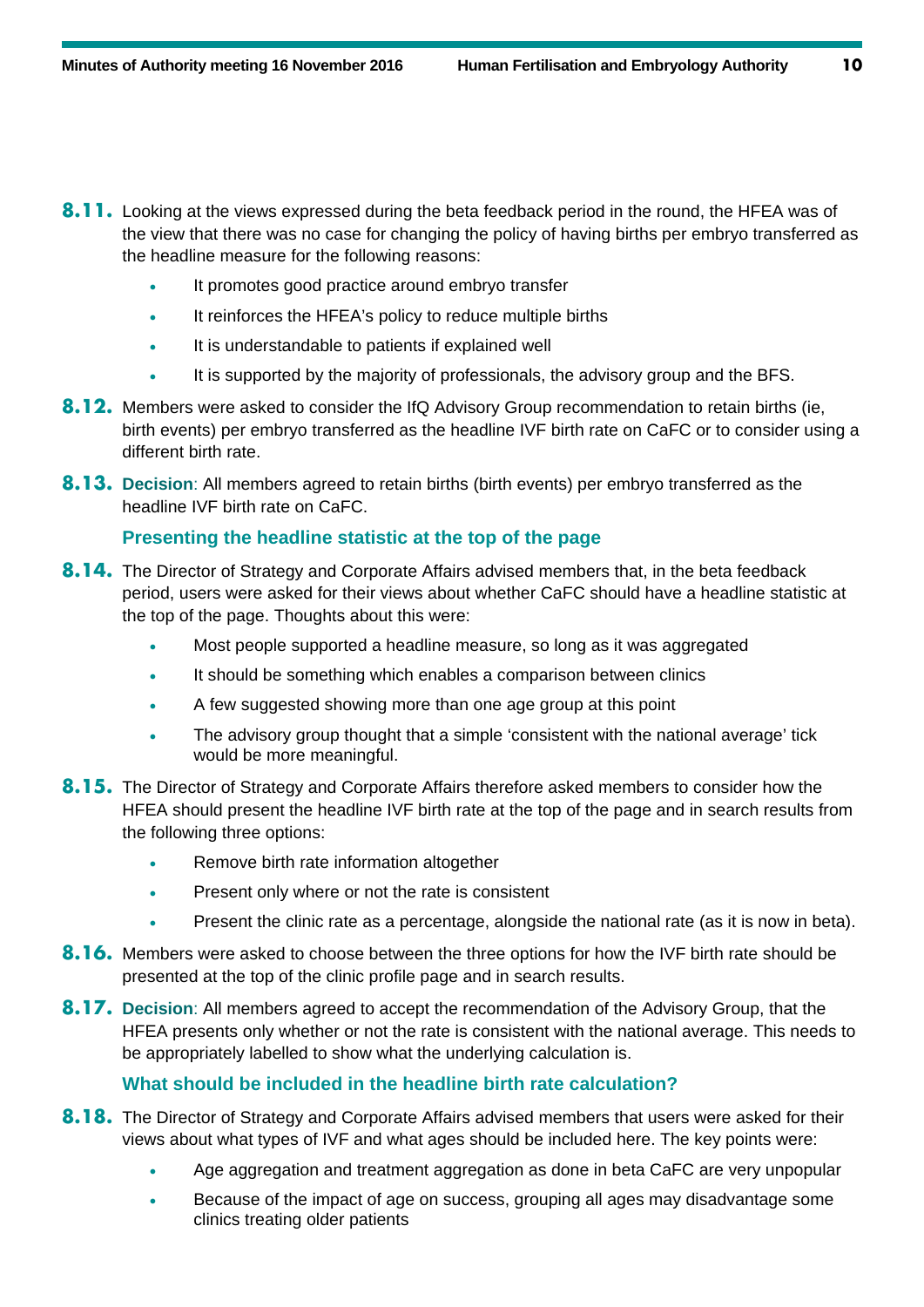- Some treatments are used for different reasons to standard IVF
- Both may make the birth rate less meaningful to patients.
- **8.19.** The Director of Strategy and Corporate Affairs asked members to consider the following recommendation and options about what types of IVF treatment should be included in the calculation:
	- **Recommendation:** only fresh IVF and ICSI cycles with the patient's own eggs
	- **Option 1**: exclude natural (unstimulated) IVF
	- **Options 2**: include natural IVF.
- **8.20.** Members were also asked to consider the following recommendation and alternatives about age banding:
	- **Recommendation**: present the statistics for just under 38s
	- **Alternative one**: present it for the 'gold standard' patient
	- **Alternative two**: present it for both under 38 and 38 and over
	- **Alternative three**: present it for more age categories.
- **8.21.** Members were asked to consider the IfQ Advisory Group recommendation that the IVF birth rate calculation should use only fresh IVF and ICSI cycles with the patient's own eggs. Members were also asked whether or not unstimulated (natural) IVF should be included.
- **8.22. Decision:** All members agreed that the IVF birth rate calculation should use only fresh IVF and ICSI cycles with the patient's own eggs. All members agreed that unstimulated (natural) IVF should not be included in this calculation. Natural IVF is treatment with no drug stimulation at all. Mild stimulation falls into the stimulated IVF statistic. It was decided that it is important to make it clear that any reference to IVF excludes natural IVF – this being consistent with the decision to exclude egg donor IVF and PGS/PGD.
- **8.23.** Members were asked whether they agreed with the recommendation from the IfQ Advisory Group to present, at the top of the page and in search results, the statistic for just under 38s or to consider one of the alternative approaches.
- **8.24. Decision:** All members agreed that with the recommendation from the IfQ Advisory Group to present, at the top of the page and in search results, the statistic for just under 38s. There should be an explanation that this is a quality measure of clinics and not an indicator of a patient's own chances of success. All members agreed that, further down the page, the IVF birth rate should continue to be shown as 'all ages', 'under 38' and '38 and over'.

#### **Births per egg collection time period**

**8.25.** The Director of Strategy and Corporate Affairs advised members that a few respondents had suggested the HFEA review the time period for the births per egg collection calculation, so that it can be aligned with the time period for births per embryo transferred. The advisory group discussed the issue and recommended that the HFEA should retain the current time period of two years from the time of egg collection. They felt that their original recommendation had been made after lengthy deliberation and they could not see a compelling reason for departing from this decision.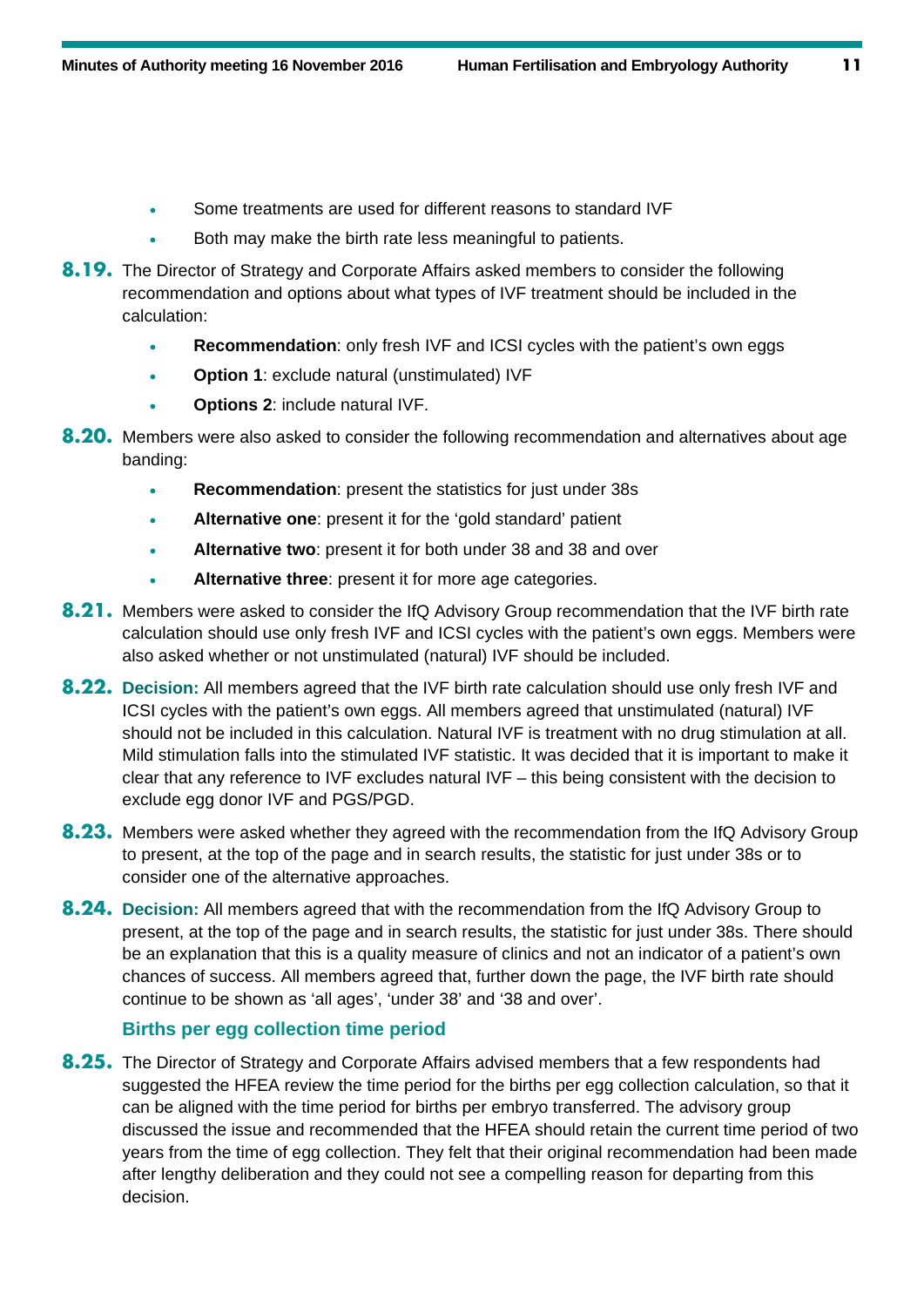- **8.26.** The Director of Strategy and Corporate Affairs asked members to consider the following recommended and alternative option in relation to the time period for births per egg collection:
	- **Recommended option**: advisory group recommendation: retain the two-year time period
	- **Alternative option**: reduce the time period to one year to align with births per embryo transferred.
- **8.27.** Members were asked whether they agreed with the IfQ Advisory Group recommendation to retain the two-year time period for births per egg collection.
- **8.28. Decision:** All members agreed to retain the two-year time period for births per egg collection.

# **9. Annual review of SCAAC work**

- **9.1.** The Scientific Policy Manager gave an update of the work of the Scientific and Clinical Advances Advisory Committee (SCAAC) in 2016. The work of the committee is integral to the HFEA; we rely on the group of the experts to provide highly technical and specialist advice on advancements in the field in order to ensure the HFEA makes robust and sensible decisions.
- **9.2.** The Scientific Policy Manager advised members that SCAAC met three times each year to consider advances in science and clinical practice, which were relevant to the Authority's work. The committee kept the HFEA up to date with a fast moving area and consisted of Authority members and external advisors.
- **9.3.** The committee continued to include a broad range of clinical and scientific expertise in its membership, including:
	- **Obstetrics**
	- **Gynaecology**
	- **Embryology**
	- Andrology
	- Clinical genetics
	- Preimplantation genetics
	- Stem cell biology
	- Epigenetics.
- **9.4.** SCAAC has a number of key functions which included:
	- Horizon scanning functions
	- Updates on key areas of research
	- Patient information
	- Policy development
	- Novel processes.
- **9.5.** The Scientific Policy Manager advised members that SCAAC carried out its horizon scanning function annually, with the aim of identifying issues that could have an impact on the field of assisted reproduction or embryo research. Issues were identified by thoroughly reviewing all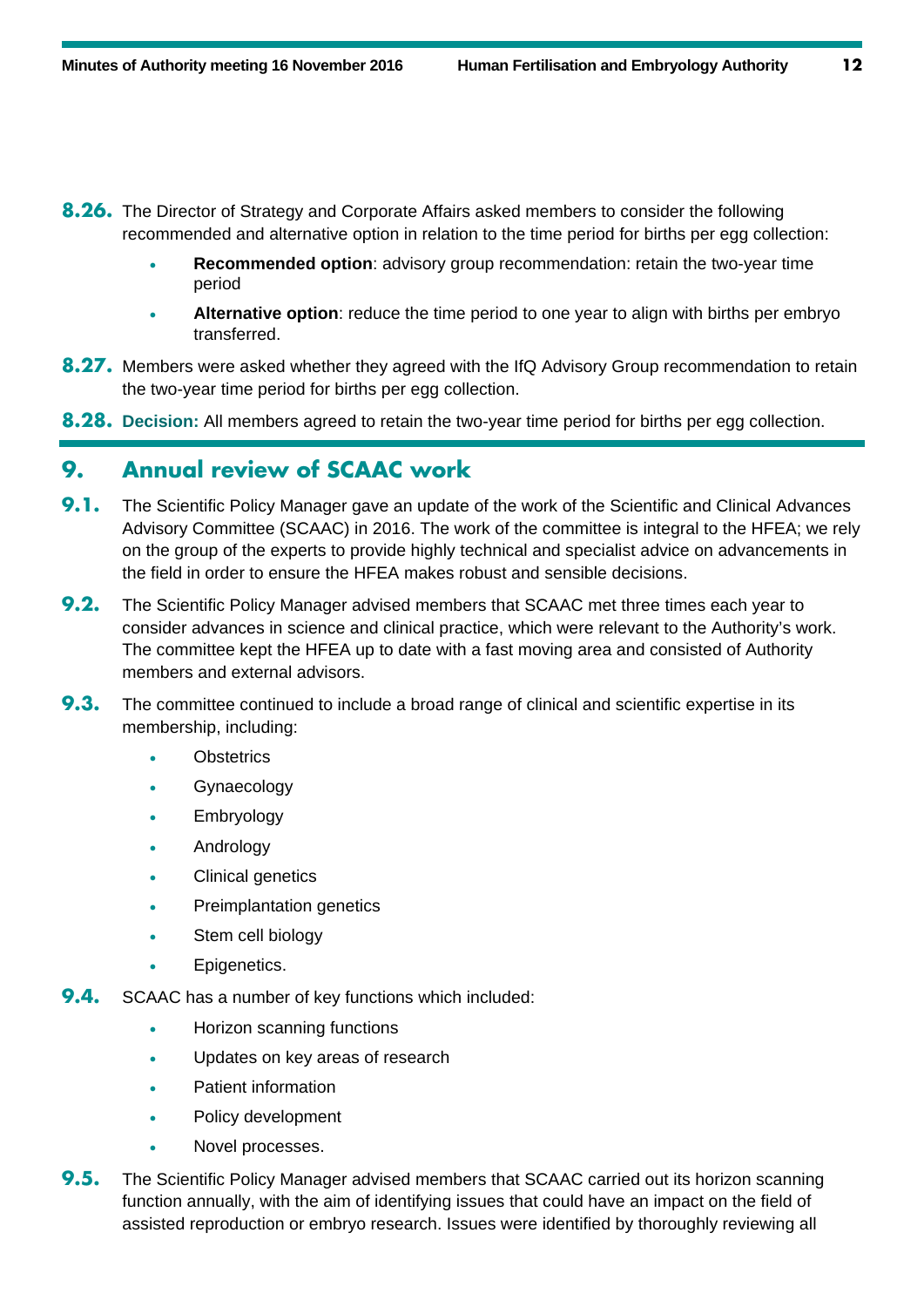journal articles from the previous year and issues were prioritised according to criteria including the HFEA's remit, potential patient demand, technical feasibility and ethical or public interest issues.

- **9.6.** Issues identified as high priority were incorporated into the HFEA's business plan and work plan for the Executive, SCAAC and the Authority.
- **9.7.** The Scientific Policy Manager advised members that the annual horizon scanning international panel meeting was held, as is usual, at the annual meeting of the European Society of Human Reproduction and Embryology (ESHRE) which this year was in Helsinki, Finland. The panel discussed the HFEA's egg freezing data, noting that this was a unique data set. The panel also discussed the planned treatment add-ons work of the HFEA and provided an update on recent issues from their respective countries. This enabled the Executive to pick up on pioneering and quickly progressing areas of research to bring to SCAAC. One area that was noted as progressing significantly this year was that of in-vitro derived gametes.
- **9.8.** Researchers were investigating whether it was possible to develop eggs and sperm in the laboratory using early germ cells, embryonic stem cells or other human cells. Eggs and sperm derived from such cells in the laboratory were called in vitro derived gametes or artificial gametes. It was not legal to use these types of gametes in treatment in the UK but they could be used for research purposes. The research was thought to be valuable in a research in terms of understanding embryo development and developmental biology.
- **9.9.** The Head of Regulatory Policy advised members that SCAAC considered three standing items on an annual basis:
	- Alternative methods to derive embryonic stem (ES) cells or embryonic-like stem (ESlike) cells
	- Health outcomes in children conceived using assisted reproductive technologies
	- Embryo culture media.
- **9.10.** For some time, the committee had focussed on the first two items and, more recently the third item. However, there had also been an increasing focus on SCAAC providing significant input into patient advice, in line with the HFEA's commitment, as an organisation, to ensure that patients had access to high quality, meaningful information. An example of this was the HFEA's work on drafting new information on treatment add-ons.
- **9.11.** The Scientific Policy Manager reminded members that one of the HFEA's key strategic aims was to improve the information about treatments that was available to patients. Media coverage in this area highlighted that there was much controversy around which add-ons clinics provided and the extra cost to the patient.
- **9.12.** The HFEA's aim in this area was to:
	- Provide clear, impartial information about certain treatment add-ons on the new website
	- Introduce a 'traffic-light' system for communicating the level of evidence for each addon.
- **9.13.** The Executive planned to provide easy to understand information on the following topics:
	- Endometrial scratching
	- Time lapse imaging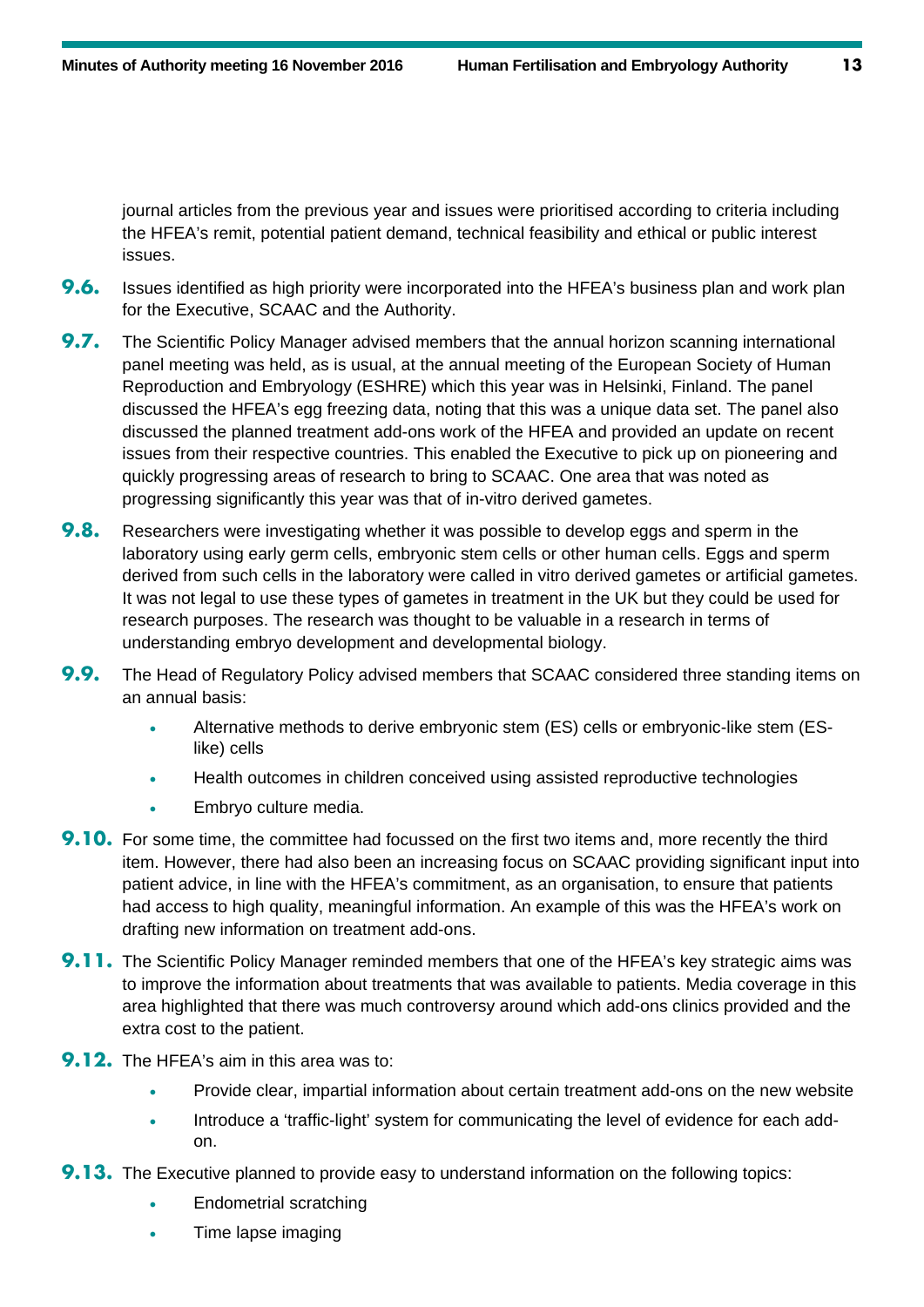- Elective freeze-all
- Embryo glue
- Assisted hatching
- Reproductive immunology
- Egg activation
- Intrauterine culture
- PGS.
- **9.14.** This information would be regularly monitored through the HFEA's horizon scanning function and would therefore be an evolving and constantly changing area of the website.
- **9.15.** The Scientific Policy Manager reminded members of the HFEA's plans to reinvigorate the multiple births policy. In order to do this, advice had been sought from SCAAC. In 2008, multiples births from ART was one in four. It was now about one in seven live births, with the current target being one in ten. In 2008, the vast majority of patients received double embryo transfers. However, elective single embryo transfer (eSET) was now more common, and, since 2009, multiple births had gradually decreased whilst pregnancy rates were maintained.
- **9.16.** Following discussion, SCAAC members:
	- Highlighted the potential risks of double blastocyst transfer
	- Suggested further analysis could further explore cumulative data sets (taking more than one year)
	- Emphasised more work on highlighting the negative impact of multiple births.
- **9.17.** The advice from SCAAC would be fed back to the multiple births stakeholder group.
- **9.18.** In conclusion, the Scientific Policy Manager advised members that SCAAC played a key role in ensuring that the HFEA was up-to-date with scientific advances and would also play a key role in the HFEA's focus on improving patient information. The Executive would use the committee to ensure that patients understood the evidence base for given treatments.
- **9.19.** In 2017, in addition to the committee's standing items, SCAAC would focus on:
	- New technologies in genetic testing
	- Gene editing
	- ICSI best practice.
- **9.20.** Members noted and welcomed the presentation and agreed that it would be helpful to circulate it more widely.

## **10. Draft business plan 2017/18 and strategic risk register**

**10.1.** Members noted the two items and the Chair invited members to send any comments to the Head of Business Planning.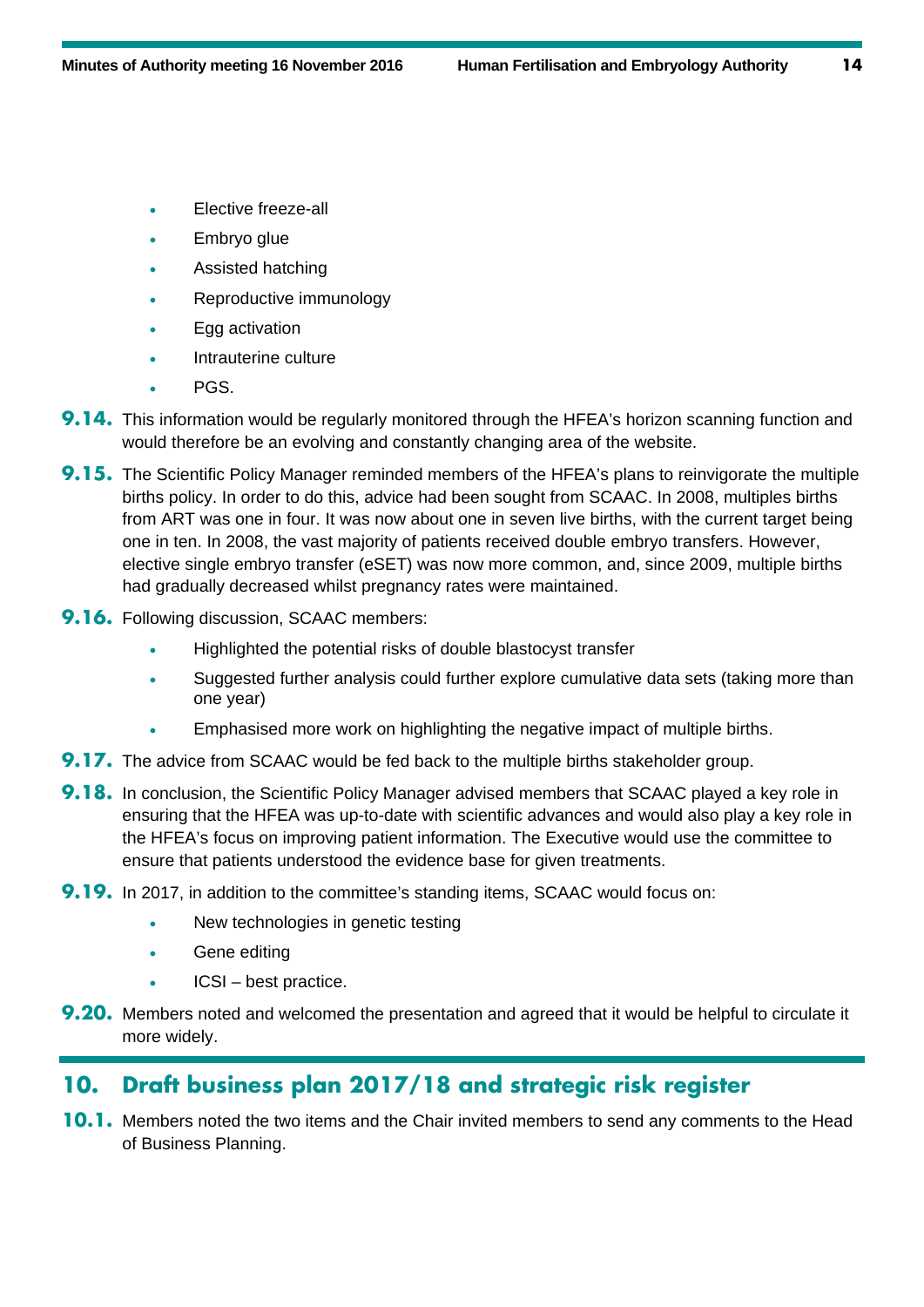# **11. Any other business**

**11.1.** The Chair confirmed that the next regular meeting would be held on 18 January at Church House Westminster, Dean's Yard, Westminster, London SW1P 3NZ. Members were asked to confirm their attendance to the Executive Assistant to the Chair and Chief Executive as soon as possible.

# **12. Chair's signature**

I confirm this is a true and accurate record of the meeting.

**Signature** 

**Chair**

**Date**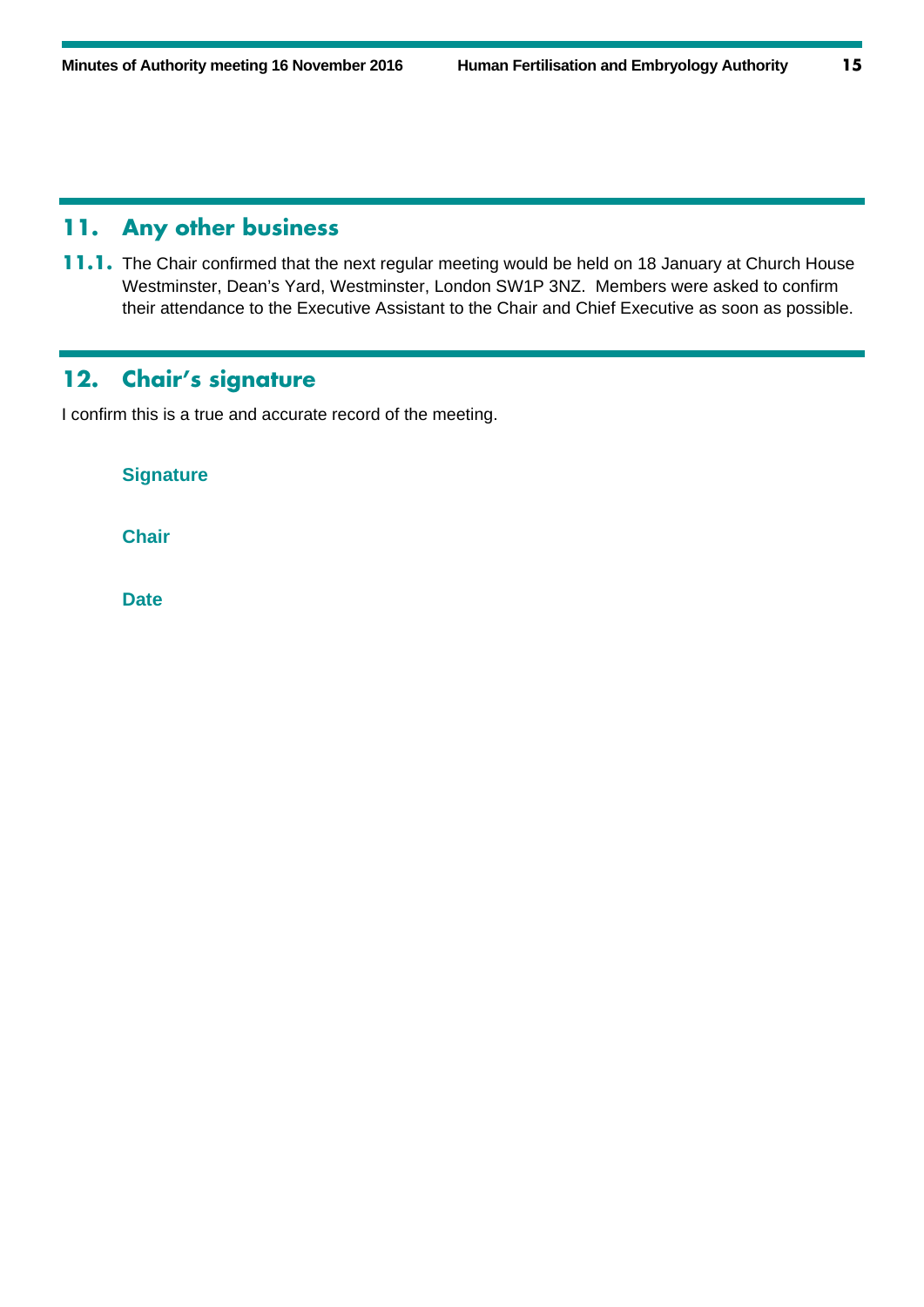

# **Introducing mitochondrial donation into clinical practice**

| <b>Strategic delivery:</b>      | $\boxtimes$ Setting standards                                                                  | $\Box$ Increasing and<br>informing choice                                                                                        | $\Box$ Demonstrating efficiency<br>economy and value                      |
|---------------------------------|------------------------------------------------------------------------------------------------|----------------------------------------------------------------------------------------------------------------------------------|---------------------------------------------------------------------------|
| <b>Details:</b>                 |                                                                                                |                                                                                                                                  |                                                                           |
| Meeting                         | Authority                                                                                      |                                                                                                                                  |                                                                           |
| Agenda item                     | 3                                                                                              |                                                                                                                                  |                                                                           |
| Paper number                    | HFEA (15/12/2016) 818                                                                          |                                                                                                                                  |                                                                           |
| Meeting date                    | 15 December 2016                                                                               |                                                                                                                                  |                                                                           |
| Author                          | Anna Rajakumar, Policy Manager                                                                 |                                                                                                                                  |                                                                           |
| <b>Output:</b>                  |                                                                                                |                                                                                                                                  |                                                                           |
| For information or<br>decision? | For Decision                                                                                   |                                                                                                                                  |                                                                           |
| Recommendation                  | Agree recommendations on the introduction of mitochondrial donation into<br>clinical practice. |                                                                                                                                  |                                                                           |
| Resource implications           | Minor staffing resource implications (across the Executive)                                    |                                                                                                                                  |                                                                           |
| Implementation date             | December 2016                                                                                  |                                                                                                                                  |                                                                           |
| Communication(s)                | Press release, Clinic Focus and Code of Practice update                                        |                                                                                                                                  |                                                                           |
| Organisational risk             | $\Box$ Low                                                                                     | $\Box$ Medium                                                                                                                    | $\boxtimes$ High                                                          |
| Annexes                         |                                                                                                | Annex 1: Review of the safety and efficacy of methods to avoid<br>mitochondrial disease through assisted conception: 2016 update |                                                                           |
|                                 | note                                                                                           |                                                                                                                                  | Annex 2: Amended draft mitochondrial donation Code of Practice guidance   |
|                                 | committee.                                                                                     |                                                                                                                                  | Annex 3: Mitochondrial donation: Explanatory note for statutory approvals |
|                                 | the HFEA as part of the licensing process                                                      |                                                                                                                                  | Annex 4: Amended General Directions 0008 - Information to be submitted to |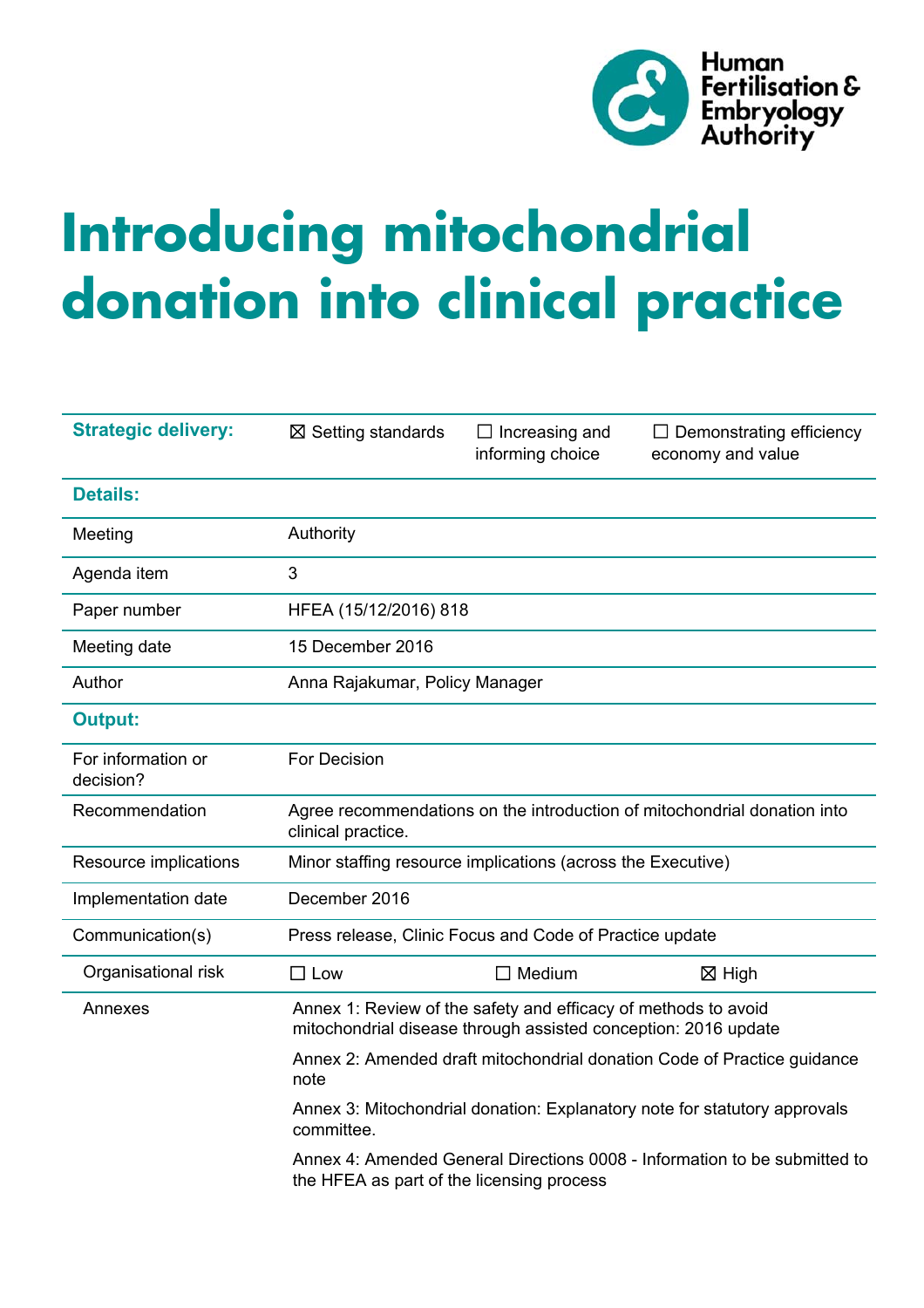# **1. Introduction**

- **1.1.** Mitochondrial malfunction caused by mutations in mitochondrial DNA (mtDNA) is a significant cause of several serious multi-organ diseases. Until recently, many families with such inherited diseases had no effective treatment options for avoiding transmission of these diseases to offspring. However, two new techniques, maternal spindle transfer (MST) and pronuclear transfer (PNT) now offer, for the first time, the prospect of preventing such serious diseases through the use of assisted conception. This paper asks the Authority to decide whether research on MST and PNT has progressed to such a point where it would be appropriate to offer either technique in clinical practice in the UK. Whilst recent reports refer to the use of mitochondrial donation techniques in other countries, this would be the first time the techniques would be offered in a fully regulated environment.
- **1.2.** Before considering the issues raised it is important to briefly remind ourselves of some of the history and the broad structure of the legislative scheme. After a policy process stretching back some four years, in February 2015 the UK Parliament approved The Human Fertilisation and Embryology (Mitochondrial Donation) Regulations 2015 ('the Regulations'), making mitochondrial donation techniques (MST and PNT) to avoid serious mitochondrial disease a lawful treatment. The Regulations came into force on 29 October 2015, as did our own system for licensing clinics to use mitochondrial donation and for approving individual applications.1
- **1.3.** The Regulations prescribe the requirements UK clinics must meet before they can offer this new treatment, using either MST or PNT. Decisions on whether a clinic is competent to offer mitochondrial donation will be made by the HFEA Licensing Committee. The Regulations also prescribe that such techniques can only be approved on a case-by-case basis. In other words, a clinic licensed to provide either MST or PNT must, by law, apply to the HFEA for approval of the use of either technique for each patient it wishes to treat. These patient-level decisions will be made by the HFEA's Statutory Approvals Committee (SAC). It should also be noted that the clinical use of MST or PNT for infertility purposes is not legal in the UK.
- **1.4.** The HFEA reconvened an expert panel to review the latest evidence of safety and efficacy for the two mitochondrial donation techniques – MST and PNT. The panel first met in 2011 and met subsequently in 2013 and 2014. In these three separate reports<sup>2</sup> the panel recommended a number of experiments

<sup>1</sup> HFEA Authority paper - Regulating mitochondrial donation. (16th September 2015). Accessed at: http://www.hfea.gov.uk/9862.html  $2$  The four reviews undertaken by the panel are listed below (including an addendum on polar body techniques in 2014):

<sup>•</sup> HFEA 2011 Scientific review of the safety and efficacy of methods to avoid mitochondrial disease through assisted conception. Accessed at: http://www.hfea.gov.uk/docs/2011-04-18 Mitochondria\_review\_-\_final\_report.PDF

Annex VIII: Scientific review of the safety and efficacy of methods to avoid mitochondrial disease through assisted conception: update. Accessed at: www.hfea.gov.uk/docs/Mito-Annex\_VIII-science\_review\_update.pdf.

Third scientific review of the safety and efficacy of methods to avoid mitochondrial disease through assisted conception:2014 update. Accessed at: http://www.hfea.gov.uk/docs/Third\_Mitochondrial\_replacement\_scientific\_review.pdf.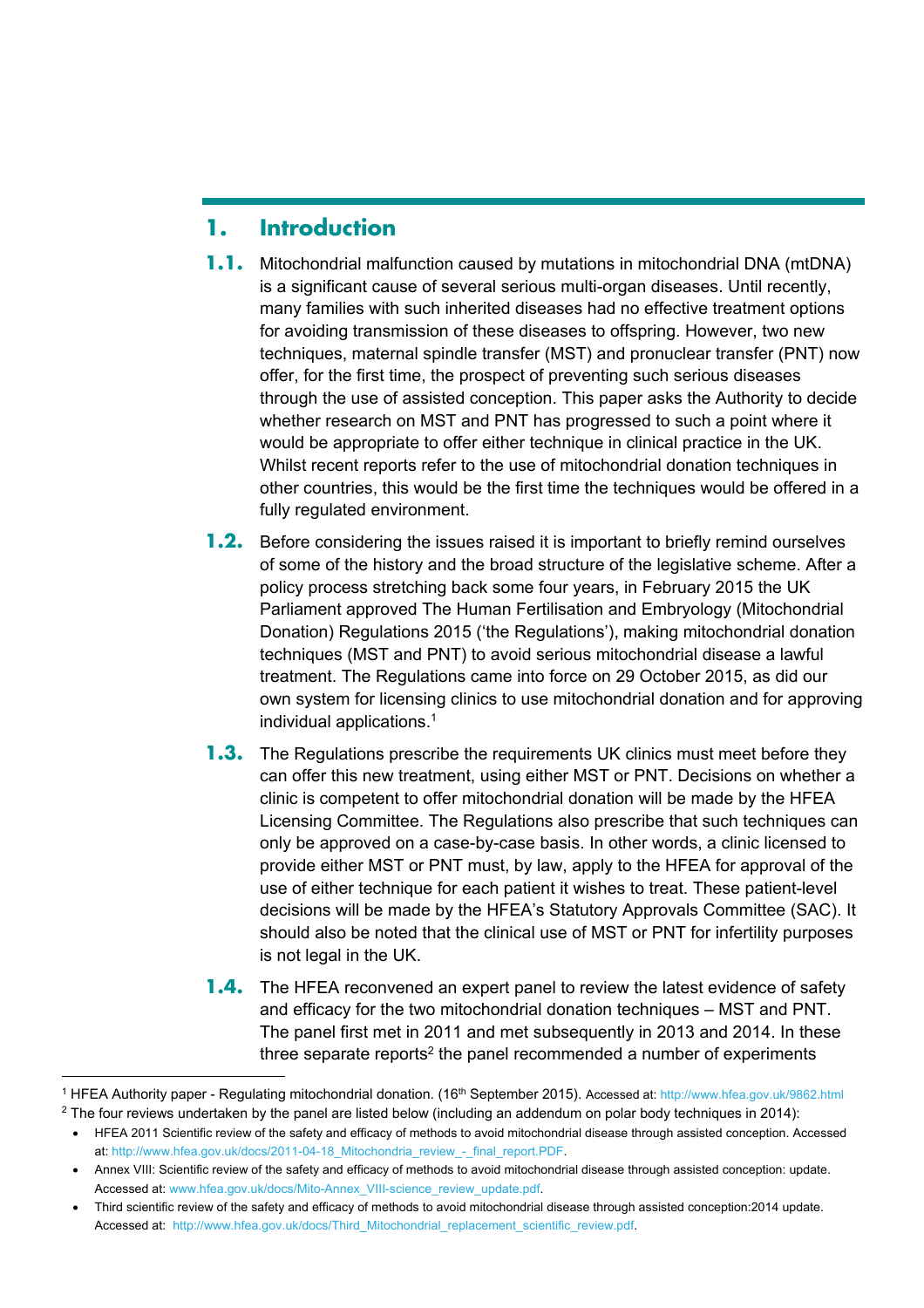which it believed should be completed to achieve sufficient reassurance of safety and efficacy. The Authority therefore agreed it would only accept applications once the expert panel were satisfied that the outstanding safety and efficacy recommendations had been satisfied.

- **1.5.** Earlier this year, two research groups published studies which showed significant progress in addressing the recommendations previously set out by the expert panel (Hyslop et al 2016; Yamada et al 2016). The expert panel was therefore reconvened in July 2016 to assess the current state of the research, with particular reference to whether the 2014 experimental recommendations had been met. A third directly relevant paper, Kang et al 2016, was also considered by the expert panel prior to its publication in November 2016. The Executive Summary of the expert panel's report is at Annex 1 of this paper<sup>3</sup>.
- **1.6.** This paper outlines the expert panel's recommendations and asks members to decide whether mitochondrial donation should now be made available to patients in the UK. Whilst the passing of the mitochondrial donation Regulations was a significant milestone, it is the Authority that will decide whether or not patients will be able to access these new treatments.
- **1.7.** In view of the recommendations of the expert group, the Authority is invited to decide whether the techniques are sufficiently safe and efficacious to be used in the treatment of patients. If the Authority decides to approve the use of mitochondrial donation in clinical practice (section 2), the paper then sets out how we can implement this into our regulatory mechanisms (section 3). Lastly, the paper also outlines a number of other clinical recommendations (section 4) and embryologist competency requirements for the Authority to consider (section 5).

# **2. Safety and efficacy and patient selection criteria**

- **2.1.** The expert panel carried out an evidence-based scientific review<sup>4</sup> as an independent group of experts, liaising extensively with specialists in this area, providing a comprehensive overview of the research to date. In doing so, they came to the conclusion that **it is appropriate to offer mitochondrial donation techniques as clinical risk reduction treatment for carefully selected patients.**
- **2.2.** The expert panel suggests that MST and PNT should in the first instance be offered to selected patients for whom preimplantation genetic diagnosis (PGD) would be inappropriate, and likely to be unsuccessful. Like PGD undertaken for mtDNA mutations, MST or PNT can be used as a risk reduction strategy<sup>5</sup>, in

Addendum to the 2014 update - Review of the safety and efficacy of polar body transfer to avoid mitochondrial disease. Accessed at: http://www.hfea.gov.uk/docs/2014-10-07\_-\_Polar\_Body\_Transfer\_Review\_-\_Final.PDF.

 $3$  The scientific review of the safety and efficacy of methods to avoid mitochondrial disease through assisted conception: 2016 update can be accessed at: http://www.hfea.gov.uk/docs/Fourth\_scientific\_review\_mitochondria\_2016.PDF

<sup>&</sup>lt;sup>4</sup> See Annex C of the 2016 review for details relating to the methodology.<br><sup>5</sup> Bredenoord AL, Dondorp W, Pennings G, De Die-Smulders CE, De Wert G. PGD to reduce reproductive risk: the case of mitochondrial DNA disorders. Human reproduction. 2008 Nov 1;23(11):2392-401.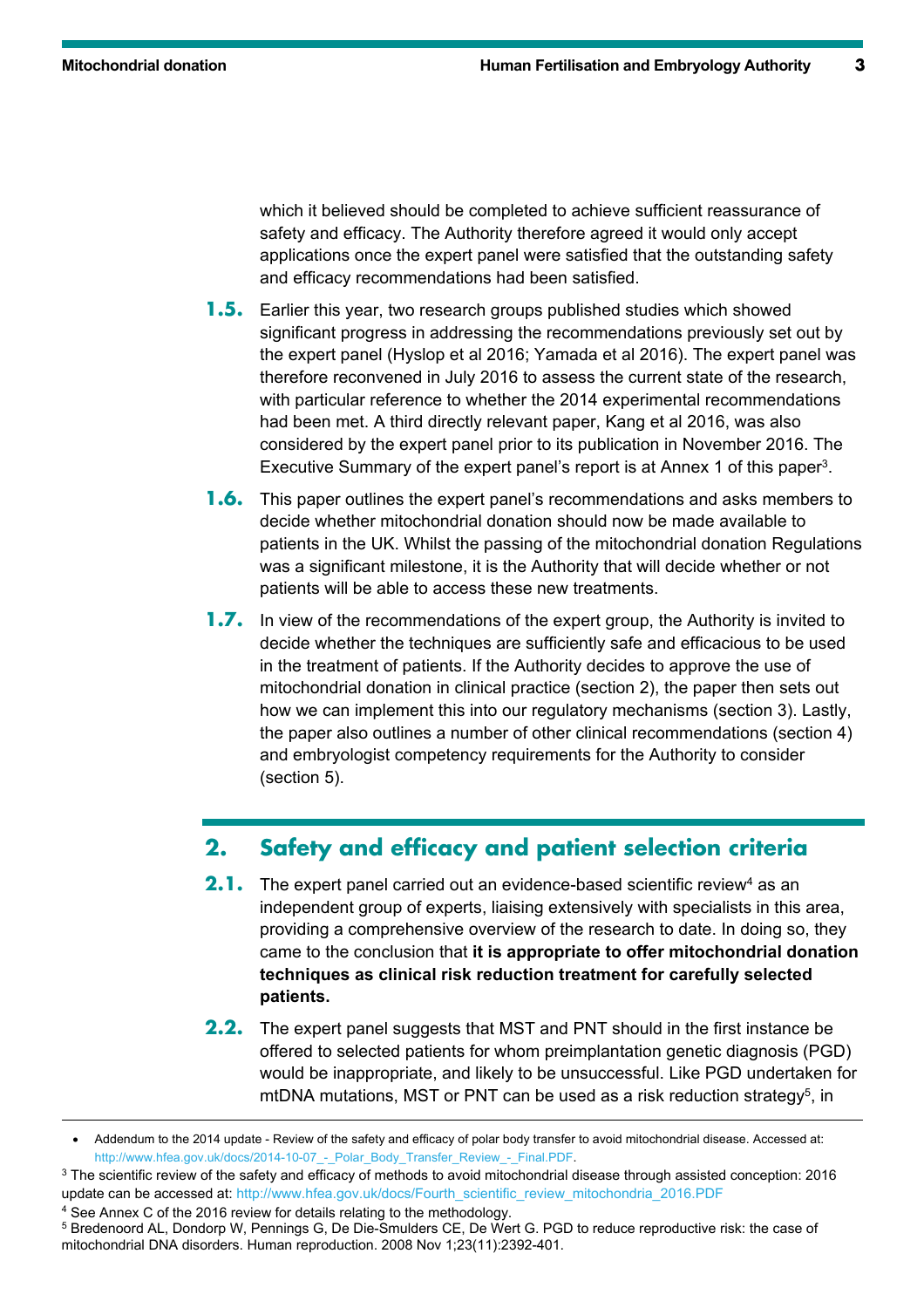those patients in whose germ line there are likely to be high levels of heteroplasmy or homoplasmy for the abnormal mtDNA (this means they have either a high proportion of abnormal mtDNA or all abonormal mtDNA). These patients would therefore be unlikely to have any suitable embryos for transfer following PGD.

- **2.3.** Pre-treatment assessment would need to take into account the particular mutation involved, the inheritance pattern in the family, the likely clinical manifestations of disease, the efficacy of any previous treatments such as PGD, and the patient's understanding of the risks and limitations of what is being offered.
- **2.4.** In short, the expert panel believes that the most recent research it has seen suggests that this treatment is sufficiently safe and efficacious to be offered to selected patients – those for whom PGD is inappropriate and likely to be unsuccessful. It should be noted that this is a more restricted group of patients than the regulations allow for. If the Authority approves the use of these techniques today and they subsequently prove to be safe when used in these patients (ie, there is no significant reversion to the carried-over mtDNA haplotype), the Authority can review the decision and could consider extending the application of the techniques to other patients in future. The reasons for the expert panel's view can be summarized as follows.
- **2.5.** Recent research on embryonic stems (ES) cell lines derived from embryos generated using these techniques indicates that, in a minority of cases, mtDNA carried over with the maternal spindle or parental pronuclei can come to predominate after extended periods of culture *in vitro*. Whilst it is difficult to interpret the significance of these data, since ES cells are far from a perfect model of postimplantation development *in vivo* and there is no established mechanism to account for the observed data, they raise the possibility that an embryo/fetus generated by MST or PNT might develop high levels of abnormal mitochondria carried over in the process. This carries the potential risk, albeit small, that a child might be born with a mitochondrial disease following use of MST/PNT. It is with this evidence in mind that the expert panel recommends the cautious, limited implementation of MST and PNT in a clinical setting. It suggests that MST and PNT should, in the first instance, be offered to patients for whom preimplantation genetic diagnosis (PGD) would be inappropriate because it is likely to result in an affected child. For these patients, MST/PNT offer a greater chance of success in preventing mitochondrial disease in their genetically related children.
- **2.6.** Whilst it is difficult to summarise a complex set of clinical considerations, PGD is a suitable treatment option for patients with low levels of abnormal mtDNA in their eggs (also known as low level heteroplasmy). However, it is not a suitable option for those whose eggs have a high degree of heteroplasmy or those whose eggs areas homoplasmic. It is this group of patients who the panel recommend should be eligible for MST or PNT treatments.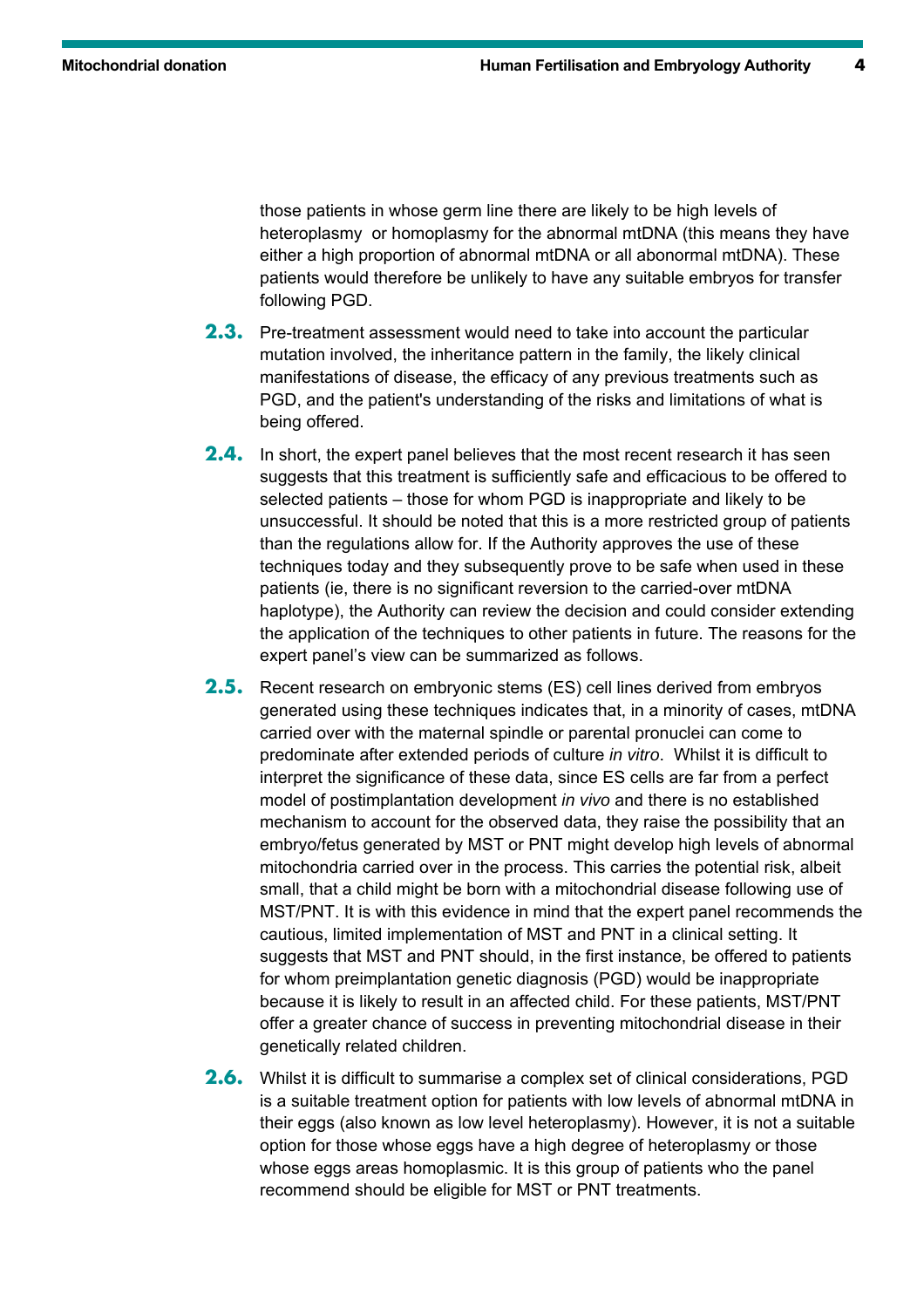- **2.7.** The expert panel acknowledges the potential risk of elevated abnormal mtDNA in a small proportion of individuals born following MST or PNT. Therefore, they believe that it would currently be inappropriate to offer these treatments to patients who are likely to have an unaffected child using PGD and embryo selection. However, the expert panel thinks that MST and PNT would be appropriate for those wishing to have their own genetically related child, but whose prospective offspring are at high risk of severe or lethal mitochondrial disease due to high levels of abnormal mtDNA in mother's eggs, based on predicted homoplasmy or high levels of heteroplasmy. For such patients PGD would be unlikely to be successful, therefore MST and PNT represent the only viable risk reduction strategy for the avoidance of mitochondrial disease. Currently, it is known that there will be patients awaiting treatment who belong to this group.
- **2.8.** In reaching this view it is important to note that, with further research and clinical data, our understanding of the risk of pathogenic levels of abnormal mtDNA arising in embryos/fetuses following MST or PNT is likely to change. It may be the case that such a phenomenon – referred to as 'reversion' in the report – is not observed after clinical use of these techniques. If it turns out to be a clinical concern, then future refinements of the techniques might eliminate it. However, unless and until the appropriate evidence appears, the panel recommends a cautious approach. It also recommends that patients who become pregnant following MST/PNT should be offered prenatal testing.
- **2.9.** The Authority is therefore asked to consider whether it can now support the use of these techniques in clinical treatment. As the panel discusses in its report, all novel treatments pose essentially the same medical question: when is a treatment safe to offer? In reaching a view it is important to recognise that research can never answer every question before a new treatment is offered, nor can it be expected to guarantee safety or efficacy when applied for the first time in the clinic. It can only serve to reduce the risk, for example by highlighting areas that need close attention. Patients must understand those risks and accept them before proceeding.
- **2.10.** Maternal spindle transfer (MST) and pronuclear transfer (PNT) will fall under the HFEA's licensable activities of "processing gametes" and "processing embryos/creating embryos".

#### **Recommendations**

- **2.11.** Today the Authority is asked:
	- In light of recent research and the recommendations in the expert panel report, to consider the safety and efficacy of the techniques and decide whether research on MST and/or PNT has progressed to such a point where it would be appropriate to allow either technique in clinical practice.

Further to this, if the Authority agree the above, they are asked to consider:

 If these techniques should initially be offered only to a narrower cohort of patients, who meet specific criteria identified in the expert panel's report?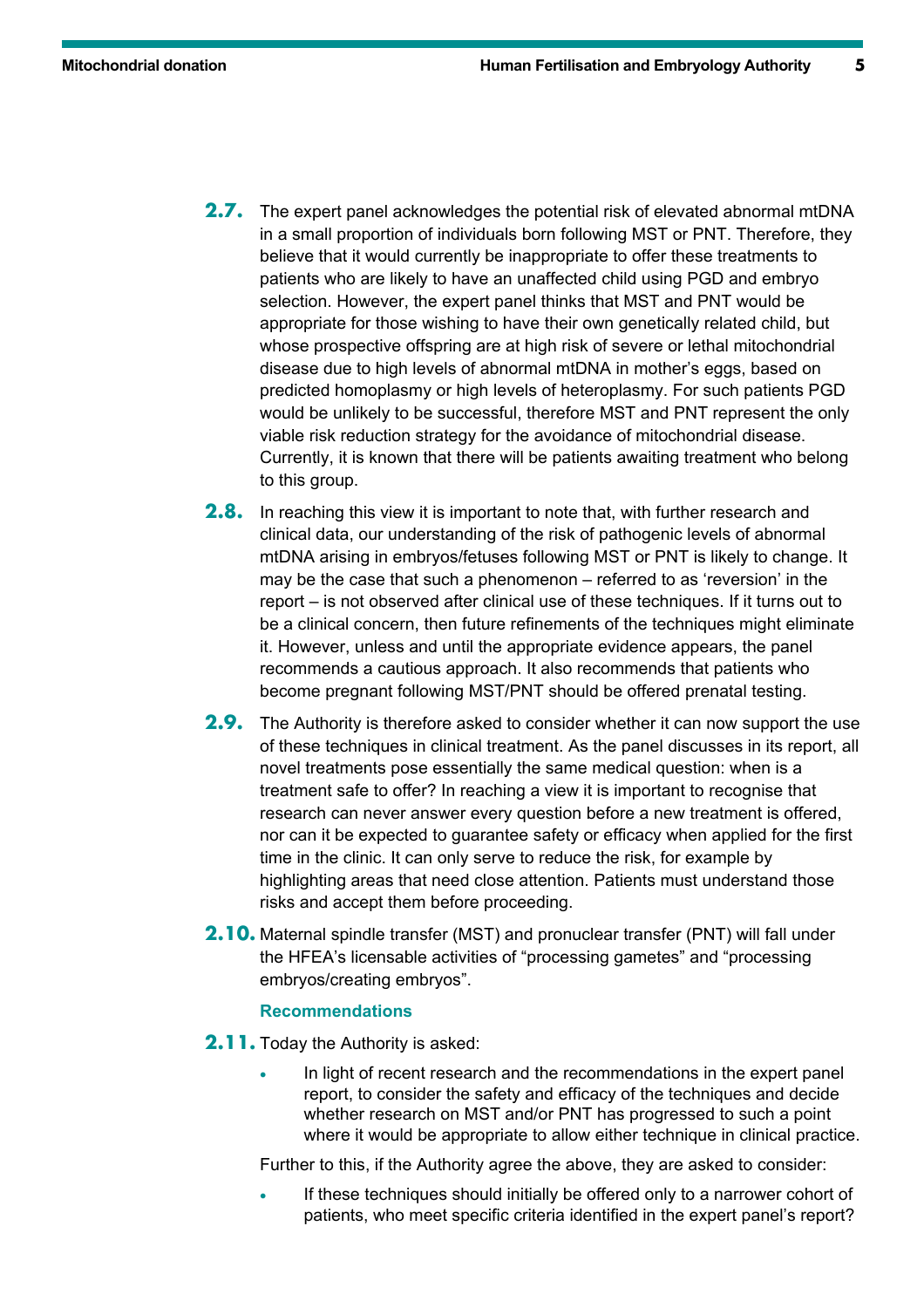# **3. Implementing the patient selection criteria**

- **3.1.** If the Authority decides to approve the use of mitochondrial donation in clinical practice for a specified group of patients, we will need to make some changes to our guidance and agreed scheme for approving individual patient applications.
- **3.2.** The Regulations (and corresponding licence conditions) specify that any clinic licenced to perform MST and/or PNT must also apply to the HFEA for approval to treat each and every patient. As noted above, these applications will be considered by SAC. If granted, the approval will be for the treatment to be applied for the particular patient, in the circumstances described in the Regulations. Two decision trees for SAC reflecting the Regulations and an Explanatory Note have been developed to aid its decision making and were noted by the Authority in October 2015. To support an application, a clinic will need to submit patient-specific information to enable an assessment of 'significant risk' and 'seriousness' to be made.
- **3.3.** Given the patient criteria identified by the expert panel, we propose introducing a requirement in our Code of Practice guidance, that mitochondrial donation can only be offered to patients for whom PGD is not appropriate. Further to this, an additional requirement is proposed in General Direction 0008 and the Code of Practice Guidance will be reflected in the Guidance Note for use by SAC. These additions will support the explicit narrowing of the scope to those for whom PGD is not clinically prescribed or recommended. The additional wording provides guidance around the threshold for such patients i.e. in what circumstances we would say it was reasonable to say that PGD is not suitable, but ultimately this will be a clinical decision.
- **3.4.** There will also be a need for SAC to assess whether the patient criteria are met. To this end, we propose amending the patient application form to explicitly require the treating clinician to make a formal assessment of why PGD may be inappropriate or likely to be unsuccessful for the specific patient*.* The Committee will be provided with a peer review assessment of this rationale to aid their decision, ensure that this consideration has been undertaken and that they can proceed through the decision tree. SAC would also be able to consult with an appropriate expert further, should they need to.
- **3.5.** Given the novelty of this technique, and the recommendations of the panel, we feel that this approach strikes the right balance of allowing these techniques to be used in treatment given they are lawful in the UK as of the introduction of the Regulations, yet safeguarding patients for whom the use of the MST and PNT might be more likely to result in the birth of a child affected by mitochondrial disease than were they to use alternative treatment options.
- **3.6.** If the Authority agree this approach, decision trees and accompanying aids for decision making will need to be reviewed and amended. These include the decision trees and explanatory note for the Licence Committee and the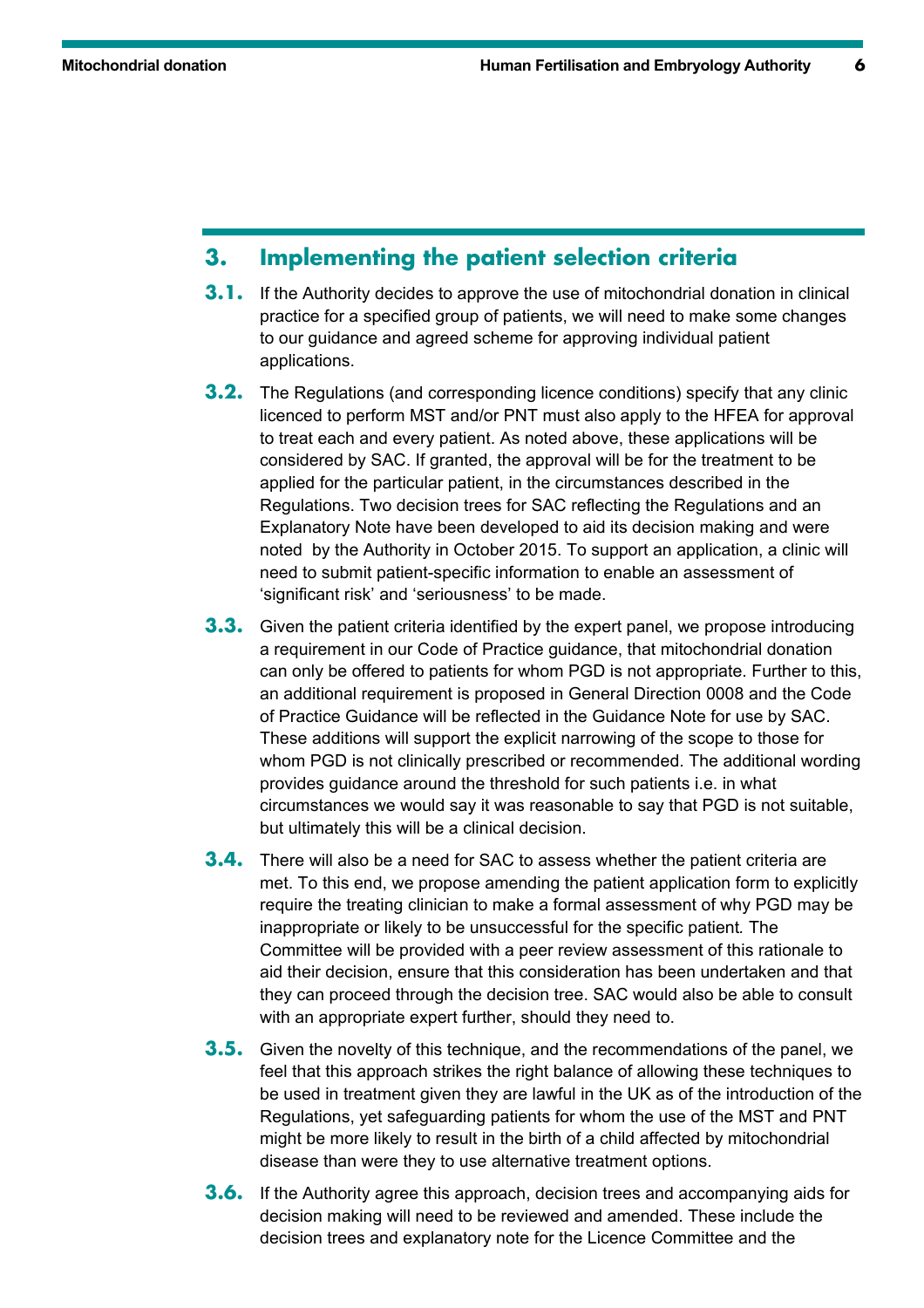Statutory Approvals Committee. The Authority is invited to delegate the approval of these amendments to the appropriate committees. Changes to the guidance note and General Direction will be published as part of the Code of Practice April 2017 update.

#### **Recommendation**

- **3.7.** If the Authority is satisfied that mitochondrial donation can be used in clinical practice for a specified cohort of patients, members are asked to:
	- agree the proposed approach for considering patient selection as set out in section 3.
	- agree changes to the Code of Practice Guidance Note 33 on Mitochondrial donation (highlighted in yellow at paragraphs 33.6 and 33.7(a), Annex 2) and referenced explanatory note designed to aid the Statutory Approvals Committee (Annex 3)
	- agree changes to paragraph 7 General Direction 0008 (highlighted in yellow at Annex 4) and
	- agree that the amendments of any relevant decision trees and patient application form are delegated to the appropriate Committees.

## **4. Other clinical recommendations**

**4.1.** The expert panel was also of the view that particular precautions should be made for specific areas of practice, including haplogroup matching, follow-up reporting, and prenatal testing - the first two of which were already incorporated into our regulatory framework in October 2015. The panel's thinking can be summarised as follows.

#### **Haplogroup matching**

**4.2.** The panel continues to recommend that consideration is given to mitochondrial DNA haplotypes<sup>6</sup> or haplogroup<sup>7</sup> matching<sup>8</sup> as a precautionary step in selecting donors. This is a complex topic, with some potential risks or benefits associated with choosing a specific donor mitochondrial DNA haplotype/haplogroup. At present, the panel believes any risks associated with a mtDNA - nuclear DNA (mito-nuclear) mismatch are very low, but it recommends that if these techniques are used clinically, the latest evidence regarding how mtDNA haplogroups/haplotypes affect mito-nuclear interactions should be considered in order to inform the donor selection process. The panel also noted that in assessing this risk the treating clinician should be mindful of parallels with potential mito-nuclear mismatches in natural reproduction.

 $^6$  A group of genes inherited as a single unit from a parent.<br><sup>7</sup> A haplogroup is a term used to define a group of similar haplotypes. Mitochondria from separate human lineages can be classified according to similarities or differences in their DNA sequence into many different haplogroups. The more evolutionary distant the separation of two maternal lineages, the greater the differences between mitochondrial haplogroups. 8 see section 5 of the Report, on clinical recommendations.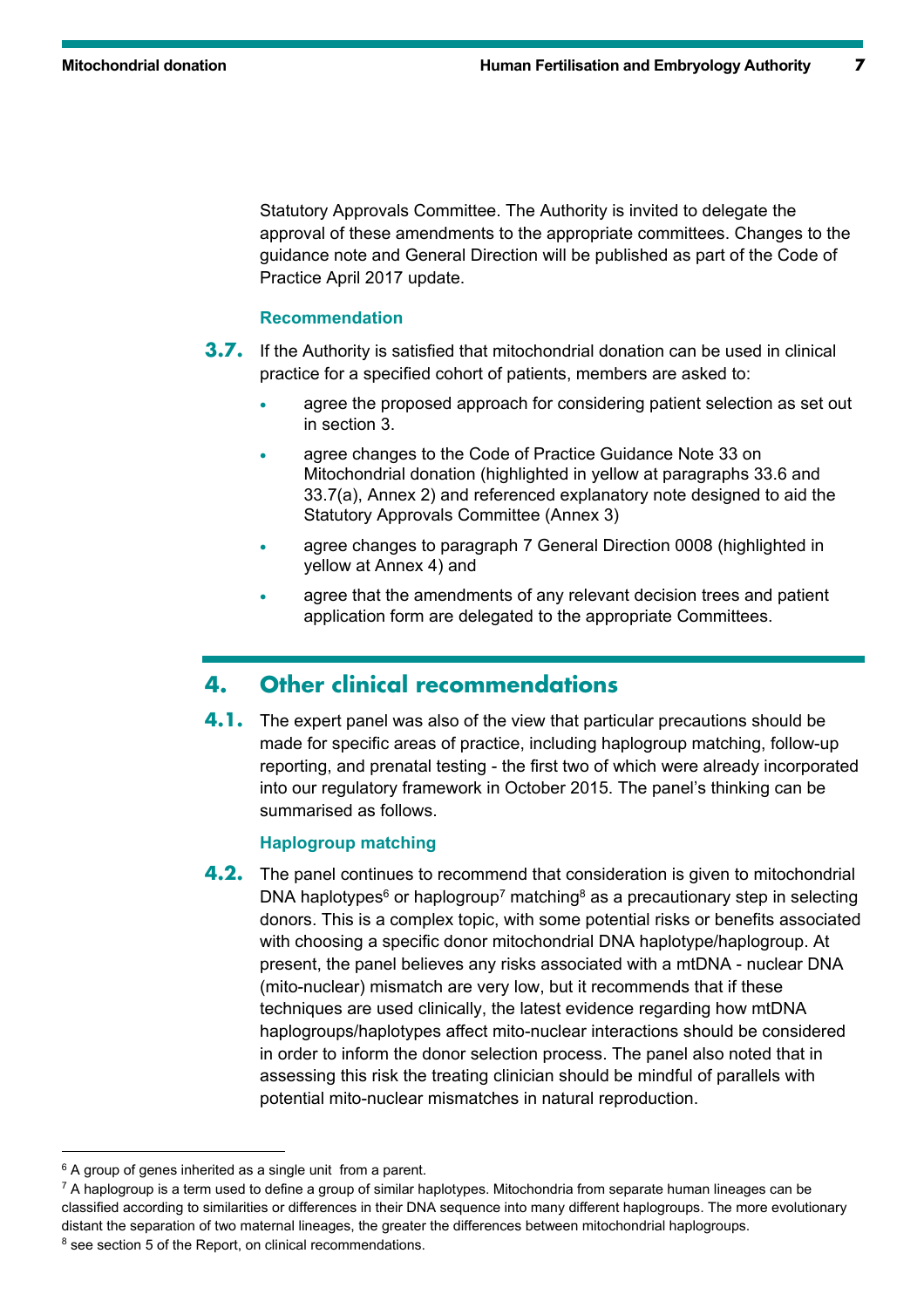**4.3.** This requires no further action from the Authority as this was incorporated into the Code of Practice guidance agreed in 2015, where it states:

"Centres should ensure that they keep up to date with relevant literature and professional guidance, such as on refinements to the techniques to improve their efficacy in treatment. Centres should also keep up to date with emerging research relevant to mitochondria haplogroups/haplotype matching and consider matching the haplogroups/haplotypes of donors with recipients where possible."

#### **Follow-up reporting**

- **4.4.** The panel have long been of the view that there should ideally be follow-up reporting for all those who are born as a result of mitochondrial donation. As stated in the Authority paper in 2015, clinics will be required to have in place a documented process for monitoring children born following mitochondrial donation, where patients have given their consent to participating in follow-up. In addition, clinics should submit an annual report on patient uptake of follow-up studies and non-patient-specific information on the outcomes.
- **4.5.** This requires no further action from the Authority as these requirements are outlined in General Directions 0005 and the mitochondrial donation follow-up information sheet that must be submitted.

#### **Prenatal testing**

- **4.6.** The panel discussed ways of predicting the potential for disease presentation during the pregnancy. Prenatal testing by amniocentesis or fetal blood sampling was suggested; however, neither sample type would necessarily be representative of all tissues. Amniocentesis would be preferable, as the cell types present in amniotic fluid come from embryonic lineages whereas fetal blood cells are entirely mesodermal<sup>9</sup> in origin, and therefore may not be as informative. In addition, the risk of miscarriage following the procedure is extremely low for amniocentesis. It would be important to counsel patients on the miscarriage risk associated with these techniques. The panel suggested that prenatal testing should be offered to all women undergoing treatment, but recognised that it is unlikely that all women will accept this offer and they are of course under no obligation to do so.
- **4.7.** When using these techniques (MST or PNT) patients would have to be counselled as to the risk that they would be taking because of the theoretical risk of amplification of carried-over mtDNA. To reflect this recommendation, we have proposed minor amendments to the mitochondrial donation Code of Practice guidance note at Annex 2 (see 33.13 b, highlighted in yellow).

 $9$  Mesodermal cells are located in the middle layer of cells or tissues of an embryo; these cells form components such as connective tissue, bone, cartilage, muscle, blood and blood vessels.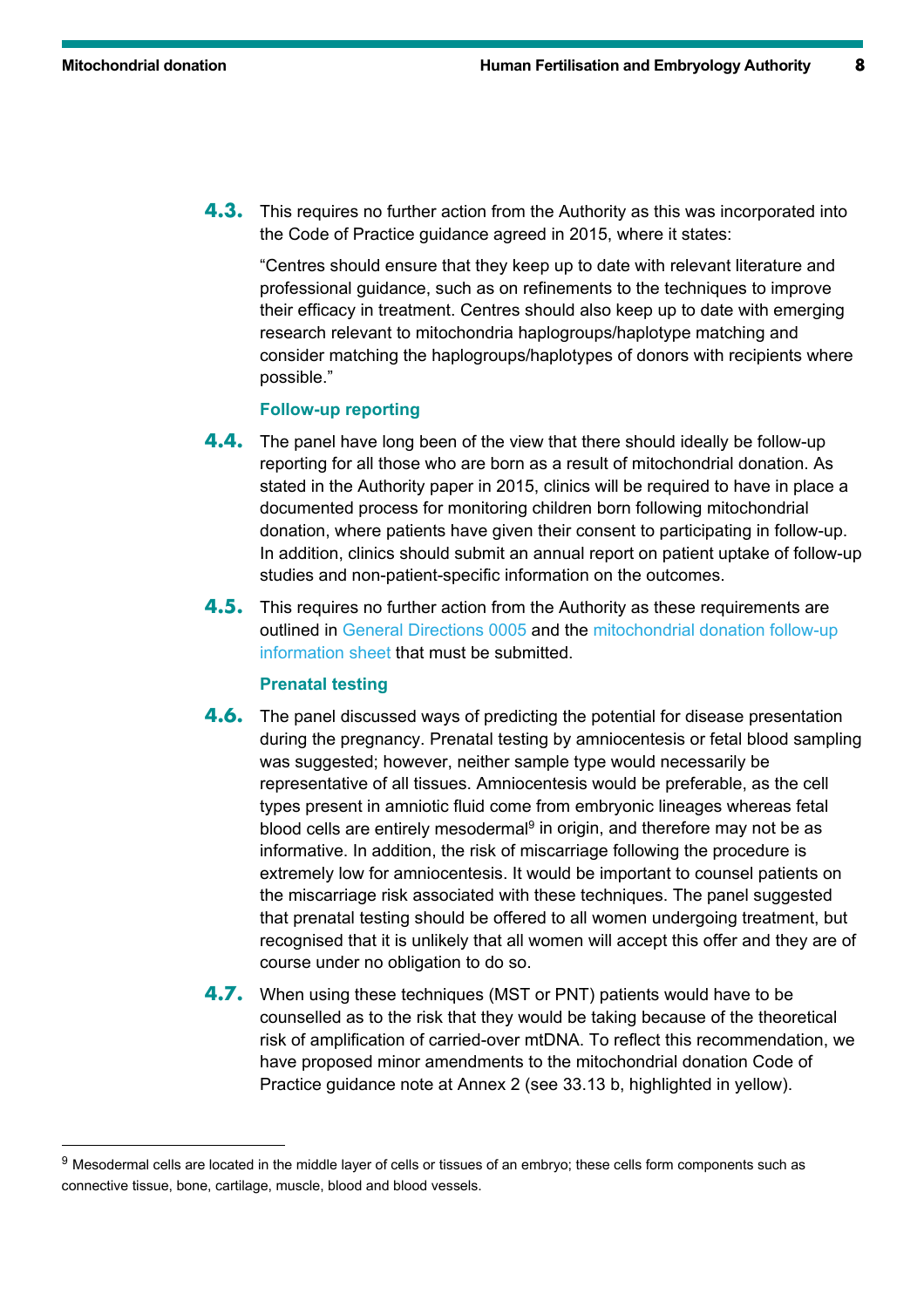#### **Recommendation**

**4.8.** The Authority is asked to agree changes to the Code of Practice Guidance Note 33 on Mitochondrial donation (paragraph 33.13(b)) at Annex 2) recommending prenatal testing to all those who undergo mitochondrial donation.

## **5. Assessing embryologists' competency**

- **5.1.** Due to the complexity and skill set involved in conducting these techniques, it was agreed by Authority that not only should the PR be required to demonstrate that their MST/PNT embryologists have experience of performing the techniques on human gametes and embryos, but the PR must also demonstrate that the individual can perform the techniques in line with a predetermined set of performance indicators. The Licence Committee will assess embryologist competency as part of the clinic's application to vary a licence for mitochondrial donation techniques. This is set out in General Direction 0008 (see annex 4, 7.b.ii and iii).
- **5.2.** In October 2015, Authority agreed that the performance indicators should be based on embryo survival rates, blastocyst development, and rate of carryover of mtDNA. For example, the ability of the embryologist to create embryos following MST or PNT with a low rate of carryover of mtDNA may directly affect whether or not any child is born free from mitochondrial disease. The Authority agreed to postpone the decision on the specific thresholds for these performance indicators until it had taken into account the advice of an expert panel following consideration of the latest research.
- **5.3.** Following advice from the panel, and consideration of the recently published work by Hyslop et al. (2016), we recommend the following thresholds be applied:
	- **Embryo survival rates** must exceed 70%. (Hyslop et al have shown a 92% survival rate using early PNT so this is achievable).
	- **Blastocyst development rates** which must be no less than 50% of that observed in the control embryos at day 5. Where possible, controls should be age-matched to the karyoplast donor.
	- **Rates of carryover of mtDNA** should not on average exceed 2% and no greater than 10% per embryo. (Hyslop et al - After optimization, mtDNA carryover was reduced to <2% in the majority (79%) of PNT blastocysts so this is achievable) 10

 $10$  Autologous transfers may be used in this assessment due to supply of material required for this aspect of training. The assessment of mtDNA carryover will inevitably require heterologous transfers and carryover data from cleavage stage embryos as well as blastocysts could be included. In the case of cleavage stage embryos, it would be informative to get a measure of variation between blastomeres where possible.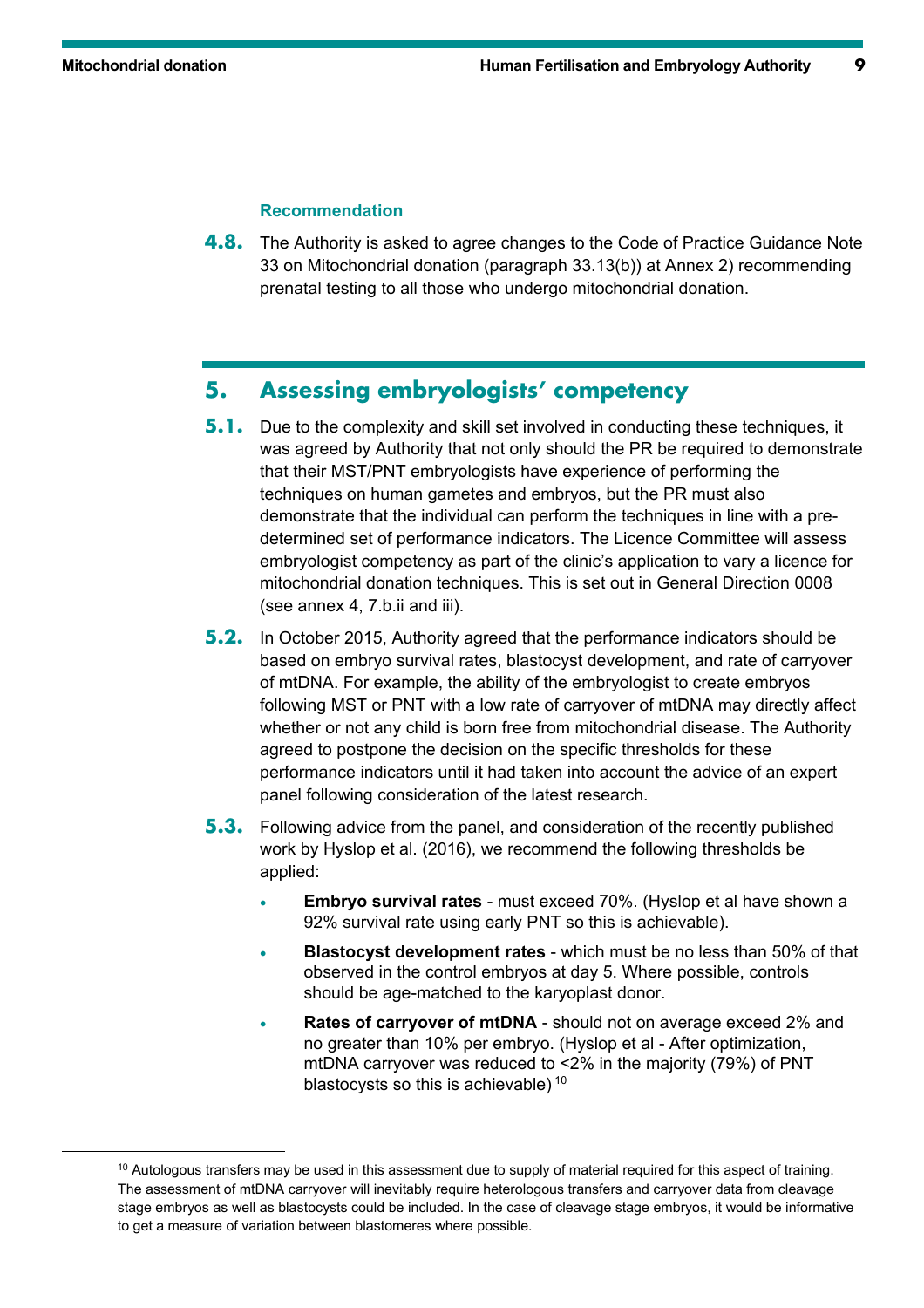- **5.4.** These have been reviewed by the panel who agree that they are appropriate benchmarks for conducting mitochondrial donation techniques, based on current published work. However, it was noted that these serve as a minimum requirement and with further refinement of the techniques these parameters may also be refined. For this reason, the panel note that they will need to be reviewed, as the techniques develop.
- **5.5.** In order to facilitate the assessment of competence we would expect clinics to make clear and demonstrate how they have determined the reliability and quality of the assessment process for judging competency. This requires that they are familiar with the literature on assessing the quality of MST/PNTderived human embryos. The clinic should decide on the methods of assessment and be able to provide a justification for its selection e.g. if they were to carry out autologous transfers to assess embryo manipulation skills. They should ensure assessments are in line with current professional standards for existing embryology competencies. We recommend that they submit full data, including the raw data figures relating to these assessments and a justification for the methods used as well as established methods that have been omitted.

#### **Recommendation**

**5.6.** The Authority is asked to approve the proposed thresholds for the key performance indicators, and that these will be added to paragraph 7 of General Directions 0008. The key performance indicators will be reviewed periodically by the HFEA's Scientific and Clinical Advances Advisory Committee (SCAAC) to ensure they best reflect the minimum requirements expected for practitioners of these techniques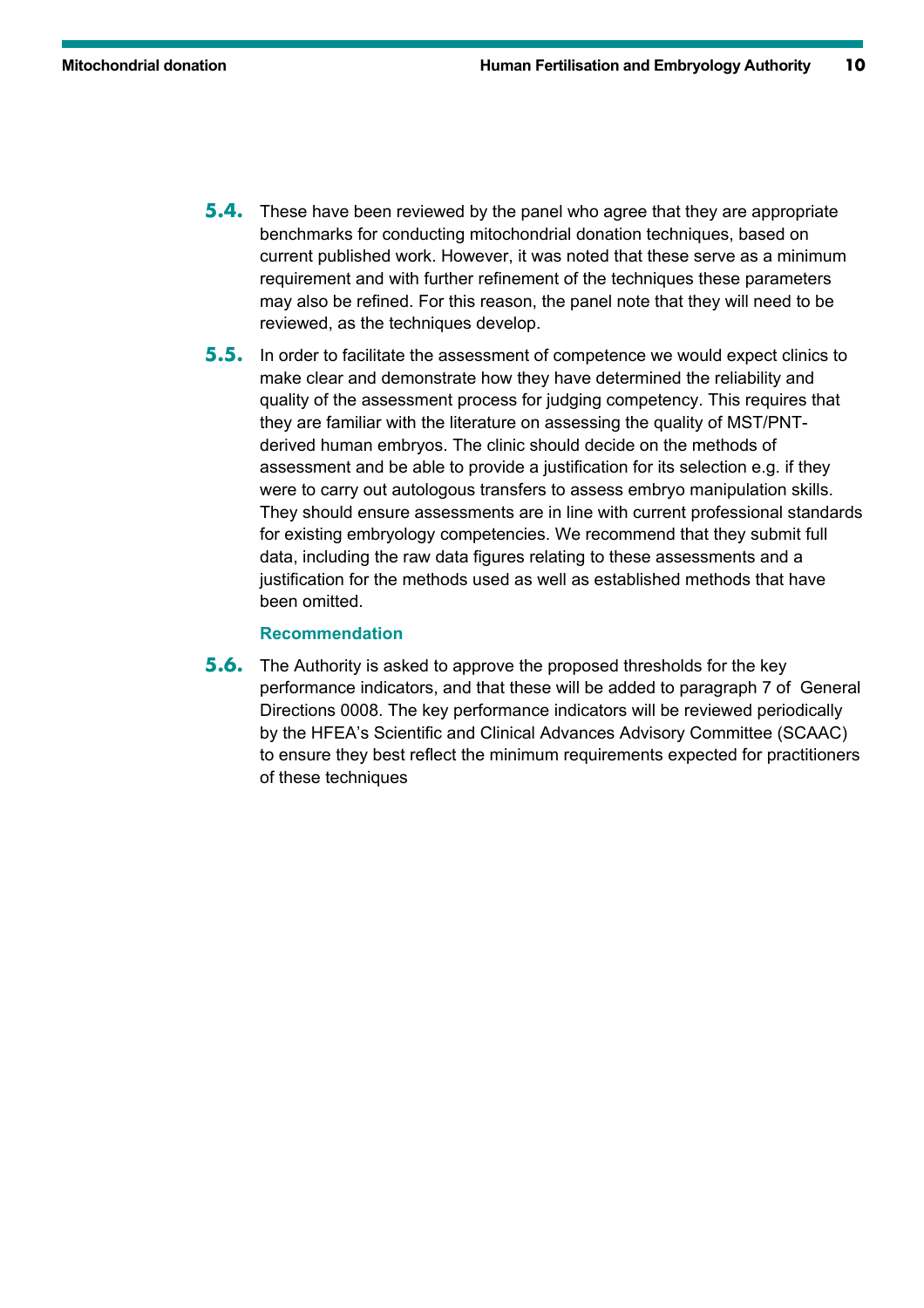# **Annex 1: Review of the safety and efficacy of methods to avoid mitochondrial disease through assisted conception: 2016 update**

# **Executive summary**

The panel continues to see clinical value in maternal spindle transfer (MST) and pronuclear transfer (PNT) to mitigate or prevent the inheritance of mitochondrial disease. It recommends that, in specific circumstances, MST and PNT are cautiously adopted in clinical practice where inheritance of the disease is likely to cause death or serious disease and where there are no acceptable alternatives. The report describes the reasoning behind this decision and provides guidance regarding circumstances in which MST and PNT could be considered.

In February 2015 the UK Parliament approved regulations to permit the use of maternal spindle transfer (MST) and pronuclear transfer (PNT), collectively 'mitochondrial donation', to avoid serious mitochondrial disease. The regulations, which came into force on 29 October 2015, enable licensed fertility clinics in the UK to apply to the Human Fertilisation and Embryology Authority (HFEA) for a licence to perform mitochondrial donation treatments.

Although the regulations make it lawful to use mitochondrial donation in the clinic, the HFEA must be satisfied that the techniques involved are sufficiently safe and efficacious before any clinic can apply for a licence to offer mitochondrial donation. This report to the HFEA considers the scientific data relevant to an assessment of the safety and efficacy of MST and PNT and makes recommendations on whether either technique should be introduced into clinical practice. The final decision will rest with the HFEA board.

The process leading to a change in the law in the UK has a long history. The Human Fertilisation and Embryology (HFE) Act 1990 was amended in 2008 to allow for regulations to be passed to permit techniques that prevent the transmission of serious mitochondrial disease due to deleterious mutations in mitochondrial DNA (mtDNA), in recognition of research that had taken place over several years. In 2011, the Government asked the HFEA to examine the safety and efficacy of these techniques and in response the HFEA established a scientific panel, with broad-ranging scientific and clinical expertise, to examine the evidence<sup>11</sup>. Two further reviews were carried out in 2013<sup>12</sup> and 2014<sup>13,14</sup>. In addition, the HFEA was asked in January 2012 to carry out a public dialogue<sup>15</sup> on the social and ethical impact of making these techniques available to patients.

MST and PNT have the potential to avoid transmitting serious mitochondrial disease from mother to child. In its clinical application, MST involves transferring the nuclear DNA from an oocyte with abnormal

<sup>&</sup>lt;sup>11</sup> HFEA 2011 Scientific review of the safety and efficacy of methods to avoid mitochondrial disease through assisted conception. Accessed at: http://www.hfea.gov.uk/docs/2011-04-18\_Mitochondria\_review\_-\_final\_report.PDF.

 $12$  Annex VIII: Scientific review of the safety and efficacy of methods to avoid mitochondrial disease through assisted conception: update. Accessed at: www.hfea.gov.uk/docs/Mito-Annex\_VIII-science\_review\_update.pdf.

<sup>&</sup>lt;sup>13</sup> Third scientific review of the safety and efficacy of methods to avoid mitochondrial disease through assisted conception: 2014 update. Accessed at: http://www.hfea.gov.uk/docs/Third\_Mitochondrial\_replacement\_scientific\_review.pdf.

<sup>&</sup>lt;sup>14</sup> Addendum to the 2014 update - Review of the safety and efficacy of polar body transfer to avoid mitochondrial disease. Accessed at: http://www.hfea.gov.uk/docs/2014-10-07 - Polar\_Body\_Transfer\_Review\_-\_Final.PDF.

<sup>15</sup> HFEA Public Dialogue: Medical frontiers: debating mitochondria replacement. Accessed at: http://www.hfea.gov.uk/9359.html.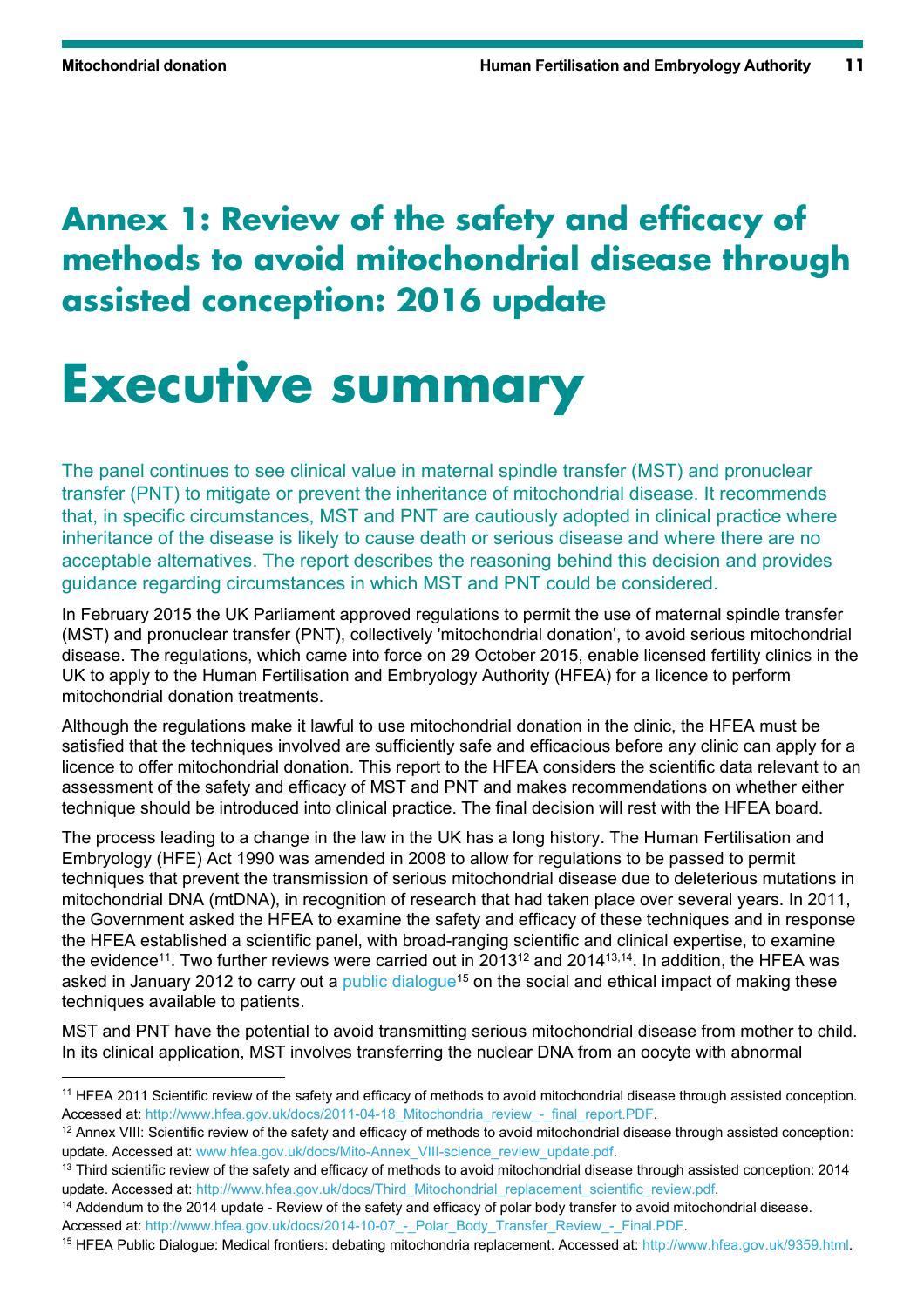mitochondria and placing it into an oocyte with healthy mitochondria. PNT involves transferring the pronuclei from an embryo that has abnormal mitochondria and placing them into an embryo that has healthy mitochondria.

# **Reconvening the expert panel in 2016**

This fourth scientific review of the safety and efficacy of mitochondrial donation follows a similar structure to the earlier reviews. As before, the aim is to provide a comprehensive overview of the scientific issues raised by mitochondrial donation and an assessment of the current state of the research. The panel was tasked with reviewing the latest evidence of safety and efficacy for the two mitochondrial donation techniques – MST and PNT, with particular reference as to whether the recommendations outlined in the 2014 scientific report have been met. However, whereas the previous reports were commissioned by the Government to inform a decision about whether to change the law, the context for this report is different: Parliament has changed the law and this report has been commissioned by the HFEA as part of an internal assessment of whether mitochondrial donation is ready for clinical practice.

In deciding to change the law Parliament has always been clear that neither MST nor PNT should be introduced into clinical practice until they were judged sufficiently safe. Before the first application for licensing can be received, the outstanding safety and efficacy experiments recommended in the 2014 scientific mitochondria review (see Box 1) need to be considered by the panel and then by the HFEA<sup>3</sup>.

### **Box 1: The conclusions and recommendations listed in the 2014 scientific review were as follows:**

- MST using human oocytes that are then fertilised (not [artificially] activated): It is still important for some follow-up experiments to be carried out, notably to improve efficiency, if possible, and further corroborative experiments would be valuable.
- Experiments comparing PNT using normally-fertilised human oocytes with normal ICSI fertilised human oocytes: The method continues to be developed and appears promising. Further work will be published in the near future and those results will need assessing before they can be incorporated into recommendations.
- PNT in a non-human primate model, with the demonstration that the offspring derived are normal, is not critical or mandatory.
- MST and PNT should both be explored and that, as yet, it did not consider one technique to be preferable to the other.
- Consideration should be given to mtDNA haplogroup matching (see section 3.7.20 of the 2014 report) as a precautionary step in the process of selecting donors.

This fourth review was commissioned in response to recent publications reporting significant progress in addressing the recommendations above<sup>16,17,18</sup>. Whilst these publications were the trigger, the review also

<sup>&</sup>lt;sup>16</sup> Hyslop LA, Blakeley P, Craven L, Richardson J, Fogarty NM, Fragouli E, Lamb M, Wamaitha SE, Prathalingam N, Zhang Q, O'Keefe H. Towards clinical application of pronuclear transfer to prevent mitochondrial DNA disease. Nature. 2016 Jun 8 534: 383-386.

Hyslop LA, Blakeley P, Craven L, Richardson J, Fogarty NM, Fragouli E, Lamb M, Wamaitha SE, Prathalingam N, Zhang Q, O'Keefe H. Corrigendum: Towards clinical application of pronuclear transfer to prevent mitochondrial DNA disease. Nature. 2016 Jul 27 538, 542.

<sup>17</sup> Yamada M, Emmanuele V, Sanchez-Quintero MJ, Sun B, Lallos G, Paull D, Zimmer M, Pagett S, Prosser RW, Sauer MV, Hirano M. Genetic Drift Can Compromise Mitochondrial Replacement by Nuclear Transfer in Human Oocytes. Cell stem cell. 2016 Jun 2;18(6):749-54.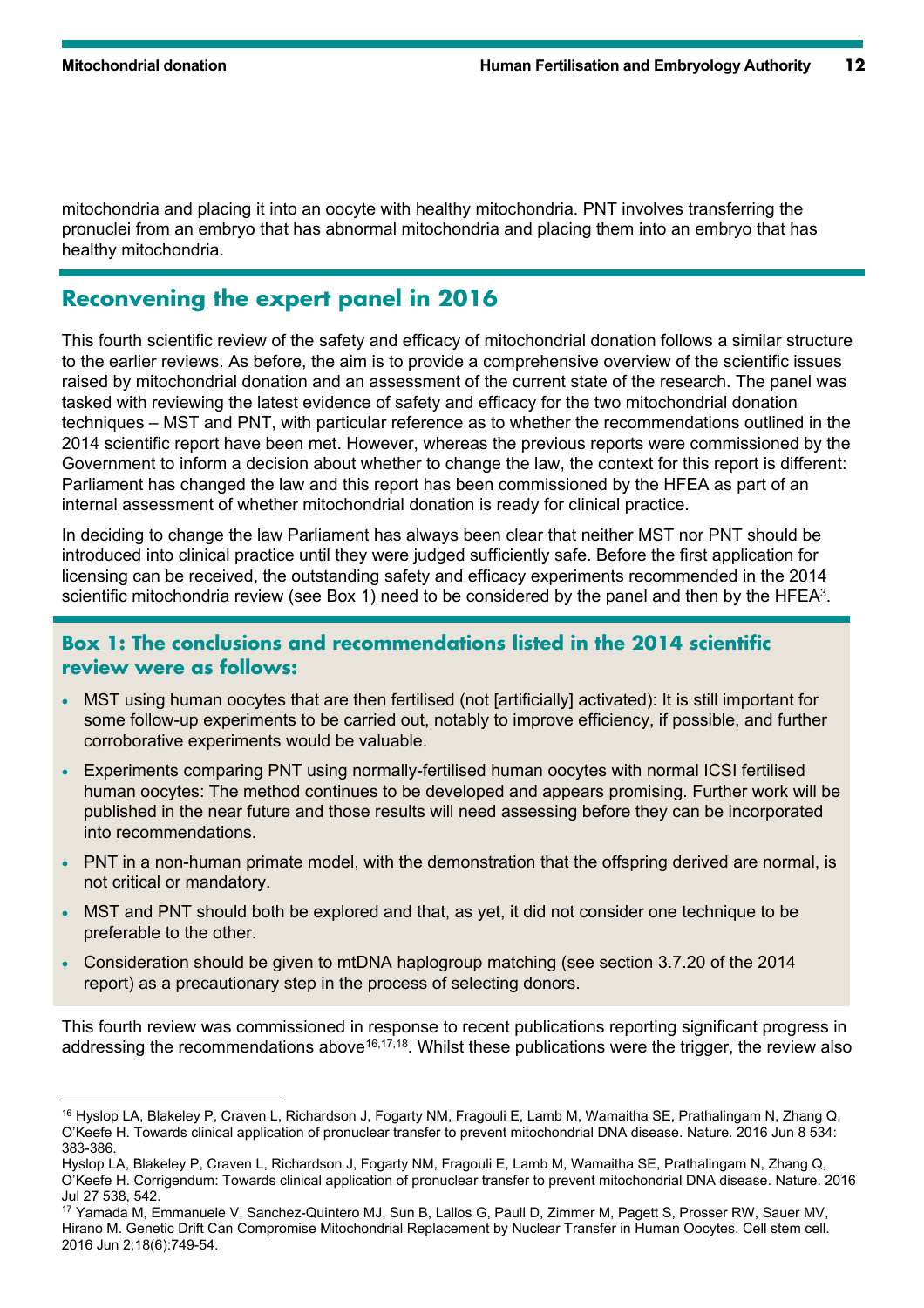took into account other relevant studies conducted since the previous review, in order to consider whether the techniques are now ready to be used in clinical practice and, if so, what clinical issues should be taken into account.

This review builds on the findings of the previous three reviews (including the addendum to the third review, exploring polar body transfer techniques), and is not written as a stand-alone summary of current scientific knowledge. For full details of areas reviewed, please refer to the previous reports. An updated timeline highlighting the key developments in the consideration of mitochondrial donation in the UK is at Annex B.

As noted above, the science relevant to the safety and efficacy of mitochondrial donation has been considered in detail by this panel a number of times since 2011. This has allowed the direction of travel to be assessed in addition to the current state of the methodology. On each occasion, the panel has reviewed evidence from experts directly in the field, both in the UK and abroad, and taken account of unpublished as well as published data and opinions. The panel's reports to Government in 2011, 2013, 2014, and now this one to the HFEA in 2016, reflect this composite evidence.

In 2016 the panel considered submissions received as a result of the call for evidence and reviewed new literature in this area, as set out in Annex C. The panel met on five occasions to allow some of those who had submitted evidence to present their work and take part in a roundtable discussion. These individuals or groups had been selected because of the direct relevance of their work to the methods being considered. The panel was therefore able to consult with a number of relevant research groups and additional experts in order to inform their conclusions on the progress of current research.

# **Progress on essential experiments and clinical data**

The panel agreed that good progress had been made in experiments recommended in previous reviews and that additional clinical data should also be considered:

- MST using human oocytes that are then fertilised (not artificially activated): There has been significant progress in this area of research from the group of Professor Shoukrat Mitalipov and his collaborators<sup>8</sup> demonstrating an increase in the efficiency of these methods using oocytes carrying pathogenic mtDNA mutations as well as from controls. Carryover of mtDNA was below 1% in MST blastocysts (Kang et al 2016). Whilst Yamada et al. (2016) used artificially activated rather than fertilised oocytes following MST, they report that the process of oxidative phosphorylation (OXPHOS) was normal in differentiated cell types from embryonic stem (ES) cells derived from MST embryos, despite using mtDNA combinations from distinct haplogroups. Similar results were also obtained by Kang et al (2016). Yamada et al. (2016) further corroborated these conclusions by studying ES cells derived from somatic cell nuclear transfer (SCNT) blastocysts.
- Experiments comparing PNT using normally-fertilised human oocytes with normal ICSI-fertilised human oocytes: Hyslop et al., (2016) demonstrated that PNT undertaken shortly after *in vitro* fertilisation resulted in the generation of embryos that were competent to develop to the blastocyst stage. Carryover of mtDNA was shown to be less than 2% and detailed characterisation of these blastocysts indicated no detectable increase in the incidence of aneuploidy or disruption to normal profiles of gene expression in isolated cells.

<sup>&</sup>lt;sup>18</sup> Kang E, Wu J, Gutierrez NM, Koski A, Tippner-Hedges R, Agaronyan K, Platero-Luengo A, Martinez-Redondo P, Ma H, Lee Y, Hayama T, Van Dyken C, Wang X, Luo S, Ahmed R, Li Y, Ji D, Kayali R, Cinnioglu C, Olson S, Jensen J, Battaglia D, Lee D, Wu D, Huang T, Wolf DP, Temiakov D, Izpisua Belmonte JC, Amato P, Mitalipov S. Mitochondrial replacement in human oocytes carrying pathogenic mitochondrial DNA mutations. Nature 2016 DOI: 10.1038/nature20592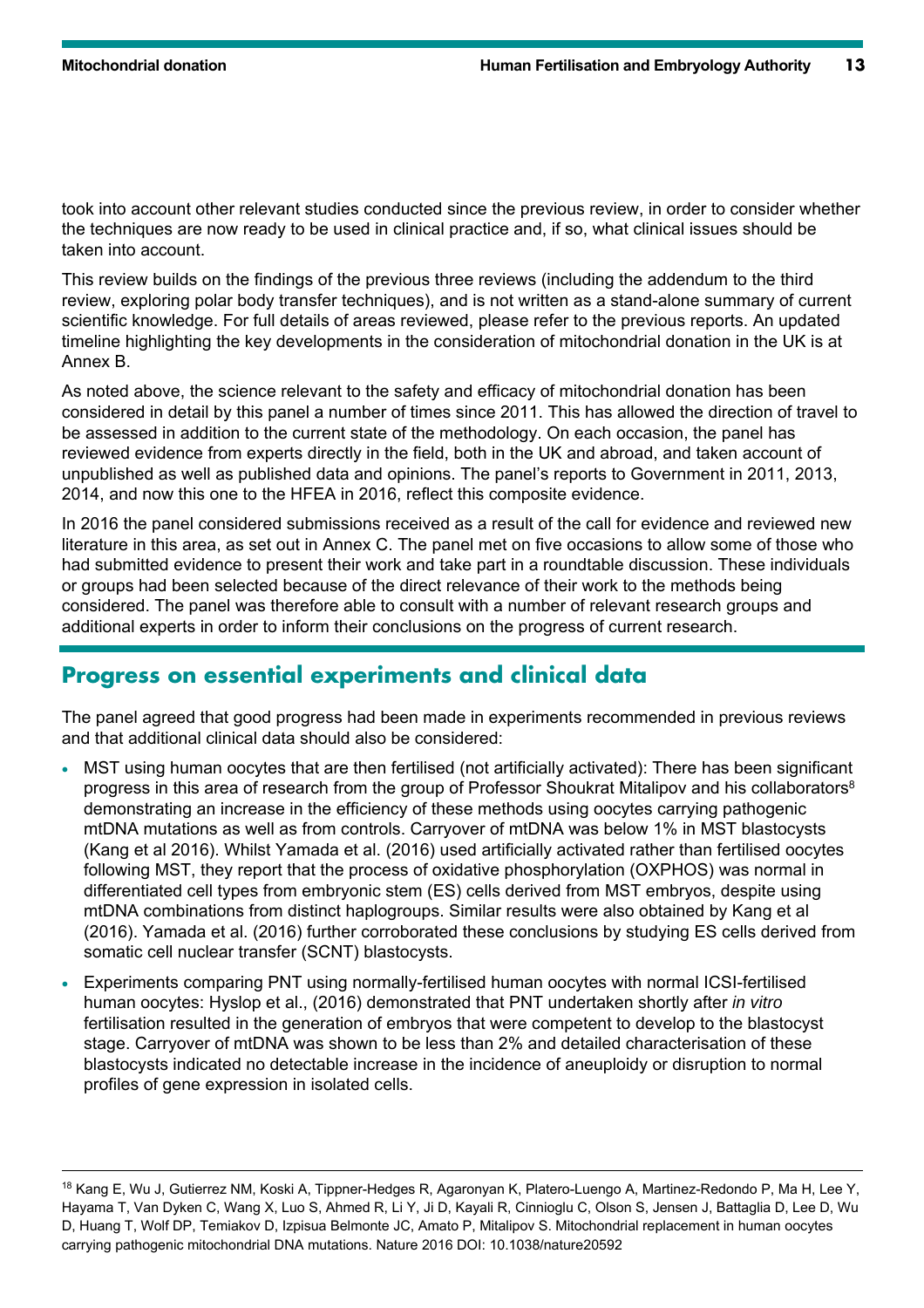- The use of PNT to establish a pregnancy for a 30-year old nulligravid woman with unexplained infertility was published by Zhang et al. (2016a)<sup>19</sup>. After transfer of five embryos, a triplet pregnancy resulted that was surgically reduced to twins. The two remaining fetuses survived only to midgestation, probably due to the obstetric complications of the multiple pregnancy, rather than the PNT itself. Neither fetus had detectable levels of the maternal (karyoplast-derived) mtDNA haplotype.
- A recent abstract, entitled "First live birth using human oocytes reconstituted by spindle nuclear transfer for mitochondrial DNA mutation causing Leigh syndrome" by Zhang et al. was published online in the programme for the October 2016 American Society for Reproductive Medicine (ASRM) meeting. The baby is reported to be doing well and was found to have low levels of mutated mtDNA in several tissues. Some details of the MST methods used are given by the authors in another abstract in the same programme<sup>20</sup>. However, the full details of the methods and treatment cycle have not yet been published.

# **The fate of mtDNA carried over after MST and PNT**

In previous reviews the panel recommended experiments on mtDNA behaviour in human embryonic stem (ES) cells (and their differentiated derivatives) derived from blastocysts generated by MST and PNT. Although such experiments do not accurately model the developing fetus, they do permit an analysis of the mtDNA carried over in the karyoplast in conditions where mtDNA replication occurs. There have been three studies<sup>6,7,8</sup>, all of which report that in the majority of ES cell lines the karyoplast-derived mtDNA haplotype remained at a similarly low level as in the blastocysts from which the cells were derived, even after many passages, or was lost altogether.

However, each study also reported exceptions to this, in which the karyoplast-derived mtDNA haplotype increased in proportion to that of the cytoplast (one out of eight in Yamada et al., 2016; one out of five in Hyslop et al., 2016; and three out of 18 in Kang et al. (2016)). This "reversion"<sup>21</sup> was also seen in two out of 12 ES cell lines derived after SCNT by Yamada et al. (2016) and in one out of eight such lines described in Kang et al. (2016). Whilst the degree of reversion was variable and seemed stochastic when subclones of the ES cells were analysed, it could approach 100%. Data indicate that reversion may also occur in cells differentiating from ES cells<sup>7,8</sup>, suggesting that it is not an issue specific to ES cells maintained in a pluripotent state.

Moreover, reversion can occur with normal or mutant mtDNA. Therefore, despite the findings of Zhang et al. (2016a and b), the panel could not rule out the possibility of reversion occurring in clinical application of these techniques. These experiments (Yamada et al., 2016; Hyslop et al., 2016; Kang et al., 2016), and their possible significance, are considered in detail in sections 3 and 4. Ideally, it would be possible to avoid any chance of reversion, an eventuality which may depend on understanding the underlying cause. Some possibilities are discussed in section seven.

# **MST or PNT: is there a preferred technique?**

<sup>&</sup>lt;sup>19</sup> Zhang J, Zhuang G, Zeng Y, Grifo J, Acosta C, Shu Y, Liu H. Pregnancy derived from human zygote pronuclear transfer in a patient who had arrested embryos after IVF. Reproductive BioMedicine Online. 2016a Oct 31;33(4):529-33.<br><sup>20</sup> Zhang J, Liu H, Luo S, Chavez-Badiola A, Liu Z, Munne S, Konstantinidis M, Wells D, Huang T. First live birth usi

oocytes reconstituted by spindle nuclear transfer for mitochondrial DNA mutation causing Leigh syndrome. Fertility and Sterility. 2016b Sep 1;106(3):e375-6.

Liu H, Lu Z, Luo S, Chavez-Badiola A, Blazek J, Munne S, Huang T, Zhang J. In vitro fertilization and development of human oocytes reconstituted by spindle nuclear transfer to replace mutated mitochondrial DNA. Fertility and Sterility. 2016 Sep 1;106(3):e21.

 $21$  Different authors have used different terms to describe this phenomenon. In Kang et al. (2016) this is described as "reversion" because the predominant mitochondrial DNA haplotype found is that of the karyoplast. In Yamada et al. (2016) this phenomenon is termed "genetic instability" and in Hyslop et al. (2016) "genetic drift".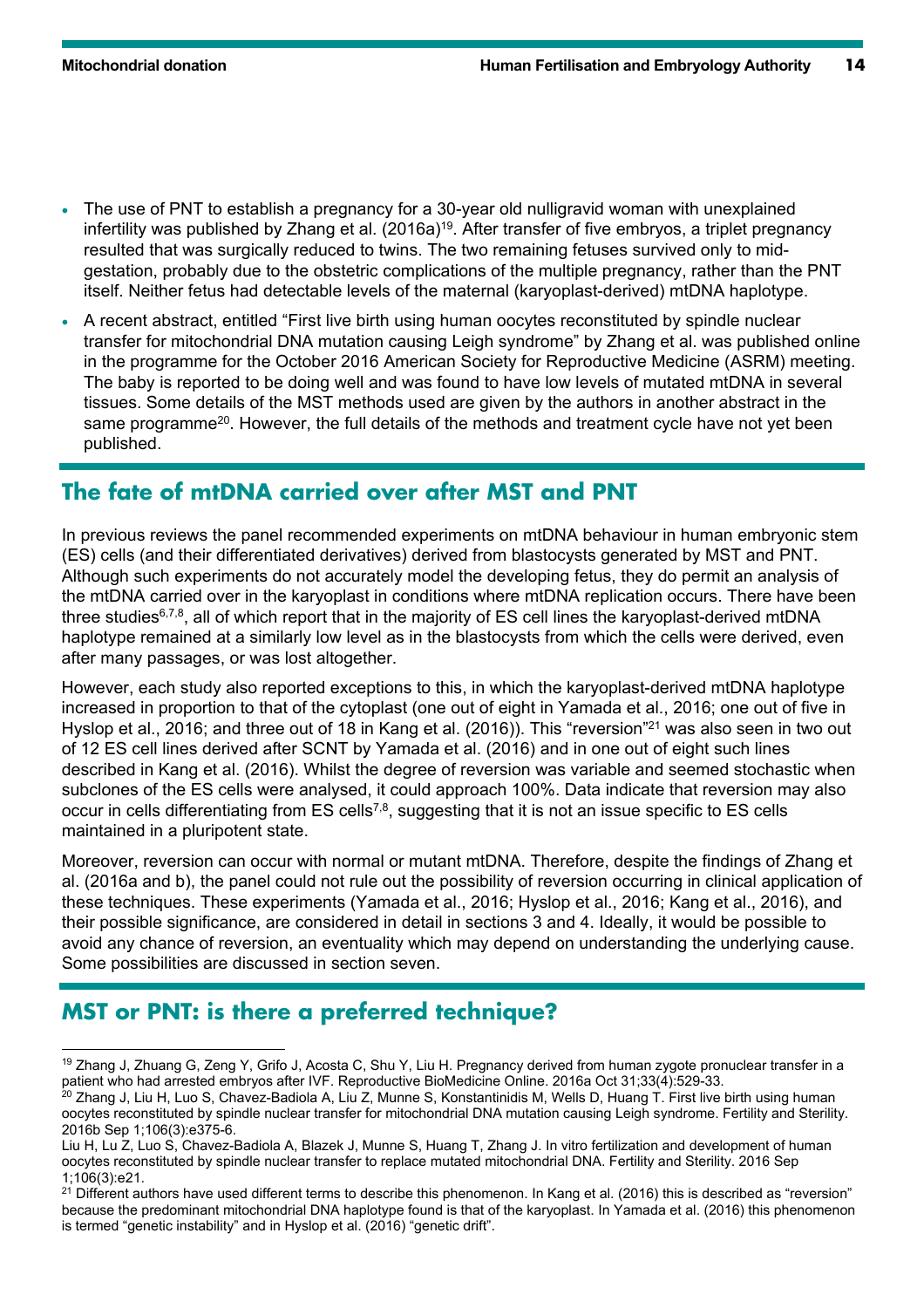The panel continues to note that available data do not indicate whether one technique, MST or PNT, is preferable to the other at this stage and recommends that both should be considered. However, it notes that PNT is currently more refined within the UK. The panel also reiterates its opinion that polar body transfer (PBT) techniques, discussed in the addendum to the 2014 report<sup>4</sup>, showed great promise as a means to minimise mtDNA carryover and avoid mitochondrial disease, but notes that current regulations and UK legislation do not permit this technique.

# **Recommendations**

The key recommendations are conditional on a number of considerations, including a requirement for appropriate levels of skill being demonstrated by named practitioners within a named clinic, and relevant key performance indicators being met, parameters that will be assessed by the HFEA.

From a medical point of view, all novel treatments pose essentially the same question: when is a treatment sufficiently safe to offer to patients? Research cannot answer every question before a new treatment is offered, nor can it be expected to guarantee safety or efficacy when applied for the first time. It can only serve to reduce the risk; in this case of a child being born with symptomatic mitochondrial genetic disease, but with caveats concerning for whom this type of risk reduction strategy might be suitable and highlighting areas that need close attention. Patients must understand and accept the potential limitations of any proposed treatment, and possible risks, before proceeding. With this in mind, **the panel recommends that it is appropriate to offer mitochondrial donation techniques as clinical risk reduction treatment for carefully selected patients.** 

In coming to this decision, the panel makes some key recommendations for using these techniques in clinical practice.

# **Patient selection**

The panel suggests that MST and PNT should in the first instance be offered to selected patients for whom preimplantation genetic diagnosis (PGD) would be inappropriate, or unlikely to succeed. Like PGD undertaken for mtDNA mutations, MST or PNT can be used as a risk reduction strategy $^{22}$ , but initially only in those patients in whose germ line there are likely to be high levels of heteroplasmy or homoplasmy for the abnormal (pathogenic) mtDNA, and who are thus unlikely to have any suitable embryos for transfer.

Pre-treatment assessment would need to take into account the particular mutation involved, the inheritance pattern in the family, the likely clinical manifestations of disease, the efficacy of any previous treatments such as PGD, and the patient's understanding of the risks and limitations of what is being offered. If the techniques prove to be safe when used in these patients, including the absence of any significant reversion to the carried-over mtDNA haplotype, their application could be extended to other patients.

# **Prenatal testing and follow-up**

The panel advises that (i) all patients should be offered prenatal testing if they become pregnant following MST or PNT treatment, and (ii) centres offering MST or PNT should encourage patients and their offspring to take part in long-term follow-up.

# **Haplogroup matching**

<sup>&</sup>lt;sup>22</sup> Bredenoord AL, Dondorp W, Pennings G, De Die-Smulders CE, De Wert G. PGD to reduce reproductive risk: the case of mitochondrial DNA disorders. Human reproduction. 2008 Nov 1;23(11):2392-401.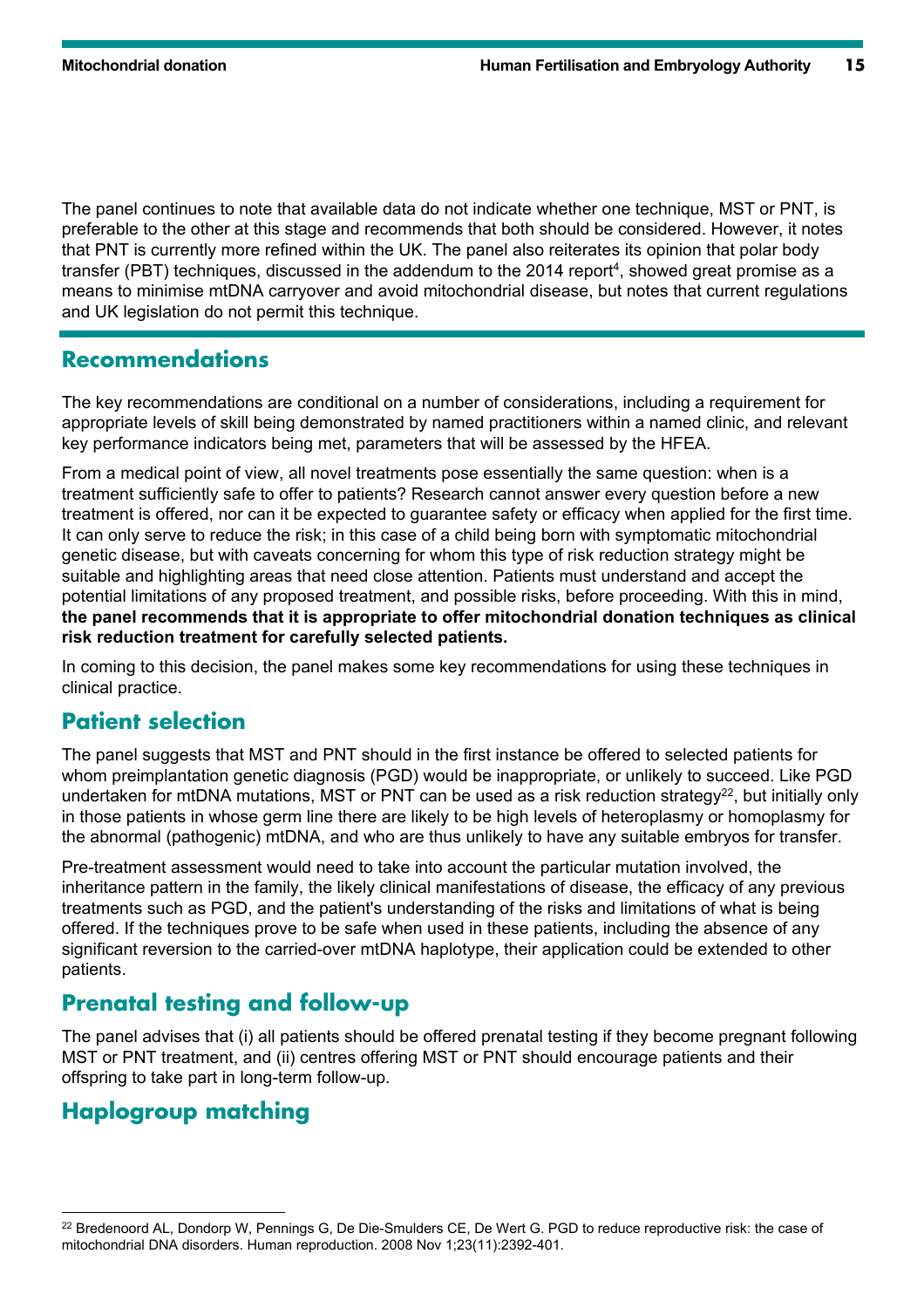The panel continues to recommend that consideration is given to mtDNA haplogroup<sup>23</sup> matching as a precautionary step in the process of selecting donors. As highlighted in the 2014 report, this is a complex topic, with some potential risks or benefits associated with choosing a specific donor mtDNA haplogroup/haplotype donor. At present, the panel believes any risks associated with a mtDNA-nuclear DNA mismatch remain theoretical; the recent studies examining embryonic cells and stem cells generated from MST- and PNT-derived human embryos reported no evidence of any complications or compromise of mitochondrial function arising from unmatched mtDNA haplogroups (see section  $4.14 - 4.20$ ). However, the panel recommends that when these techniques are used clinically, the latest evidence regarding how mtDNA haplotypes affect mitochondrial-nuclear (mito-nuclear) interactions, including replicative behaviour of mtDNA, should be considered in order to inform the donor selection process. Such evidence might even indicate the selection of a specific, unmatched donor in any given case.

Whatever decision is made, the panel recommends that haplotype information on the recipient and the donor is recorded. The panel also noted that in assessing this risk the treating clinician should be mindful of parallels with potential mito-nuclear mismatch in natural reproduction. Evidence for any effects associated with particular combinations of mtDNA and specific nuclear alleles in natural reproduction, perhaps together with any influence of environment, may come from large-scale genome studies linking DNA sequence with health outcomes $24,25$ .

# **Further research**

The panel also highlights some promising areas for continuing research, particularly the exploration of methods to further reduce or eliminate mtDNA carryover, through refinements of the techniques, and possible development of new techniques, as discussed above. Furthermore, the panel concludes that it will be important to decide whether reversion towards karyoplast-derived mtDNA in some ES cell lines derived from embryos following MST or PNT is clinically relevant and if so, what underlying mechanisms are responsible. Further research possibilities are discussed in section 7.

<sup>&</sup>lt;sup>23</sup> A haplogroup is a term used to define a group of similar haplotypes. Mitochondria from separate human lineages can be classified according to similarities or differences in their DNA sequence into many different haplogroups. The more evolutionary<br>distant the separation of two maternal lineages, the greater the differences between mitochon

<sup>&</sup>lt;sup>24</sup> Horikoshi M, Beaumont RN, Day FR, Warrington NM, Kooijman MN, Fernandez-Tajes J, Feenstra B, van Zuydam NR, Gaulton KJ, Grarup N, Bradfield JP. Genome-wide associations for birth weight and correlations with adult disease. Nature. 2016 Oct 13;538(7624):248-52.

<sup>&</sup>lt;sup>25</sup> Johnson SC, Gonzalez B, Zhang Q, Milholland B, Zhang Z, Suh Y. Network analysis of mitonuclear GWAS reveals functional networks and tissue expression profiles of disease-associated genes. Human Genetics. 2016 Oct 4:1-1.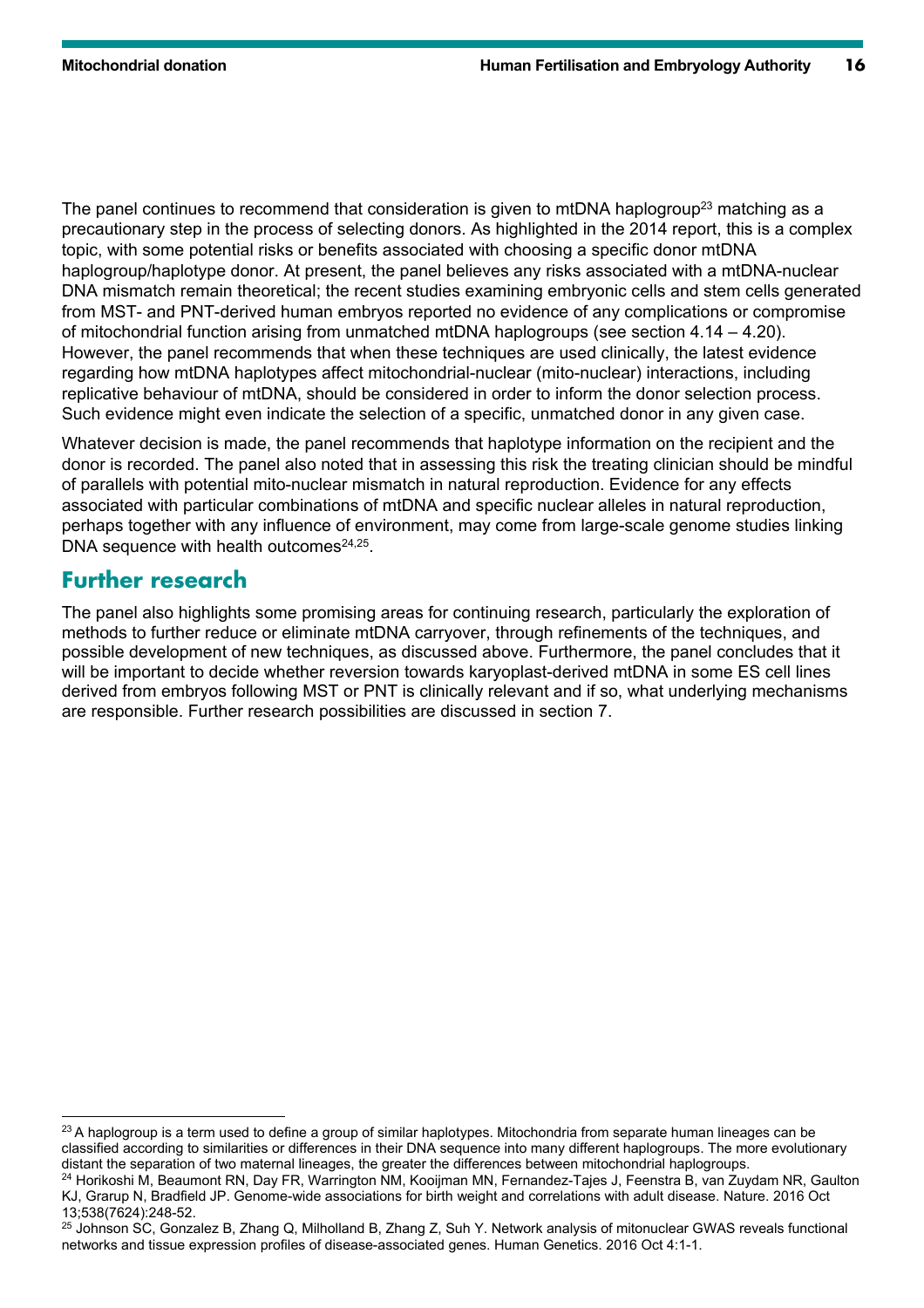# **Annex 2: Draft amended mitochondrial donation Code of Practice guidance note**

# **33. Mitochondrial donation**

Version 1.0

**On this page:** 

**Mandatory requirements:** 

- **Modifications to the Human Fertilisation and Embryology (HFE) Act 1990 (as amended)**
- **Extracts from the Human Fertilisation and Embryology (Mitochondrial Donation Regulations) 2015**
- **Extracts from licence conditions**
- **Directions**

**HFEA guidance:** 

- **Staff to be involved in mitochondrial donation**
- **Mitochondrial donation for the avoidance of serious mitochondrial disease**
- **Embryo transfer using embryos following mitochondrial donation**
- **Genetic consultation and counselling**
- **Information for those seeking mitochondrial donation**
- **Importance of informing children of their origins**
- **Eligibility requirements for mitochondrial donors**
- **Information for prospective mitochondrial donors**
- **Informing mitochondrial donors about information available to children born from the treatment**
- **Consent**
- **Import of eggs or embryos which have undergone mitochondrial donation**
- **Follow-up arrangements**

#### **Mandatory requirements**

## **Human Fertilisation and Embryology (HFE) Act 1990 (as amended)**

In cases where an egg or embryo has been created following mitochondrial donation, the following provisions of the HFE Act 1990 should be read so that they are modified as set out below:

**Modification of section 31ZA: Request for information as to genetic parentage or mitochondrial donors etc,**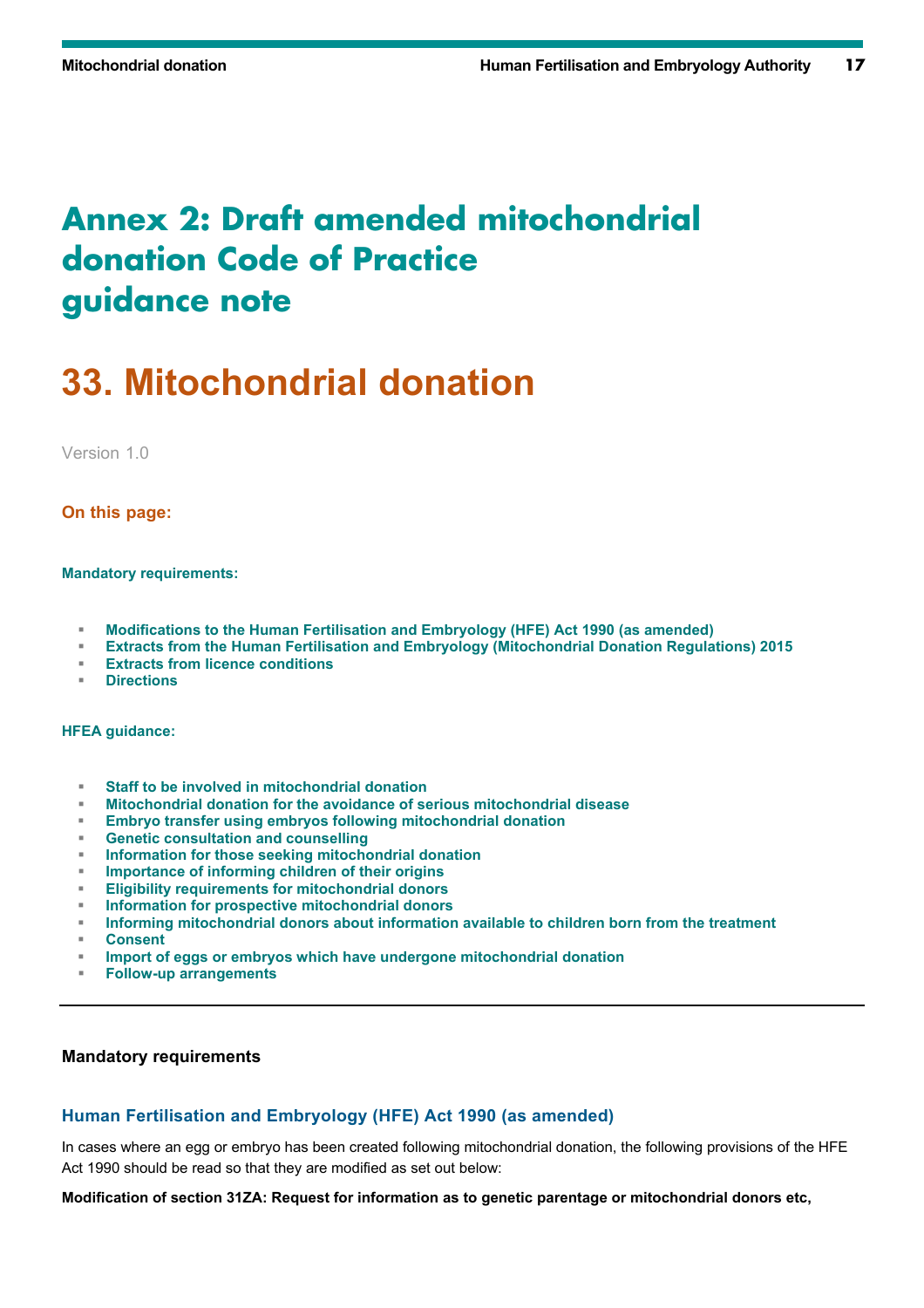- (1) A person who has attained the age of 16 ("the applicant") may by notice to the Authority require the Authority to comply with a request under subsection (2) or (2A).
- (2) The applicant may request the Authority to give the applicant notice stating whether or not the information contained in the register shows that a person ("the donor") other than a parent of the applicant would or might, but for the relevant statutory provisions, be the parent of the applicant, and if it does show that—

(a) giving the applicant so much of that information as relates to the donor as the Authority is required by regulations to give (but no other information), or

(b) stating whether or not that information shows that there are other persons of whom the donor is not the parent but would or might, but for the relevant statutory provisions, be the parent and if so-

(i) the number of those other persons,

(ii) the sex of each of them, and

- (iii) the year of birth of each of them.
- (2A) The applicant may request the Authority to give the applicant notice stating whether or not the information contained in the register shows that a person is the applicant's mitochondrial donor, and if it does show that, giving the applicant the following information contained in the register—

 (a) the screening tests carried out on the mitochondrial donor and information on that donor's personal and family medical history,

(b) matters contained in any description of the mitochondrial donor as a person which that donor has provided, and

(c) any additional matter which the mitochondrial donor has provided with the intention that it be made available to a person who requests information under this section, but not giving any information which may identify the mitochondrial donor or any person who was or may have been born in consequence of treatment services using genetic material from the applicant's mitochondrial donor, by itself or in combination with any other information which is in, or is likely to come into, the possession of the applicant.

(3) The Authority shall comply with a request under subsection (2) if—

(a) the information contained in the register shows that the applicant is a relevant individual, and

 (b) the applicant has been given a suitable opportunity to receive proper counselling about the implications of compliance with the request.

(3A) The Authority must comply with a request under subsection (2A) if—

 (a) the information contained in the register shows that the applicant is a mitochondrial donor-conceived person, and

(b) the applicant has been given a suitable opportunity to receive proper counselling about the implications of compliance with the request.

 (4) Where a request is made under subsection (2)(a) and the applicant has not attained the age of 18 when the applicant gives notice to the Authority under subsection (1), regulations cannot require the Authority to give the applicant any information which identifies the donor.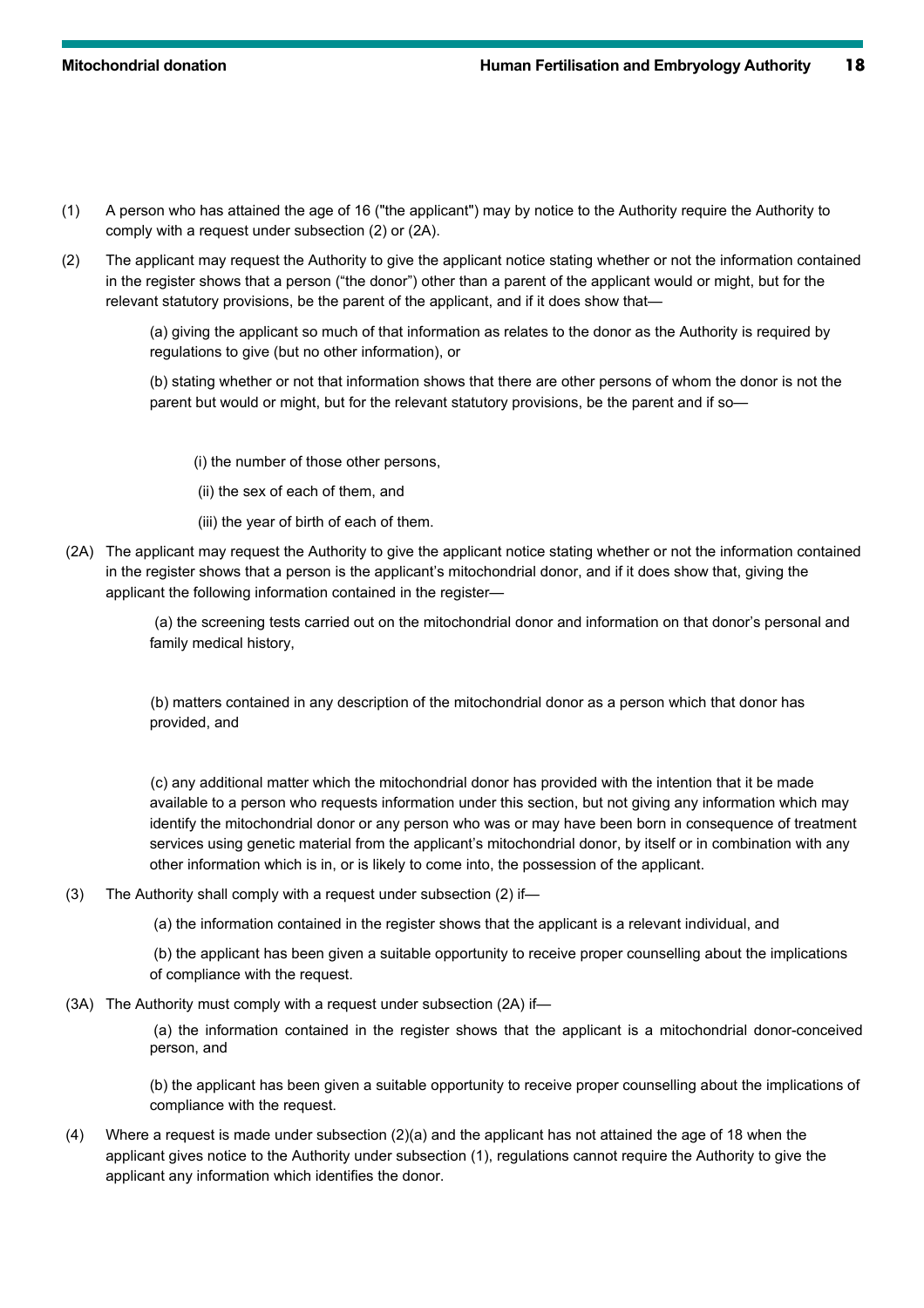- (5) Regulations under subsection (2)(a) cannot require the Authority to give any information as to the identity of a person whose gametes have been used or from whom an embryo has been taken if a person to whom a licence applied was provided with the information at a time when the Authority could not have been required to give information of the kind in question.
- (6) The Authority need not comply with a request made under subsection (2)(b) by any applicant if it considers that special circumstances exist which increase the likelihood that compliance with the request would enable the applicant—

 (a) to identify the donor, in a case where the Authority is not required by regulations under subsection (2)(a) to give the applicant information which identifies the donor, or

(b) to identify any person about whom information is given under subsection (2)(b).

(7) In this section—

"relevant individual" has the same meaning as in section 31;

"the relevant statutory provisions" means sections 27 to 29 of this Act and sections 33 to 47 of the Human Fertilisation and Embryology Act 2008.

(8) In this section and sections 31ZB to 31ZE—

 "mitochondrial donor-conceived person" means a person who was or may have been born in consequence of treatment services using—

(a) an egg which is a permitted egg for the purposes of section 3(2) by virtue of regulations under section 3ZA(5), or

(b) an embryo which is a permitted embryo for those purposes by virtue of such regulations;

the "mitochondrial donor" in respect of a person who was or may have been born in consequence of treatment services using such a permitted egg or such a permitted embryo is the person whose mitochondrial DNA (but not nuclear DNA) was used to create that egg or embryo.

#### **Modification of section 31ZD: Provision to donor of information about resulting children**

(1) This section applies where a person ("the donor") has consented under Schedule 3 (whether before or after the coming into force of this section) to—

> (a) the use of the donor's gametes, or an embryo the creation of which was brought about using the donor's gametes, for the purposes of treatment services provided under a licence, or

> (b) the use of the donor's gametes for the purposes of non-medical fertility services provided under a licence.

(2) In subsection (1)—

 (a) "treatment services" do not include treatment services provided to the donor, or to the donor and another person together, and

(b) "non-medical fertility services" do not include any services involving partner-donated sperm.

(3) The donor may by notice request the appropriate person to give the donor notice stating—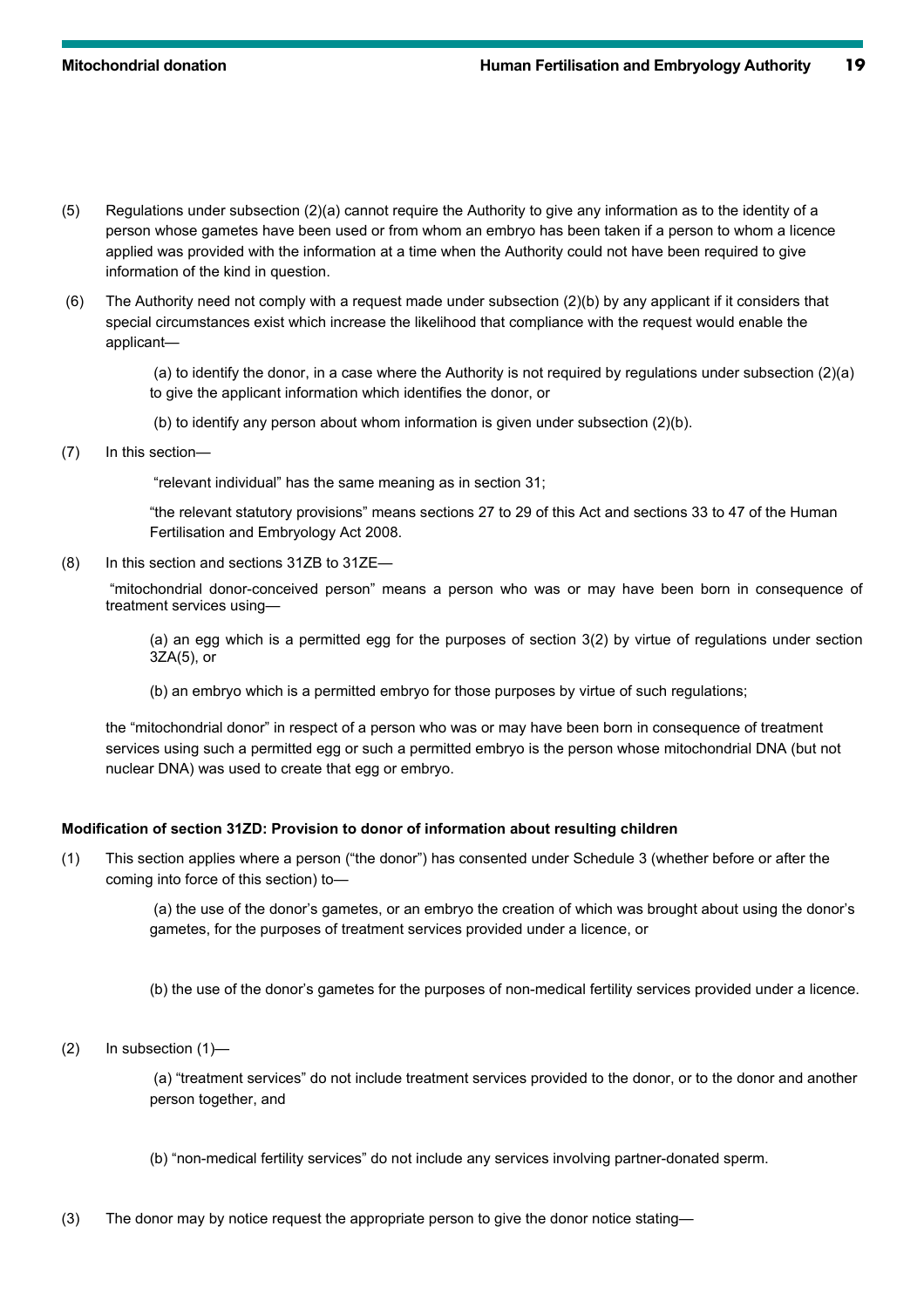(a) the number of persons of whom the donor is not a parent but would or might, but for the relevant statutory provisions, be a parent by virtue of the use of the gametes or embryos to which the consent relates,

(ab) the number of persons in respect of whom the donor is a mitochondrial donor,

- (b) the sex of each of those persons, and
- (c) the year of birth of each of those persons.
- (4) Subject to subsections (5) to (7), the appropriate person shall notify the donor whether the appropriate person holds the information mentioned in subsection (3) and, if the appropriate person does so, shall comply with the request.
- (5) The appropriate person need not comply with a request under subsection (3) if the appropriate person considers that special circumstances exist which increase the likelihood that compliance with the request would enable the donor to identify the persons falling within paragraphs (a) to (c) of subsection (3).
- (6) In the case of a donor who consented as described in subsection (1)(a), the Authority need not comply with a request made to it under subsection (3) where the person who held the licence referred to in subsection (1)(a) continues to hold a licence under paragraph 1 of Schedule 2, unless the donor has previously made a request under subsection (3) to the person responsible and the person responsible—
	- (a) has notified the donor that the information concerned is not held, or
	- (b) has failed to comply with the request within a reasonable period.
- (7) In the case of a donor who consented as described in subsection (1)(b), the Authority need not comply with a request made to it under subsection (3) where the person who held the licence referred to in subsection (1)(b) continues to hold a licence under paragraph 1A of Schedule 2, unless the donor has previously made a request under subsection (3) to the person responsible and the person responsible—
	- (a) has notified the donor that the information concerned is not held, or
	- (b) has failed to comply with the request within a reasonable period.
- (8) In this section "the appropriate person" means—
	- (a) in the case of a donor who consented as described in paragraph (a) of subsection (1)—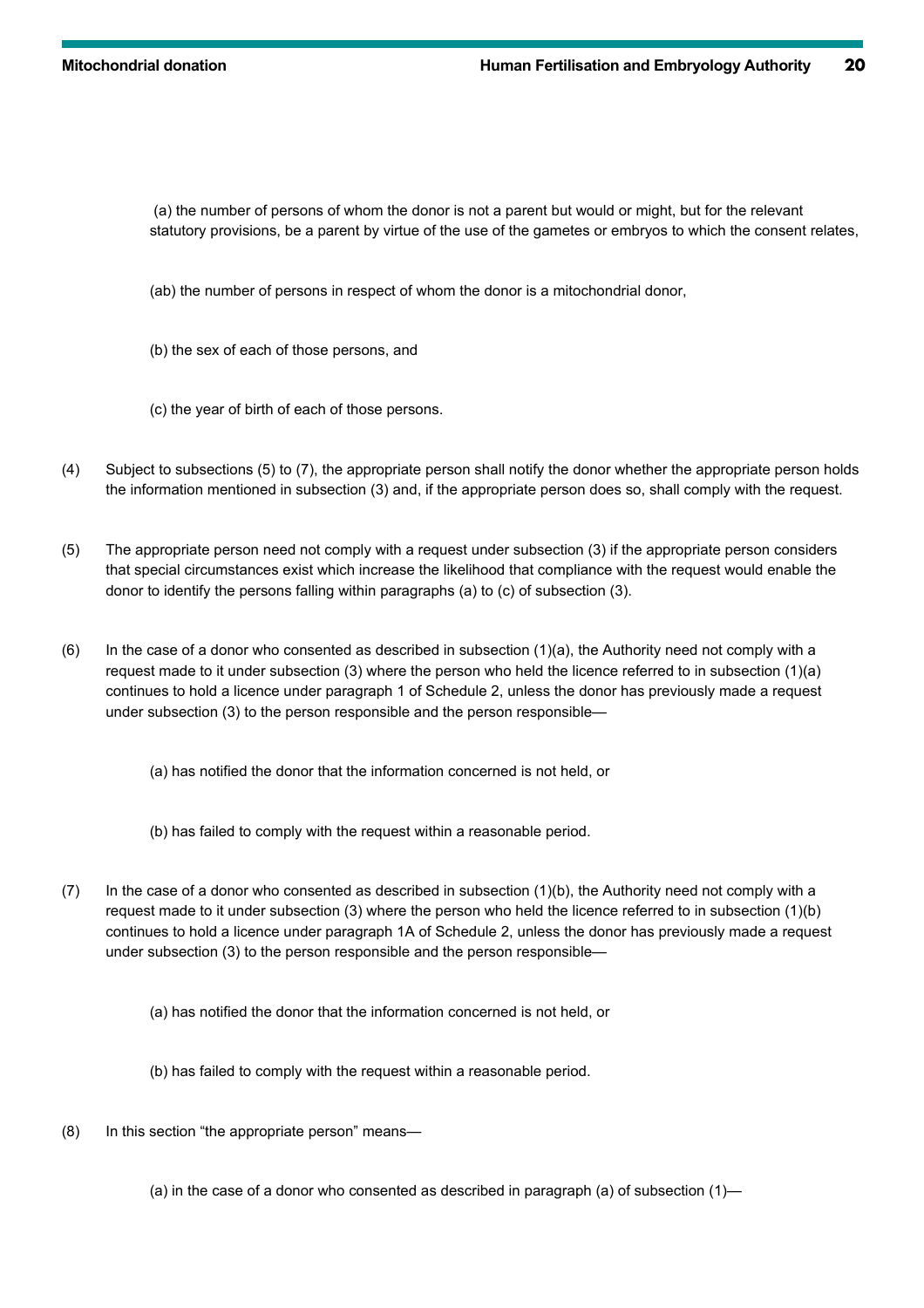(i) where the person who held the licence referred to in that paragraph continues to hold a licence under paragraph 1 of Schedule 2, the person responsible, or

(ii) the Authority, and

(b) in the case of a donor who consented as described in paragraph (b) of subsection (1)—

(i) where the person who held the licence referred to in that paragraph continues to hold a licence under paragraph 1A of Schedule 2, the person responsible, or

(ii) the Authority.

(9) In this section "the relevant statutory provisions" has the same meaning as in section 31ZA.

#### **Modification of paragraph 4 of Schedule 3**

#### **Variation and withdrawal of consent**

- (1) The terms of any consent under this Schedule may from time to time be varied, and the consent may be withdrawn, by notice given by the person who gave the consent to the person keeping the gametes, human cells, embryo or human admixed embryo to which the consent is relevant.
- (1A) Sub-paragraph (1B) applies to a case where an egg is used in the process set out in regulation 4 of the Human Fertilisation and Embryology (Mitochondrial Donation) Regulations 2015 (and "egg A" and "egg B" have the same meanings in this paragraph as in that regulation).
- (1B) The terms of the consent to that use of egg A or egg B cannot be varied, and such consent cannot be withdrawn, once all the nuclear DNA of egg B which is not polar body nuclear DNA is inserted into egg A.
- (2) Subject to sub-paragraphs (3) to (3B), the terms of any consent to the use of any embryo cannot be varied, and such consent cannot be withdrawn, once the embryo has been used—

(a) in providing treatment services,

(aa) in training persons in embryo biopsy, embryo storage or other embryological techniques, or

(b) for the purposes of any project of research.

(3) Where the terms of any consent to the use of an embryo ("embryo A") include consent to the use of an embryo or human admixed embryo whose creation may be brought about in vitro using embryo A, that consent to the use of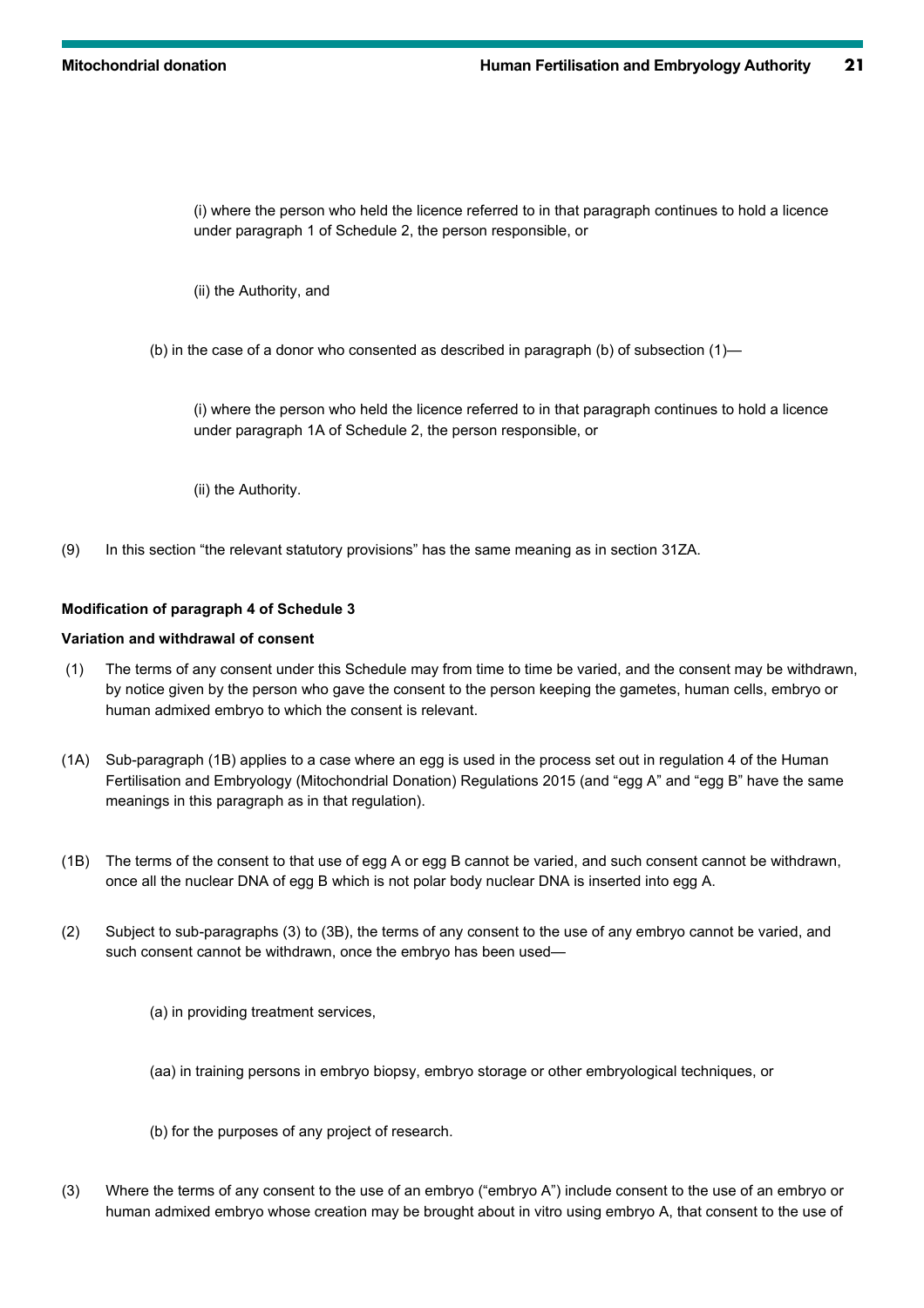that subsequent embryo or human admixed embryo cannot be varied or withdrawn once embryo A has been used for one or more of the purposes mentioned in sub-paragraph (2)(a) or (b).

- (3A) Sub-paragraph (3B) applies to a case where an embryo is used in the process set out in regulation 7 of the Human Fertilisation and Embryology (Mitochondrial Donation) Regulations 2015 (and "embryo A" and "embryo B" have the same meanings in sub-paragraph (3B) as in that regulation).
- (3B) The terms of the consent to that use of embryo A or embryo B cannot be varied, and such consent cannot be withdrawn, once all the nuclear DNA of embryo B which is not polar body nuclear DNA is inserted into embryo A.
- (4) Subject to sub-paragraph (5), the terms of any consent to the use of any human admixed embryo cannot be varied, and such consent cannot be withdrawn, once the human admixed embryo has been used for the purposes of any project of research.
- (5) Where the terms of any consent to the use of a human admixed embryo ("human admixed embryo A") include consent to the use of a human admixed embryo or embryo whose creation may be brought about in vitro using human admixed embryo A, that consent to the use of that subsequent human admixed embryo or embryo cannot be varied or withdrawn once human admixed embryo A has been used for the purposes of any project of research.

#### **Modification of paragraph 22 of Schedule 3 (paragraphs which apply to mitochondrial donation)**

#### **Consent for use of eggs or embryos created following mitochondrial donation**

(A1) For the purposes of this Schedule, neither of the following is to be treated as a person whose gametes were used to create an embryo ("embryo E")—

> (a) where embryo E is a permitted embryo by virtue of regulations under section 3ZA(5), the person whose mitochondrial DNA (not nuclear DNA) was used to bring about the creation of embryo E;

> (b) where embryo E has been created by the fertilisation of an egg which was a permitted egg by virtue of regulations under section 3ZA(5), the person whose mitochondrial DNA (not nuclear DNA) was used to bring about the creation of that permitted egg.

(3B) For the purposes of this Schedule, in a case where an egg is a permitted egg by virtue of regulations under section 3ZA(5) the egg is not to be treated as the egg of the person whose mitochondrial DNA (not nuclear DNA) was used to bring about the creation of that permitted egg.

#### **Regulations**

#### **Human Fertilisation and Embryology (Mitochondrial Donation) Regulations 2015**

#### **Interpretation**

2.— (1) In these Regulations "the Act" means the Human Fertilisation and Embryology Act 1990.

(2) In these Regulations "polar body nuclear DNA" means any nuclear DNA located in a polar body.

(3) In these Regulations a reference to the removal of any nuclear DNA (including polar body nuclear DNA) includes a reference to the removal of any material which is necessarily removed along with that DNA, and such material may include any associated organelles.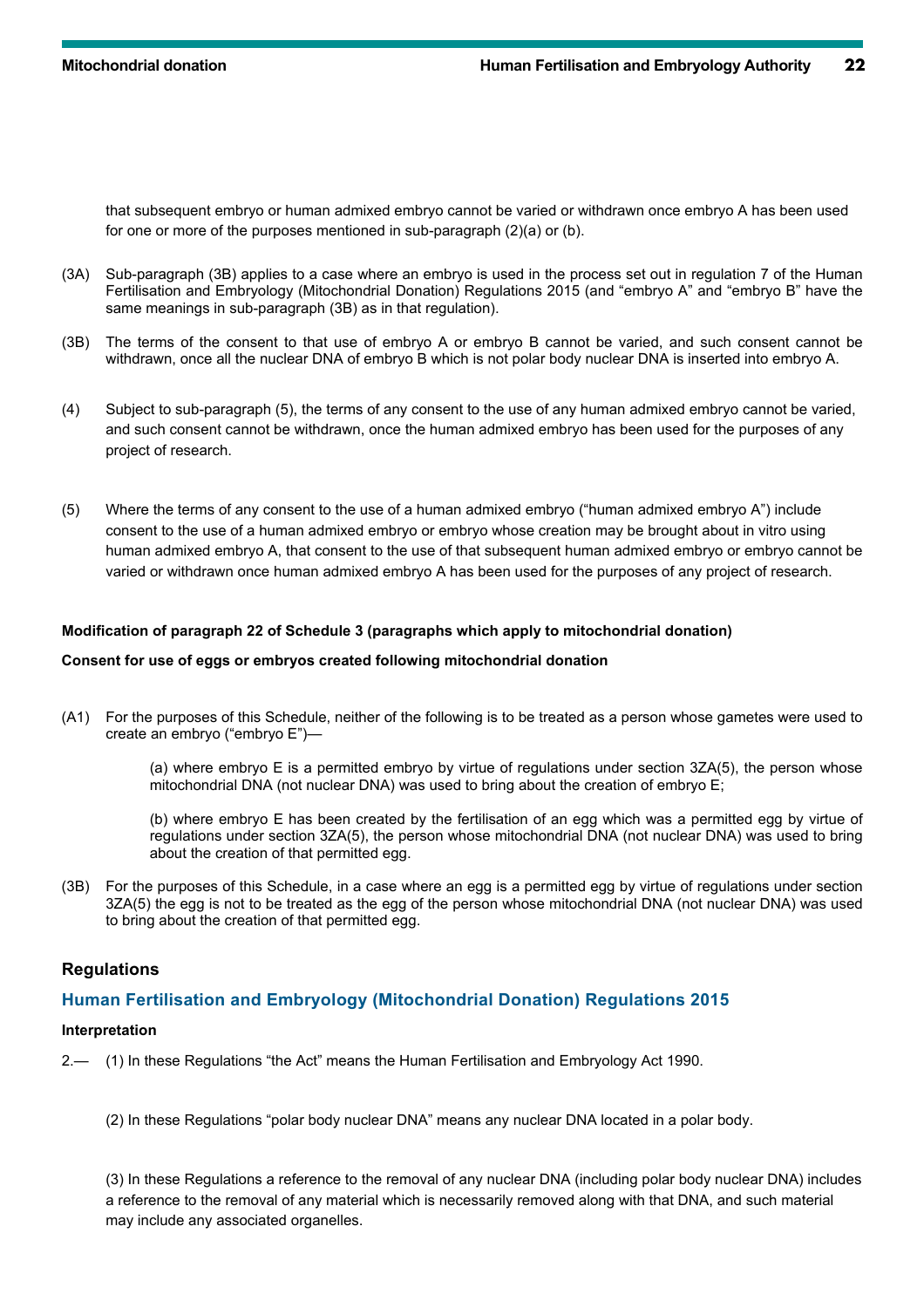(4) For the purposes of these Regulations, the following are to be treated as removed from an egg—

(a) any polar body nuclear DNA which is destroyed while still located in the egg; and

(b) any material which is necessarily destroyed along with that DNA, and such material may include any associated organelles.

(5) In these Regulations a reference to the insertion of nuclear DNA includes a reference to the insertion of any material which is necessarily inserted along with that DNA, and such material may include any associated organelles.

#### **Permitted eggs and permitted embryos**

Permitted egg

3. An egg ("egg P") is a permitted egg for the purposes of section 3(2)(b) of the Act if—

(a) egg P results from the application of the process specified in regulation 4 to two eggs, each of which—

(i) is a permitted egg as defined in section 3ZA(2) of the Act (not an egg which is a

permitted egg by virtue of these regulations), and

(ii) was extracted from the ovaries of a different woman;

(b) that process has been applied to those eggs in the circumstances specified in regulation 5; and

(c) there have been no alterations in the nuclear or mitochondrial DNA of egg P since egg P was created by means of the application of that process.

#### Permitted egg: process

- 4.— (1) The process referred to in regulation 3(a) consists of the following two steps.
	- (2) In step 1—
		- (a) either—

(i) all the nuclear DNA of an egg ("egg A") is removed, or

(ii) all the nuclear DNA of egg A other than polar body nuclear DNA is removed; and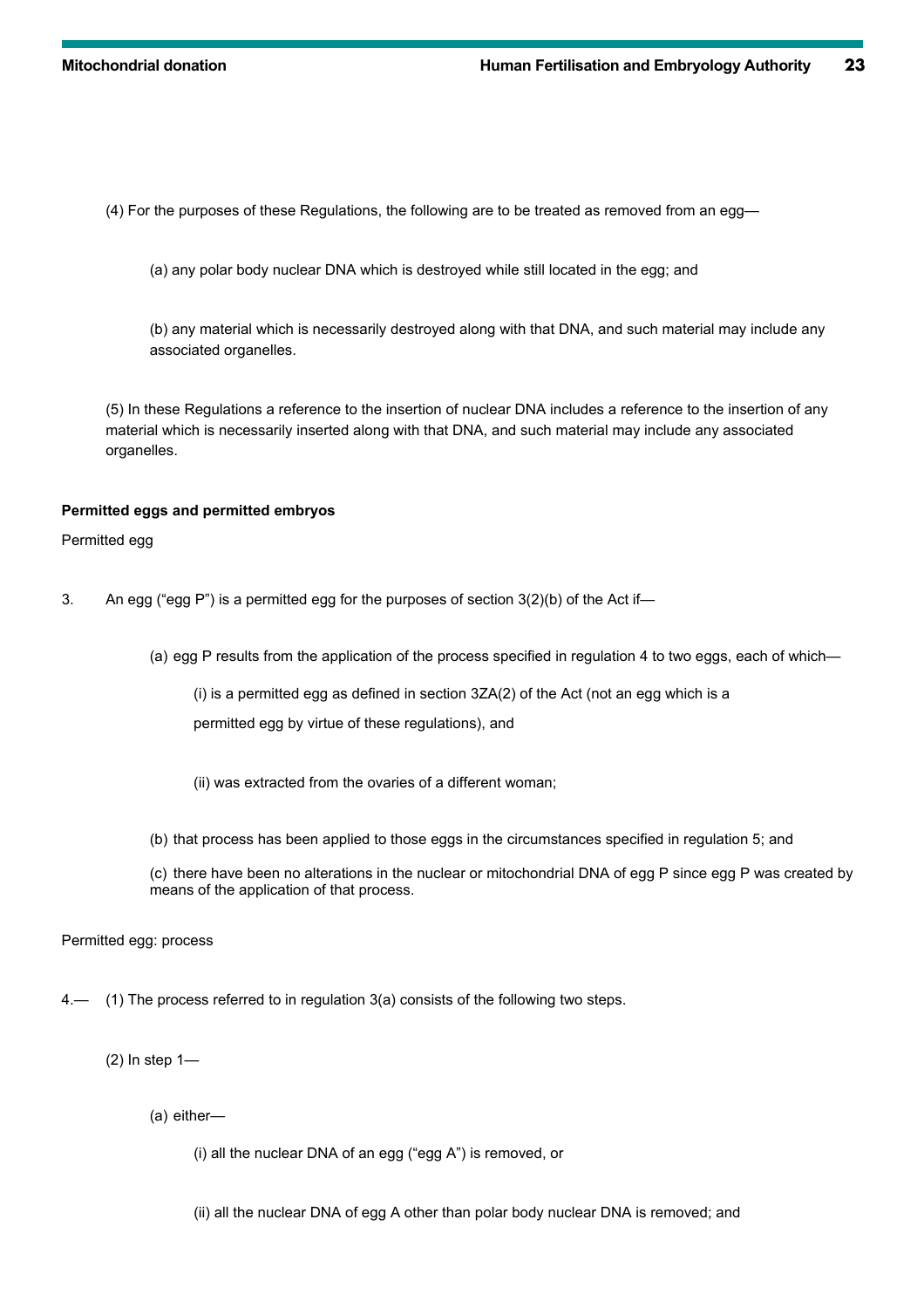(b) either—

- (i) all the nuclear DNA of another egg ("egg B") is removed, or
- (ii) all the nuclear DNA of egg B other than polar body nuclear DNA is removed.
- (3) In step 2 all the nuclear DNA of egg B which is not polar body nuclear DNA is inserted into egg A.

Permitted egg: circumstances

- 5. The circumstances referred to in regulation 3(b) are that—
	- (a) the Authority has issued a determination that—

(i) there is a particular risk that any egg extracted from the ovaries of a woman named in the determination may have mitochondrial abnormalities caused by mitochondrial DNA; and

(ii) there is a significant risk that a person with those abnormalities will have or develop serious mitochondrial disease; and

(b) egg B was extracted from the ovaries of the woman so named.

#### Permitted embryo

6. An embryo ("embryo P") is a permitted embryo for the purposes of section 3(2)(a) of the Act if—

(a) embryo P results from the application of the process specified in regulation 7 to two embryos, each of which—

(i) is a permitted embryo as defined in section 3ZA(4) of the Act (not an embryo which

is a permitted embryo by virtue of these regulations), and

(ii) was created by the fertilisation of a permitted egg as defined in section 3ZA(2) of the

Act (not an egg which was a permitted egg by virtue of these regulations) extracted

from the ovaries of a different woman;

(b) that process has been applied to those embryos in the circumstances specified in regulation 8; and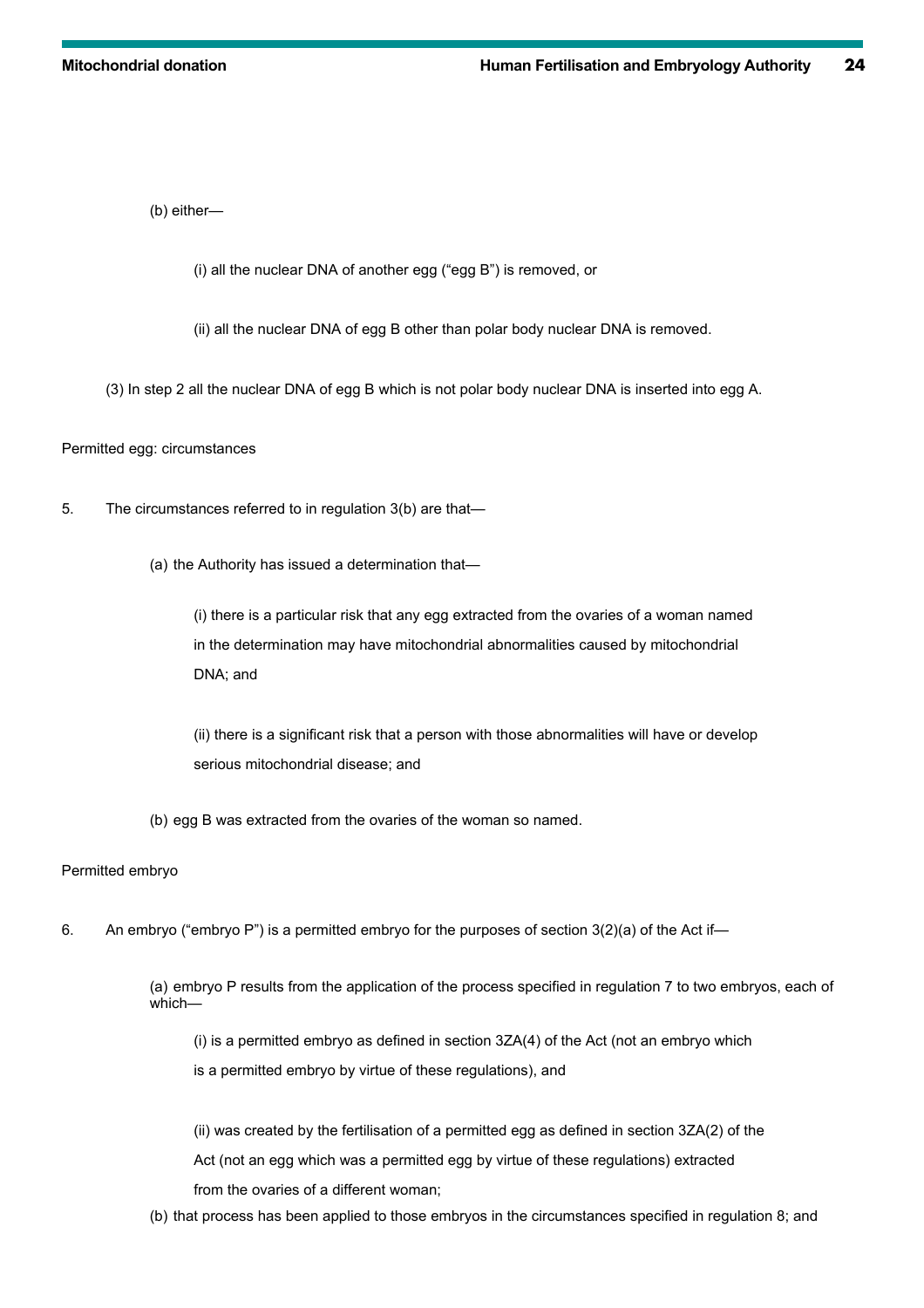(c) since embryo P was created by means of the application of that process—

(i) there have been no alterations in the nuclear or mitochondrial DNA of any cell of embryo P, and

(ii) no cell has been added to embryo P other than by the division of embryo P's own cells.

Permitted embryo: process

7.— (1) The process referred to in regulation 6(a) consists of the following two steps.

(2) In step 1—

(a) either—

(i) all the nuclear DNA of an embryo ("embryo A") is removed, or

(ii) all the nuclear DNA of embryo A other than polar body nuclear DNA is removed; and

#### (b) either—

(i) all the nuclear DNA of another embryo ("embryo B") is removed, or

(ii) all the nuclear DNA of embryo B other than polar body nuclear DNA is removed.

(3) In step 2 all the nuclear DNA of embryo B which is not polar body nuclear DNA is inserted into embryo A.

#### Permitted embryo: circumstances

- 8. The circumstances referred to in regulation 6(b) are that-
	- (a) the Authority has issued a determination that—

(i) there is a particular risk that any embryo which is created by the fertilisation of an egg extracted from the ovaries of a woman named in the determination may have mitochondrial abnormalities caused by mitochondrial DNA; and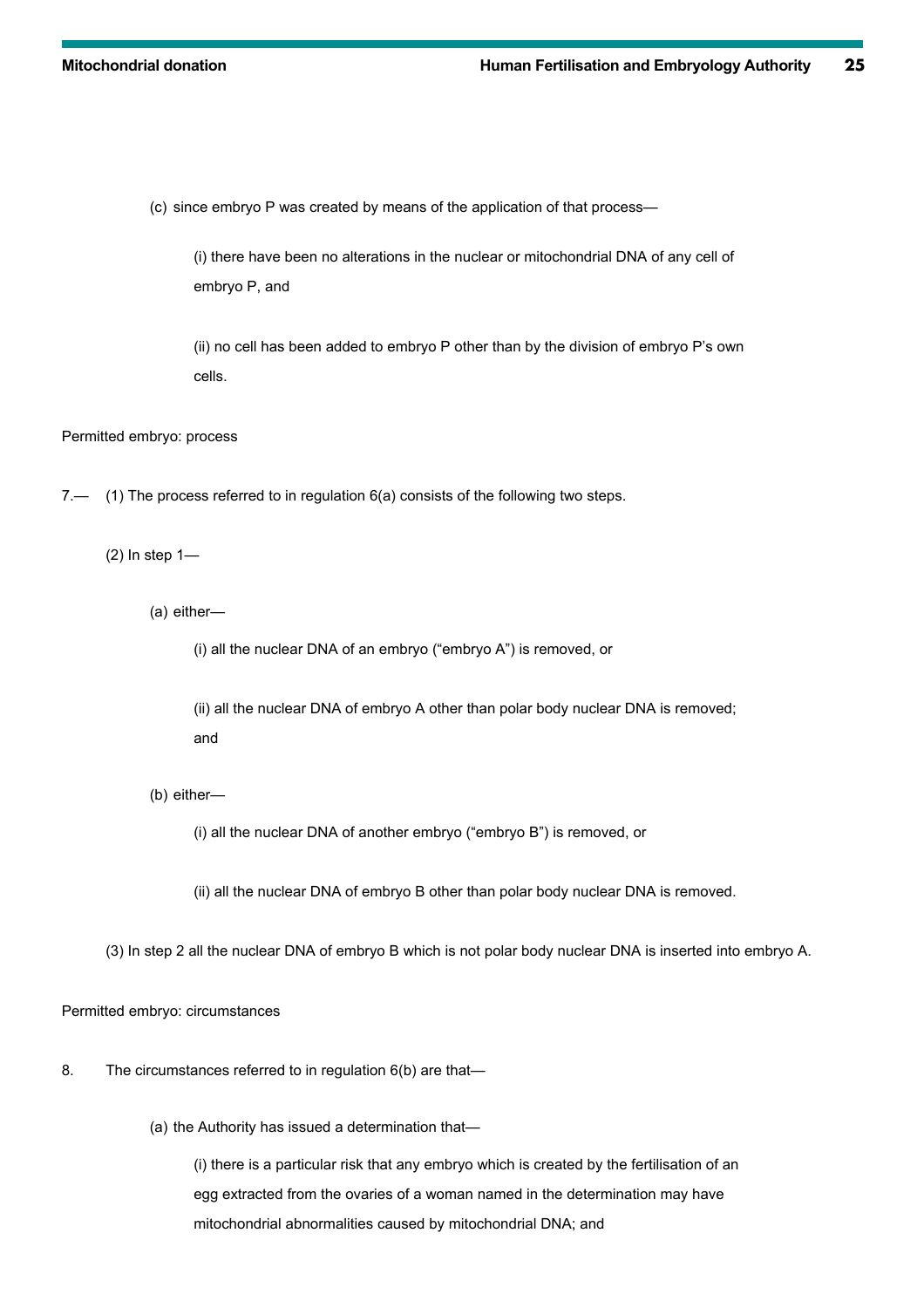(ii) there is a significant risk that a person with those abnormalities will have or develop

serious mitochondrial disease; and

(b) embryo B was created by the fertilisation of an egg extracted from the ovaries of the woman so named.

#### **Licence conditions**

- T124 a. No clinic may carry out either the process of pronuclear transfer\* (PNT) or maternal spindle transfer\* (MST) or part of either process, unless express provision has been made on the clinic's licence permitting it to undertake either or both processes.
	- b. Neither PNT nor MST may be carried out under third party, satellite or transport agreements.

c. No clinic may provide treatment using gametes or embryos which have been created using PNT or MST unless express provision has been made on the clinic's licence permitting the clinic to undertake either or both processes.

\*Wherever reference is made in this licence to PNT or MST, or to the process of PNT or MST, it is to be treated as a reference to the process described in Regulation 4 or Regulation 7 of the Human Fertilisation and Embryology (Mitochondrial Donation) Regulations 2015.

- T125 PNT and MST must only be carried out on premises of clinics that are licensed to undertake mitochondrial donation ('MD'). These processes must not be carried out on the premises of a clinic that is operating under a third party, satellite or transport agreement with a clinic that holds a licence to undertake MD.
- T127 a. No alterations may be made to the nuclear or mitochondrial DNA of an egg created by means of the application of MST.

b. No alterations may be made to the nuclear or mitochondrial DNA of an embryo created by means of the application of PNT, and no cell may be added to an embryo created by means of the application of PNT other than by the division of the embryo's own cells.

- T128 In the case of treatment involving mitochondrial donation, the clinic must ensure that it only carries out the process of PNT or MST for a particular, named patient once the Authority has issued a determination that:
	- there is a particular risk that any egg extracted from the ovaries of the named woman, or any embryo created by the fertilisation of an egg extracted from the ovaries of the named woman, may have mitochondrial abnormalities cause by mitochondrial DNA, and
	- there is a significant risk that a person with those abnormalities will have or develop a serious mitochondrial disease.
- T129 Only those embryologists assessed as competent by the Authority to undertake PNT, MST or both, and named on the front of this licence, are permitted to undertake those processes or any part thereof.

#### **Directions**

- **0001 Gametes and embryo donation**
- **0005 Collecting and recording information for the HFEA**
- **0006 Import and export of gametes and embryos**
- **0007 Consent**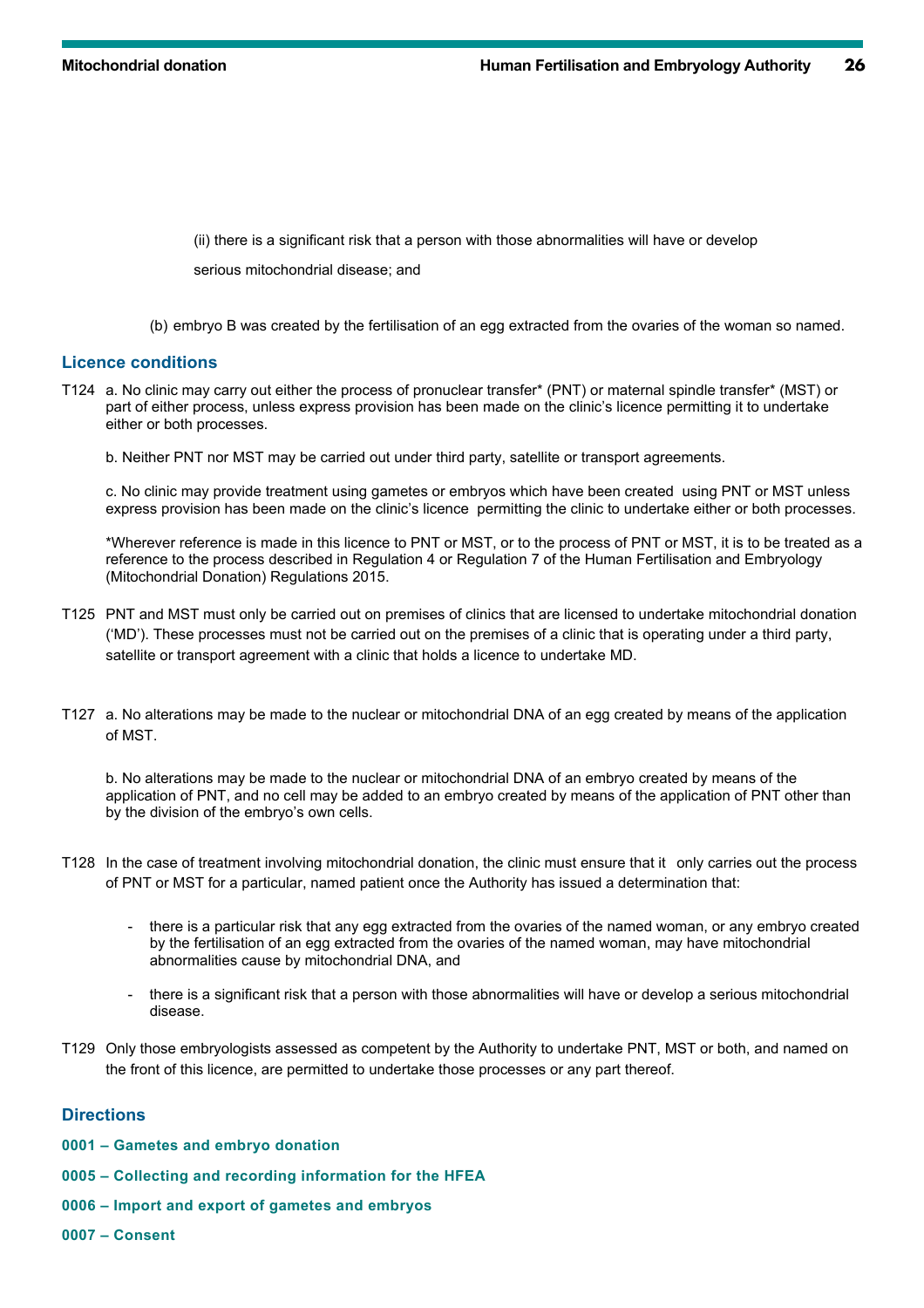#### **0008 – Information to be submitted to the HFEA as part of the licensing process**

#### **HFEA Guidance**

#### **Staff to be involved in mitochondrial donation**

- **33.1** A senior clinical geneticist/mitochondrial disease specialist should be involved in deciding whether a particular patient should receive mitochondrial donation treatment.
- **33.2** The centre should ensure that a multidisciplinary team is involved in providing the treatment. The team should include mitochondrial disease specialists, reproductive specialists, embryologists, clinical geneticists, genetic counsellors and molecular geneticists. It should maintain close contact with the primary care physician, the referring clinician, or the mitochondrial disease centre.
- **33.3** Only embryologists who have been assessed as competent by the HFEA and named on the clinic's licence can perform maternal spindle transfer (MST) or pronuclear transfer (PNT) techniques as defined in Regulation 4 and 7 of the Human Fertilisation and Embryology (Mitochondrial Donation) Regulations 2015. An application for an assessment of the competence of an embryologist must be submitted to the HFEA and will be considered by a Licence Committee. When submitting an application to the HFEA for a competency assessment, the person responsible (PR) and the relevant embryologist should provide:
	- a) evidence of the embryologist's experience of carrying out MST or PNT in treatment, training or research on human eggs or embryos (eg, embryo survival rates, blastocyst development, and rate of carryover of mitochondria, in line with key performance indicators (KPIs) determined by the HFEA)
	- b) references to support the embryologist's experience and knowledge, and
	- c) any other information that may demonstrate competence (such as the embryologist's experience of performing micro-manipulation on human or animal (eg, mice) eggs or embryos).
- **33.4** The PR should submit an application to the HFEA for an assessment of the competence of each embryologist who intends to perform MST or PNT or any part thereof. A PR wishing to make any changes to the authorised embryologists must submit an application to the HFEA for a variation of the clinic's licence, accompanied by the relevant evidence of competency for each proposed embryologist.

#### **Mitochondrial donation for the avoidance of serious mitochondrial disease**

#### **Interpretation of mandatory requirements 33A**

Maternal spindle transfer (MST) can only be carried out where the Authority has issued a determination that —

• there is a particular risk that any eggs collected from the patient named in the application form may have mitochondrial abnormalities caused by mitochondrial DNA; and

• there is a significant risk that a person with those abnormalities will have, or develop, serious mitochondrial disease.

Pronuclear transfer (PNT) can only be carried out where the Authority has issued a determination that—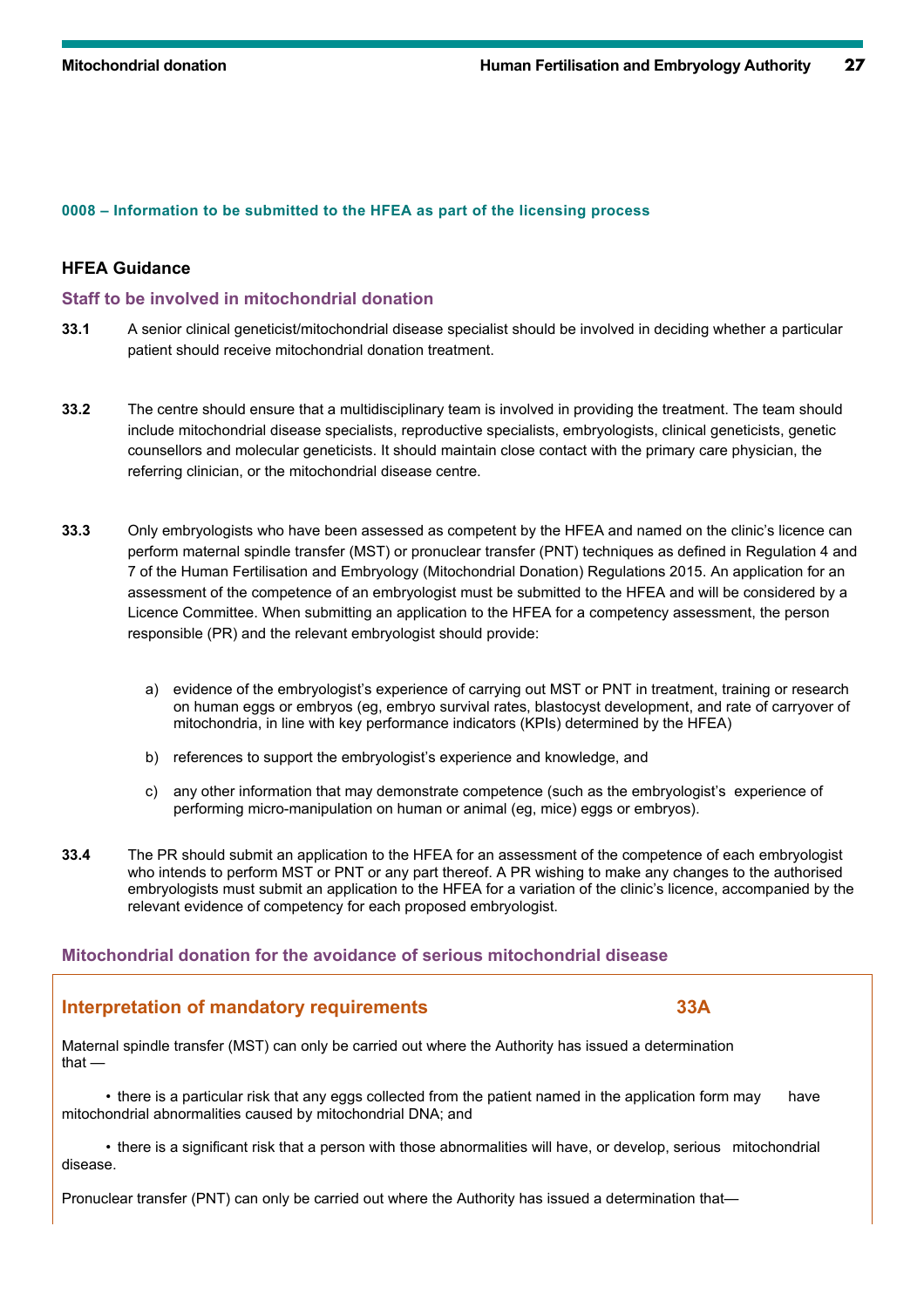• there is a particular risk that any embryos created with eggs collected from the patient named in the application form may have mitochondrial abnormalities caused by mitochondrial DNA; and

• there is a significant risk that a person with those abnormalities will have, or develop, serious mitochondrial disease.

Treatment involving mitochondrial donation can only be carried out by a clinic that is licensed to do so, as evidenced by express provision on the clinic's licence permitting it to undertake either MST, PNT or both.

The process of MST or PNT (as defined in Regulation 4 and 7 of the Human Fertilisation and Embryology Authority (Mitochondrial Donation) Regulations 2015) may only be carried out by embryologists who have been assessed by the HFEA as competent to undertake these processes and who are named on the clinic's licence.

MST or PNT may only be carried out on the premises of a clinic licensed to undertake mitochondrial donation and may not be done on third party premises or the premises of any satellite centre.

Clinics that are not licensed to undertake MST or PNT for treatment purposes may not use eggs or embryos created using these techniques in treatment services.

- **33.5** The centre should discuss with the patient the likely outcomes of the proposed treatment, the nature and potential risks of the treatment, and any other treatment options that may be suitable, such as preimplantation genetic diagnosis (PGD) or egg donation.
- **33.6** When deciding if it is appropriate to offer MST or PNT in particular cases, the seriousness of the disease in that case should be discussed between the patient seeking treatment and the clinical team. The level of risk for those seeking treatment and any child that may be born will also be an important factor for the centre to consider, and should be discussed with the patient.

The centre should only offer MST or PNT to patients for whom PGD is inappropriate and likely to be unsuccessful and who exhibit (or are predicted to exhibit) high levels of germ line heteroplasmy or homoplasmy. In making this assessment the centre should take into account:

- the particular mutation involved,
- the inheritance pattern in the family,
- the likely clinical manifestations of disease and the efficacy of any previous treatments such as PGD

For an overview of how the Statutory Approvals Committee will assess a case by case application download the Mitochondrial donation: explanatory note for Statutory Approvals Committee.

**33.7** The centre should consider the following factors before deciding whether it is appropriate to offer MST or PNT in particular cases. Having considered these factors, if a decision is taken to offer MST or PNT, the clinic would need to submit an application for authorisation to the HFEA.

The Authority's assessment of the seriousness will be made, where possible, based on the most severe symptoms that could be expected for a particular patient's case. When submitting an application to the HFEA, the PR must, wherever possible, provide supporting evidence detailing:

- a) the patient's medical history
- b) the patient's family medical history of mitochondrial disease (to include previous cases of PGD treatment or details of affected family members)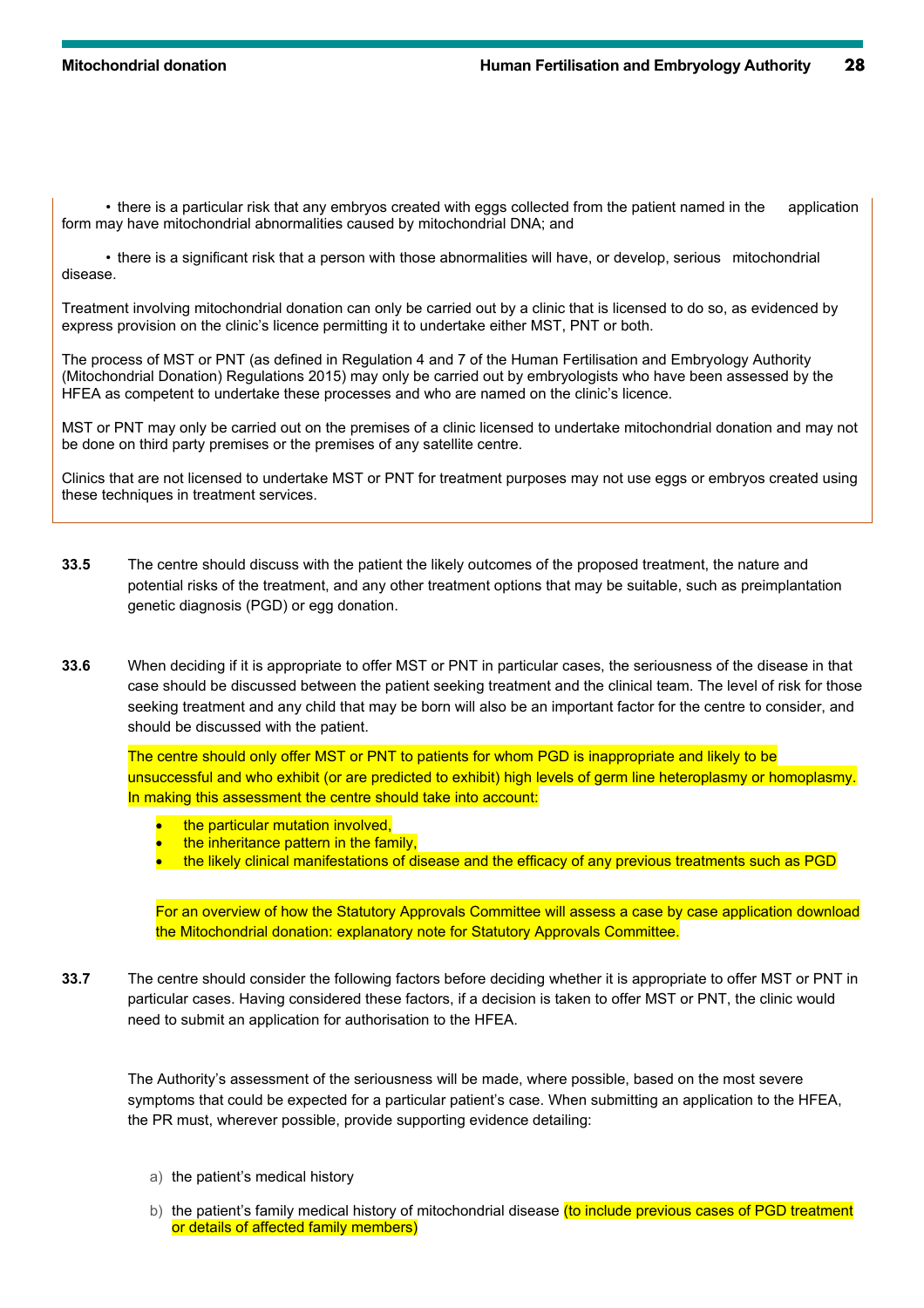- c) the patient's mutant mitochondrial DNA (mtDNA) load and threshold associated with symptoms of disease (to include details about the level of heteroplasmy or whether the patient is homoplasmic for a mitochondrial mutation).
- d) scientific literature relevant to the mtDNA mutation or disease, and
- e) any additional information which the clinician may consider is relevant to the application, such as a statement from a genetic counsellor.

#### **Embryo transfer using embryos following mitochondrial donation**

- **33.8** Embryos that have undergone either MST or PNT (or any other technique) should not be transferred with any other embryos that have not undergone the same technique in the same treatment cycle.
- **33.9** A centre should not perform embryo biopsy (such as for the purpose of PGD or preimplantation genetic screening (PGS)) on embryos that have undergone MST or PNT.
- **33.10** A centre should use the same sperm provider for both steps of PNT unless there is a good reason for not doing so (ie, if the mitochondria donor is a close genetic relative of the intended father).

#### **Genetic consultation and counselling**

- **33.11** The centre should ensure that people seeking treatment have access to mitochondrial specialists, clinical geneticists, genetic counsellors and, where appropriate, infertility counsellors. Patients who have been referred by one clinic to another for the purposes of mitochondrial donation must be offered specific counselling about mitochondrial donation by the clinic licensed to do mitochondrial donation, regardless of whether the patient has previously been offered counselling by the referring centre.
- **33.12** The centre should work closely with the local genetics/mitochondrial disease centre of those seeking treatment.

#### **Information for those seeking mitochondrial donation**

- **33.13** The centre should ensure that people seeking MST or PNT are given appropriate information about the treatment. Where a patient has been referred by one clinic to another for the purposes of mitochondrial donation, the clinic licensed to provide mitochondrial donation must ensure that it provides the patient with appropriate information including:
	- a) information about the process, procedures and possible risks involved in mitochondrial donation, including the risks for any child that may be born following the mitochondrial donation, and the risks of IVF treatment, and

b) information about prenatal testing following treatment. In these circumstances the patients should be counselled about the specific additional risks associated with prenatal testing.

c) information about the experience of the centre and embryologist(s) carrying out the techniques.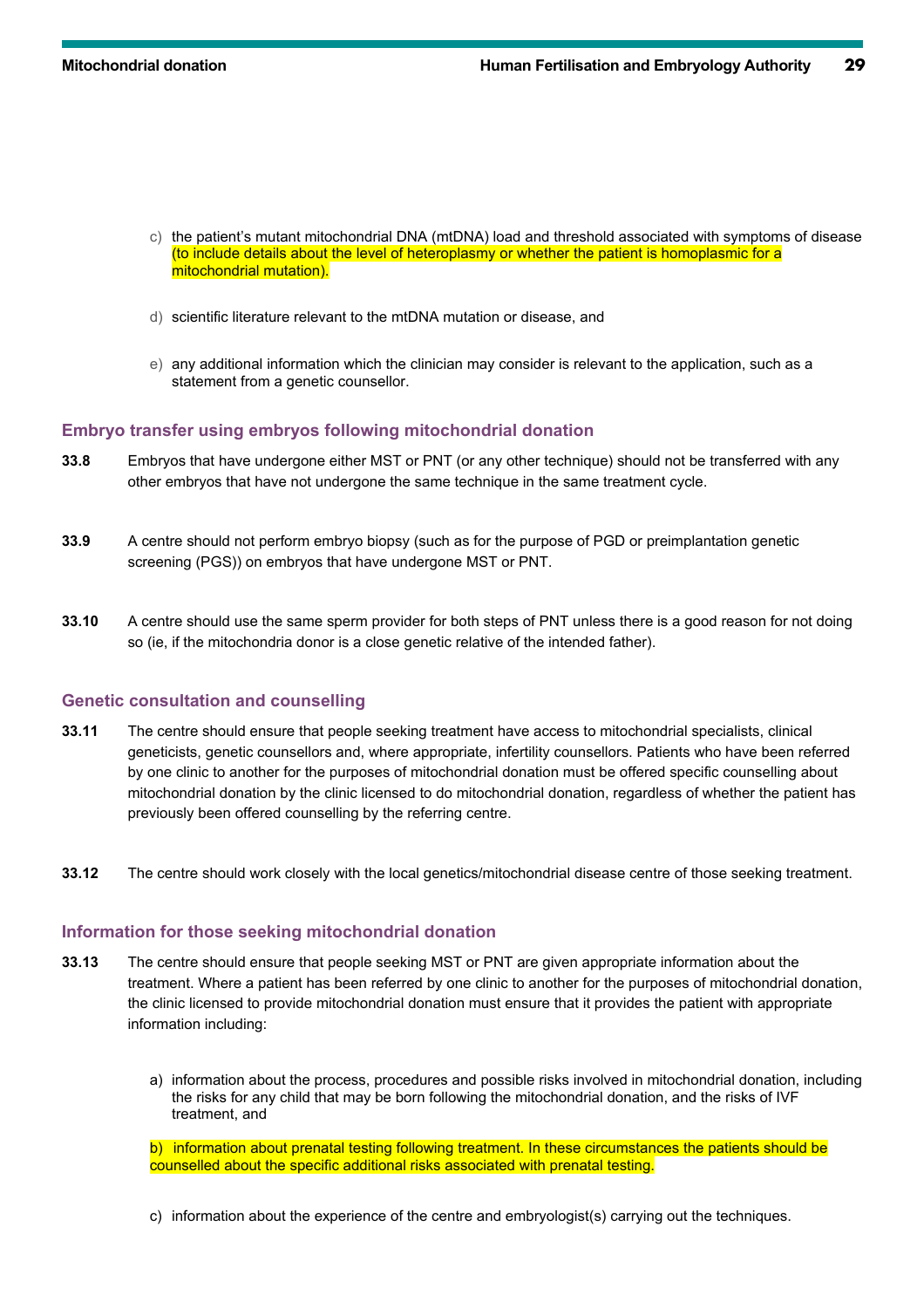- **33.14** The centre should also provide information to those seeking treatment to help them make decisions about their treatment, including:
	- a) genetic and clinical information about the mitochondrial disease
	- b) the possible impact (if known) of the mitochondrial disease on those affected and their families
	- c) the importance of telling any resulting children of the mitochondrial donation treatment
	- d) information about treatment and social support available, and
	- e) information from a relevant patient support group or the testimony of people living with the condition, if those seeking treatment have no direct experience of it themselves.
- **33.15** If the person seeking treatment has already been given information about the particular mitochondrial disease, for example from a regional mitochondrial disease centre with appropriate expertise, the centre does not need to provide this information again. However, the centre should ensure that the information which has been provided is accurate, sufficiently detailed and that the patient fully understands the information.
- **33.16** Before providing mitochondrial donation treatment, the centre should ensure that those seeking treatment have had sufficient opportunity to fully consider the possible outcomes and risks of these techniques and their implications.
- **33.17** The centre should provide information to people seeking mitochondrial donation treatment about the collection and provision of information, specifically:
	- a) information that centres must collect and register with the HFEA about the donors
	- b) what information may be disclosed to people born as a result of the mitochondrial donation and in what circumstances, and
	- c) that person's right to access anonymous information about the mitochondrial donor from the age of 16.
- **33.18** The centre should give people seeking mitochondrial donation treatment information about the screening of people providing mitochondria. This information should include details about:
	- a) the sensitivity and suitability of the tests, and
	- b) the possibility that a screened provider of mitochondria may be a carrier of a mitochondrial disease or infection.
- **33.19** The centre should provide information that explains the limitations of procedures and the risks of treatment to anyone seeking mitochondrial donation treatment. The centre should make available appropriate counselling.

Guidance note 20 applies to mitochondrial donation except guidance 20.1, 20.2 d)ii)-v) and 20.12.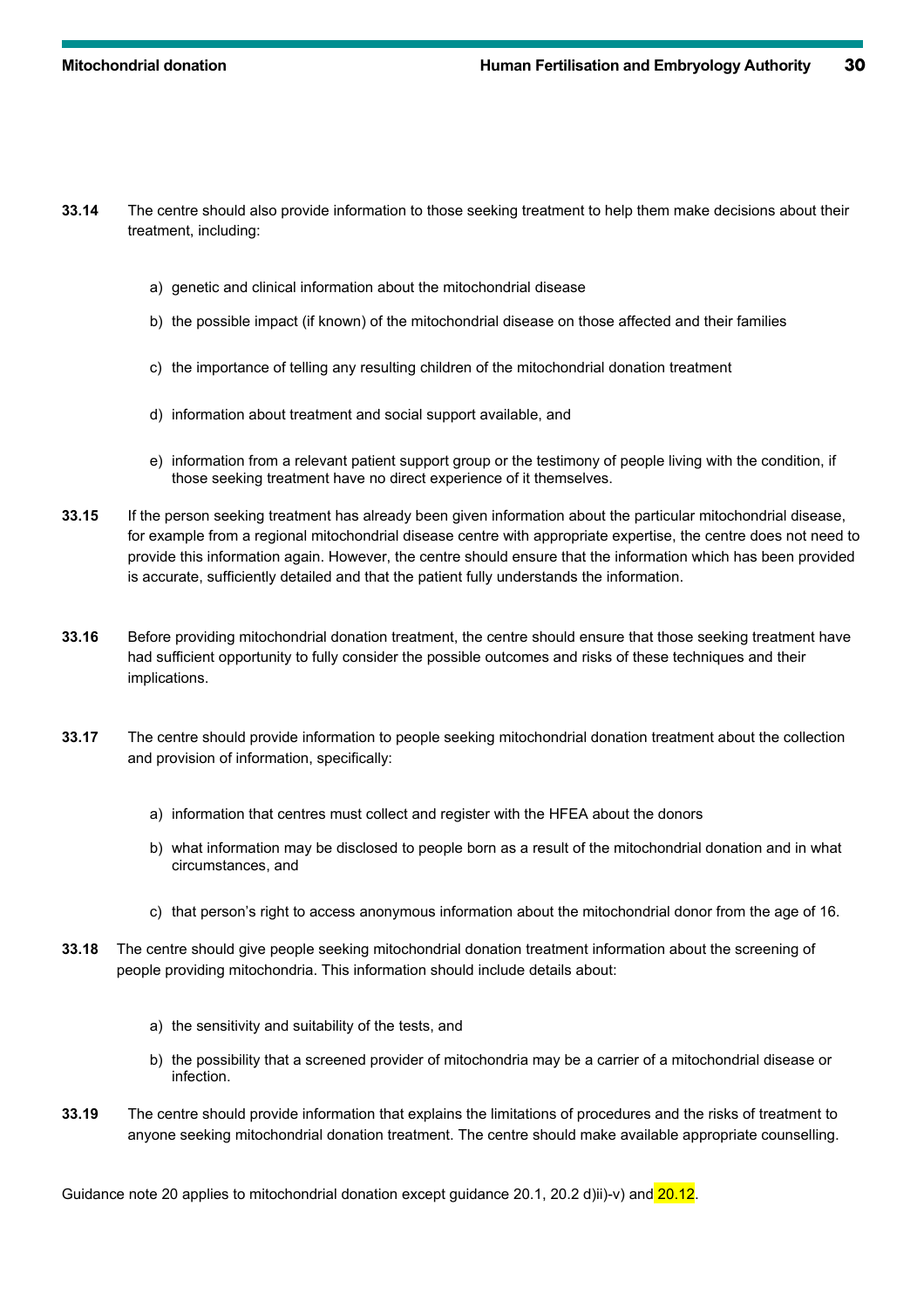| See also:                                    |
|----------------------------------------------|
| Guidance note 20 - Donor assisted conception |
| <b>Guidance note 3 - Counselling</b>         |
|                                              |

#### **Importance of informing children of their origins**

- **33.20** The centre should tell people who seek mitochondrial donation treatment that it is best for any resulting child to be told about their origin early in childhood. Centres should refer to guidance set out in guidance note 20 on the importance of informing children of their donor origins.
- **33.21** Centres should inform patients of the potential risk of mitochondrial disease in future generations and the potential ways to avoid this (eg, that any female born following MST or PNT, should she wish to have children of her own, could have her eggs or early embryos analysed by PGD in order to select for embryos free of abnormal mitochondria).

| See also:                                    |  |
|----------------------------------------------|--|
| Guidance note 20 - Donor assisted conception |  |

#### **Eligibility requirements for mitochondrial donors**

#### **Licence conditions**

T52 Prior to the use and/or storage of donor gametes and/or embryos created with donor gametes the centre must comply with the selection criteria for donors and the requirements for laboratory tests and storage set out below, namely:

a. donors must be selected on the basis of their age, health and medical history, provided on a questionnaire and through a personal interview performed by a qualified and trained healthcare professional. This assessment must include relevant factors that may assist in identifying and screening out persons whose donations could present a health risk to others, such as the possibility of transmitting diseases, (such as sexually transmitted infections) or health risks to themselves (eg, superovulation, sedation or the risks associated with the egg collection procedure or the psychological consequences of being a donor)

b. the donors must be negative for HIV1 and 2, HCV, HBV and syphilis on a serum or plasma sample tested as follows, namely:

- $\bullet$  HIV 1 and 2: Anti-HIV  $-$  1, 2
- Hepatitis B: HBsAg and Anti-HBc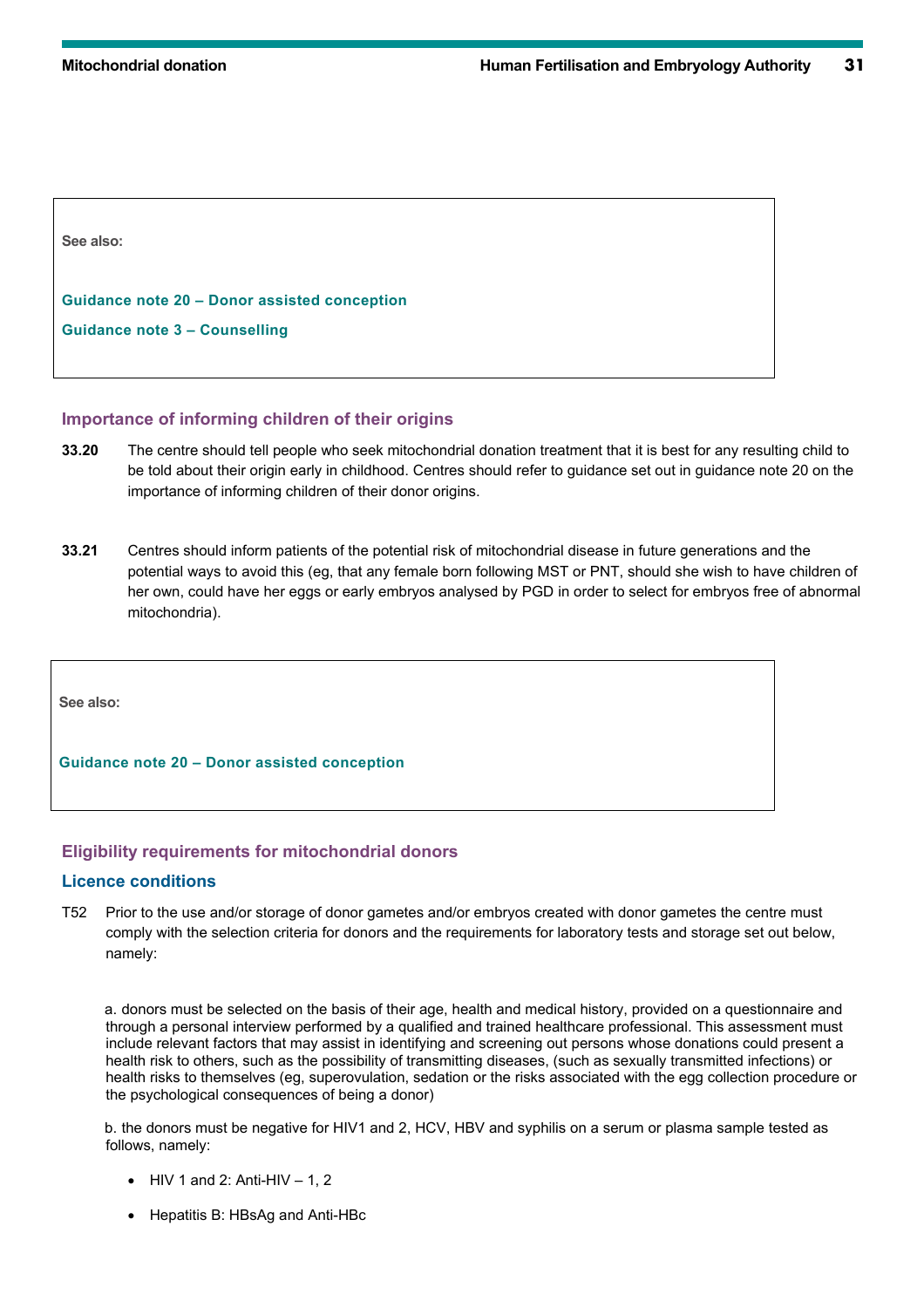- Hepatitis C: Anti-HCV-Ab
- Syphilis: see (d) below
- c. the centre must devise a system of storage which clearly separates:
	- quarantined/unscreened gametes and embryos
	- gametes and embryos which have tested negative, and
	- gametes and embryos which have tested positive

d. a validated testing algorithm must be applied to exclude the presence of active infection with Treponema pallidum. The non-reactive test, specific or non-specific, can allow gametes to be released. When a non-specific test is performed, a reactive result will not prevent procurement or release if a specific Treponema confirmatory test is non-reactive. The donor whose specimen test reacted on a Treponema-specific test will require a thorough risk assessment to determine eligibility for clinical use

e. in addition to the requirements in (b) and (d) above, sperm donors must be negative for chlamydia on a urine sample tested by the nucleic acid amplification technique (NAT)

f. This requirement has been removed.

g. HTLV-1 antibody testing must be performed for donors living in or originating from high-prevalence areas or with sexual partners originating from those areas or where the donor's parents originate from those areas

h. in certain circumstances, additional testing may be required depending on the donor's history and the characteristics of the gametes donated (eg, RhD, Malaria, T.cruzi), and

i. genetic screening for autosomal recessive genes known to be prevalent, according to international scientific evidence, in the donor's ethnic background and an assessment of the risk of transmission of inherited conditions known to be present in the family must be carried out, after consent is obtained. Complete information on the associated risk and on the measures undertaken for its mitigation must be communicated and clearly explained to the recipient.

T126 Donors of gametes for use in MST and or PNT must be screened for pathogenic mitochondrial DNA mutations, and an assessment of the risk of transmission of any mitochondrial disease in the donor's family must be carried out, after consent is obtained. Complete information on the associated risk and on the measures undertaken for its mitigation must be clearly communicated and explained to the recipient.

# **Interpretation of mandatory requirements 33B**

Sections (a) to (h) of Licence condition T52 on medical and laboratory tests should apply to mitochondrial donors and to men providing sperm used to fertilise eggs of the mitochondrial donor in the process of PNT.

**33.22** As well as taking their medical history (in line with T52 and T126), the recruiting centre should take details of previous donations. If a prospective donor cannot give a full and accurate maternal family history, the centre should record this fact and take it into account in deciding whether or not to accept their eggs for treatment.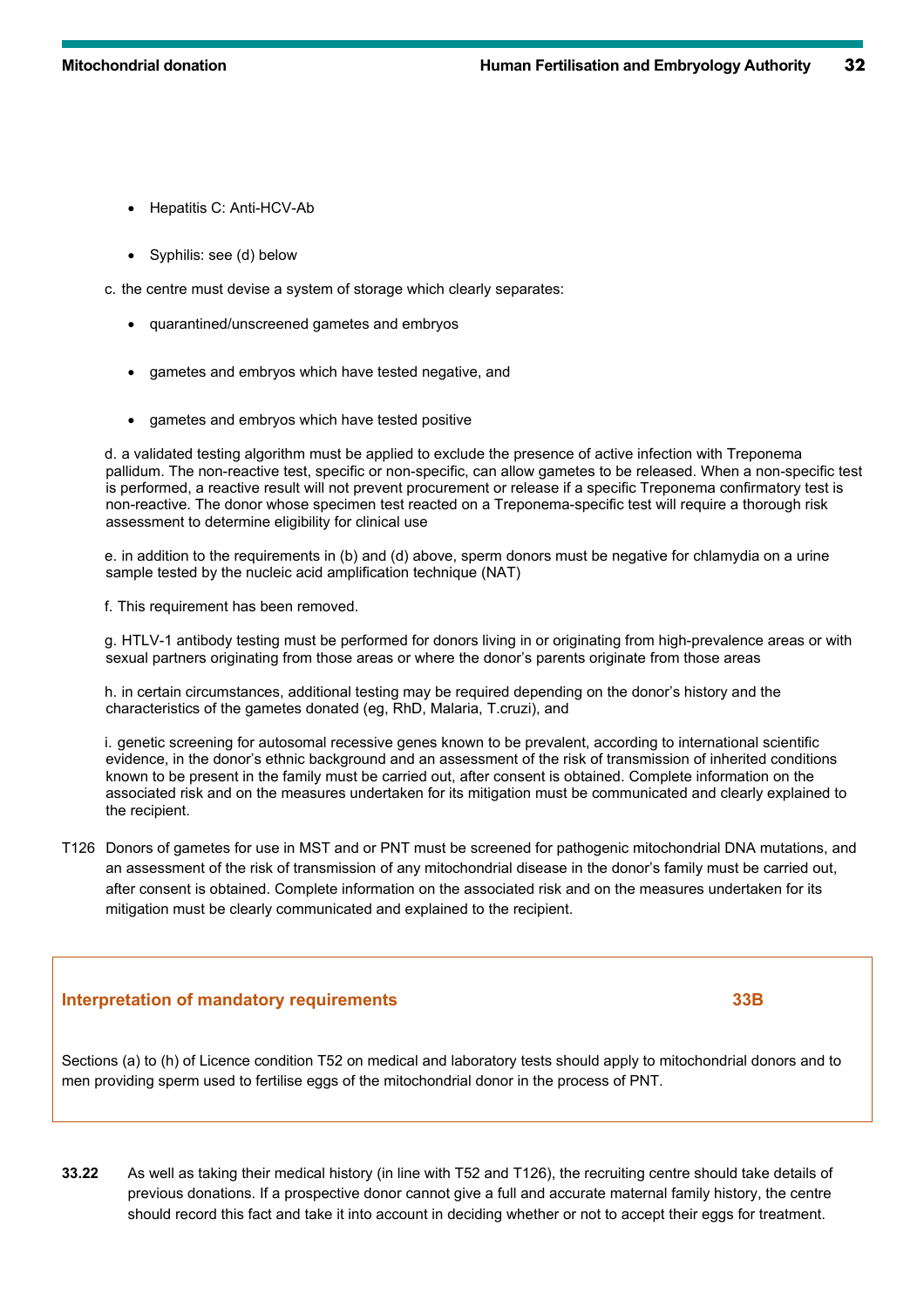- **33.23** Centres should ensure that they keep up to date with relevant literature and professional guidance, such as on refinements to the techniques, to improve their efficacy in treatment. Centres should also keep up to date with emerging research relevant to mitochondria haplotype matching and consider matching the haplotypes of donors with recipients where possible.
- **33.24** Before accepting a mitochondrial donor, centres should follow the same requirements and guidance as set out in guidance note 11, except guidance 11.2, 11.3, 11.32 g) and j), 11.32 i)-l), 11.36, 11.37, 11.38, 11.39, 11.42, 11.46-11.52.
- **33.25** Guidance on the upper age limits for egg and embryo donors does not apply for mitochondrial donors. There is some evidence to suggest that mitochondria in a woman's eggs accumulate damage over time meaning the eggs of older donors may have reduced mitochondrial function. Age should therefore be taken into consideration when determining the suitability of a woman donating her eggs, in conjunction with an assessment of her reproductive health, such as an assessment of ovarian reserve.
- **33.26** The ten family limit guidance for those providing donor gametes (or embryos created using donated gametes) outlined at 11.46, does not apply to:
	- egg donors who have donated their mitochondria only, or
	- sperm donors who have donated for pronuclear transfer where they will not be genetically related to the child.

**See also:** 

**Guidance note 11 - Donor recruitment, assessment and screening** 

#### **Information for prospective mitochondrial donors**

- **33.27** Before any consents or samples are obtained from a prospective mitochondrial donor, the recruiting centre should provide information about:
	- a) the screening that will be done and why it is necessary
	- b) the possibility that the screening may reveal unsuspected conditions (eg, mitochondrial related anomalies or HIV infection) and the practical implications of this
	- c) the scope and limitations of the genetic testing that will be done and the implications for the mitochondria donor and their family
	- d) the importance of informing the recruiting centre of any medical information that may come to light after donation and that may have health implications for any woman who received treatment with their mitochondria, or for any child born as a result of such treatment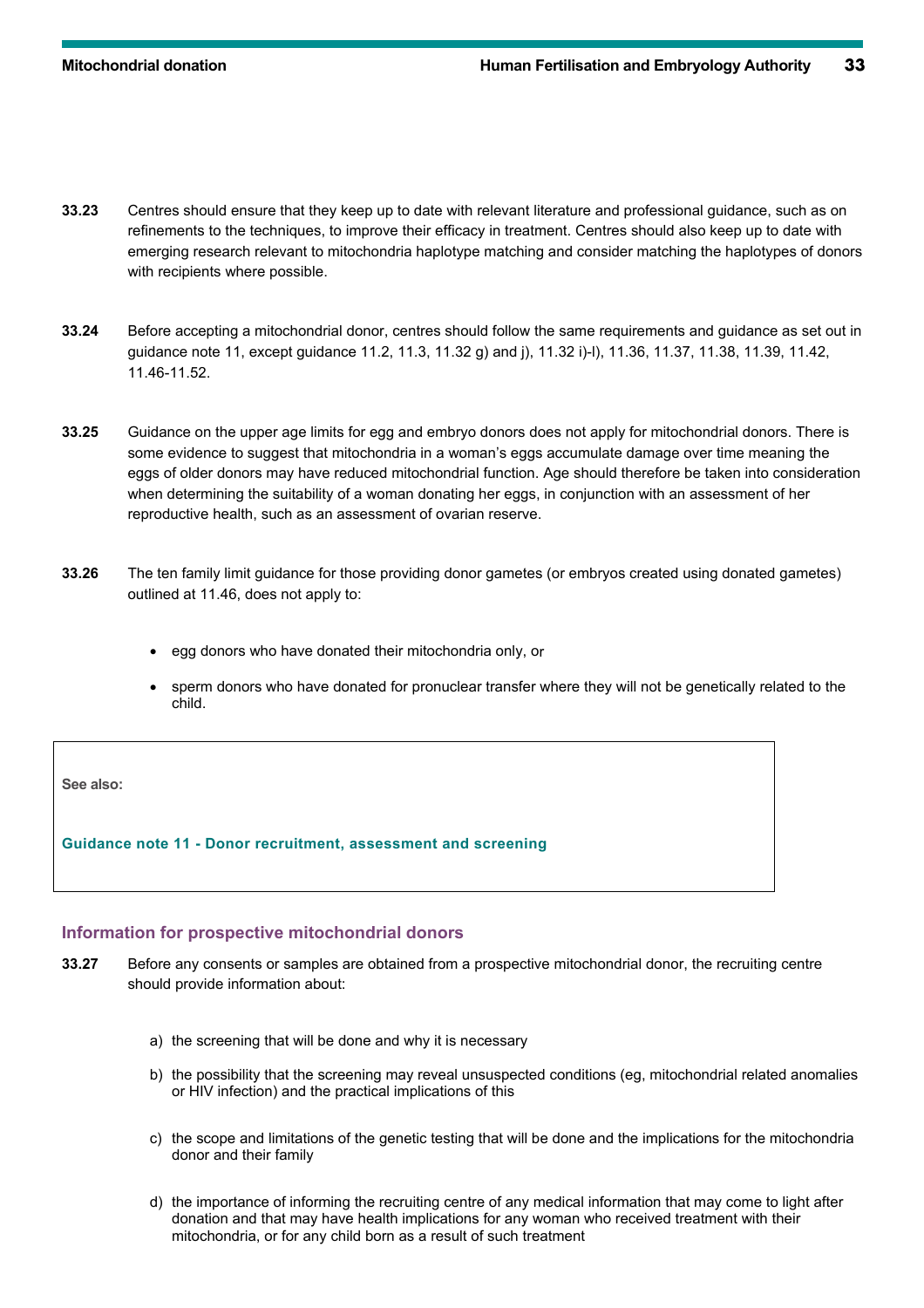- e) the procedure used to collect gametes, including any discomfort, pain and risk to the mitochondria donor (eg, from the use of superovulatory drugs)
- f) the legal parenthood of any child born as a result of their mitochondrial donation
- g) what information about the mitochondrial donor must be collected by the centre and held on the HFEA Register
- h) that only non-identifying information will be disclosed when the applicant is aged over 16. No identifying information about the donor will be disclosed
- i) the possibility that a child born as a result of their mitochondrial donation who is disabled as a result of an inherited condition that the donor knew about, or ought reasonably to have known about, but failed to disclose, may be able to sue the donor for damages, and
- j) the ability of the mitochondrial donor to withdraw consent, the procedure for withdrawal of consent for the use of their mitochondria, and the point up until which the donor can withdraw consent.

#### **Informing mitochondrial donors about information available to children born from the treatment**

- **33.28** The centre should inform mitochondrial donors that anyone born as a result of their mitochondrial donation will have access to the following non-identifying information provided by them, from the age of 16:
	- a) the screening tests carried out on the mitochondrial donor and information on that donor's personal and family medical history
	- b) matters contained in any description of the mitochondrial donor as a person which that donor has provided, and
	- c) any additional matter which the mitochondrial donor has provided with the intention that it be made available to a person born from their donation.

#### **Consent**

- **33.29** The centre should obtain written informed consent from patients and their spouse or partner (if relevant), for mitochondrial donation treatment. Where a patient and their partner have been referred by one centre to another for the purposes of mitochondrial donation, the clinic that will be undertaking the mitochondrial donation must obtain consent specific to the treatment involving mitochondrial donation, regardless of what consent the patient and their partner may have provided to the referring centre. This is because the centre doing the mitochondrial treatment will have the necessary experience and expertise in mitochondrial donation and is best placed to provide the relevant information and obtain fully informed consent.
- **33.30** For mitochondrial donors, the centre should obtain the donor's written informed consent to the donation of her eggs or embryos for MST or PNT.
- **33.31** Any prospective women donating their eggs for mitochondrial donation, or men donating sperm for PNT where they will not be genetically related to the child, should be aware that they cannot withdraw or vary their consent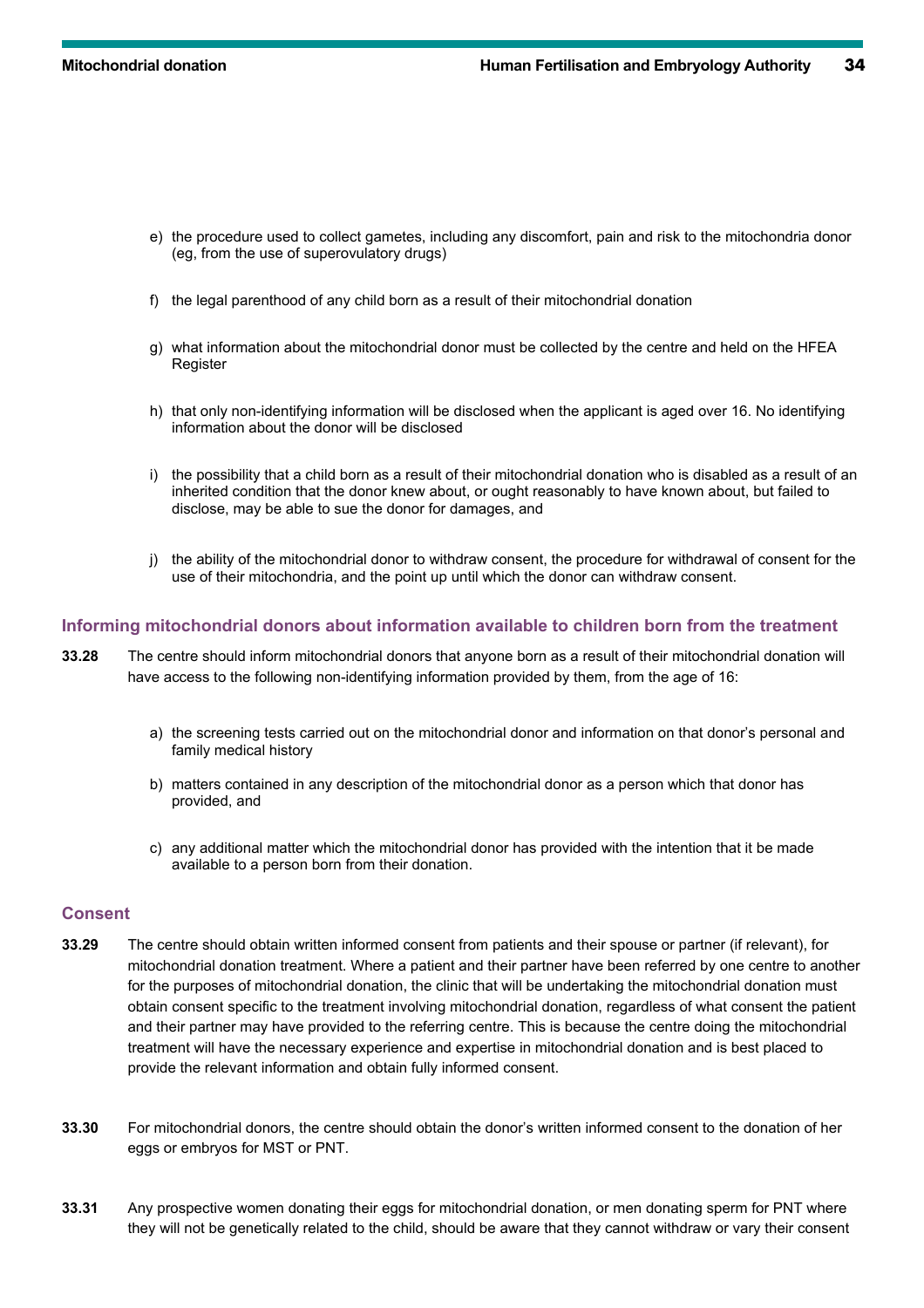once the donated egg or embryo has undergone the process of MST or PNT (ie, all the nuclear material has been moved from one egg or embryo to another).

**33.32** Centres should follow all other requirements and guidance on consent as outlined in guidance note 11 on donor recruitment, assessment and screening and in guidance note 5 on consent to treatment, storage, donation and disclosure of information.

**Import of eggs or embryos which have undergone mitochondrial donation** 

#### **Interpretation of mandatory requirements 33C**

It is not lawful in the UK to provide treatment using gametes or embryos created abroad following the use of pronuclear transfer or maternal spindle transfer. Schedule 1(f) and 3 (i) of General Direction 0006 provides that the purpose of importing gametes or embryos must be to provide treatment services. However, as treatment using gametes or embryos created abroad following the use of pronuclear transfer or maternal spindle transfer is not lawful, it follows that the import of such gametes or embryos should not take place.

**See also:** 

**Guidance note16 – Imports and exports Guidance note 5 – Consent to treatment, storage, donation and disclosure of information Guidance note 11 – Donor recruitment, assessment and screening** 

#### **Follow-up arrangements**

- **33.33** Centres offering mitochondrial donation should have a documented process setting out how children born from mitochondrial donation will be followed up, where patients have consented to follow-up. These should include long-term medical follow-up of children born as a result. Centres should establish links with mitochondrial disease centres to facilitate follow-up. If the patient is not a UK resident but nevertheless wishes to participate in follow-up, the centre and patient should discuss whether the patient wishes to be followed up at a mitochondrial disease centre based in the UK or a relevant centre overseas, in a location more convenient for the patient.
- **33.34** Centres should explain to patients the benefits of participating in follow-up, both immediate follow-up and long term follow-up.
- **33.35** If a centre becomes aware that a child born following mitochondrial donation has been born with a mitochondrial disease, birth defect, or genetic abnormality, or if there has been some other adverse outcome (including but not limited to failed or no embryo development, miscarriage or premature birth) following treatment involving mitochondrial donation, the centre must regard this as an adverse incident and report this to the HFEA in line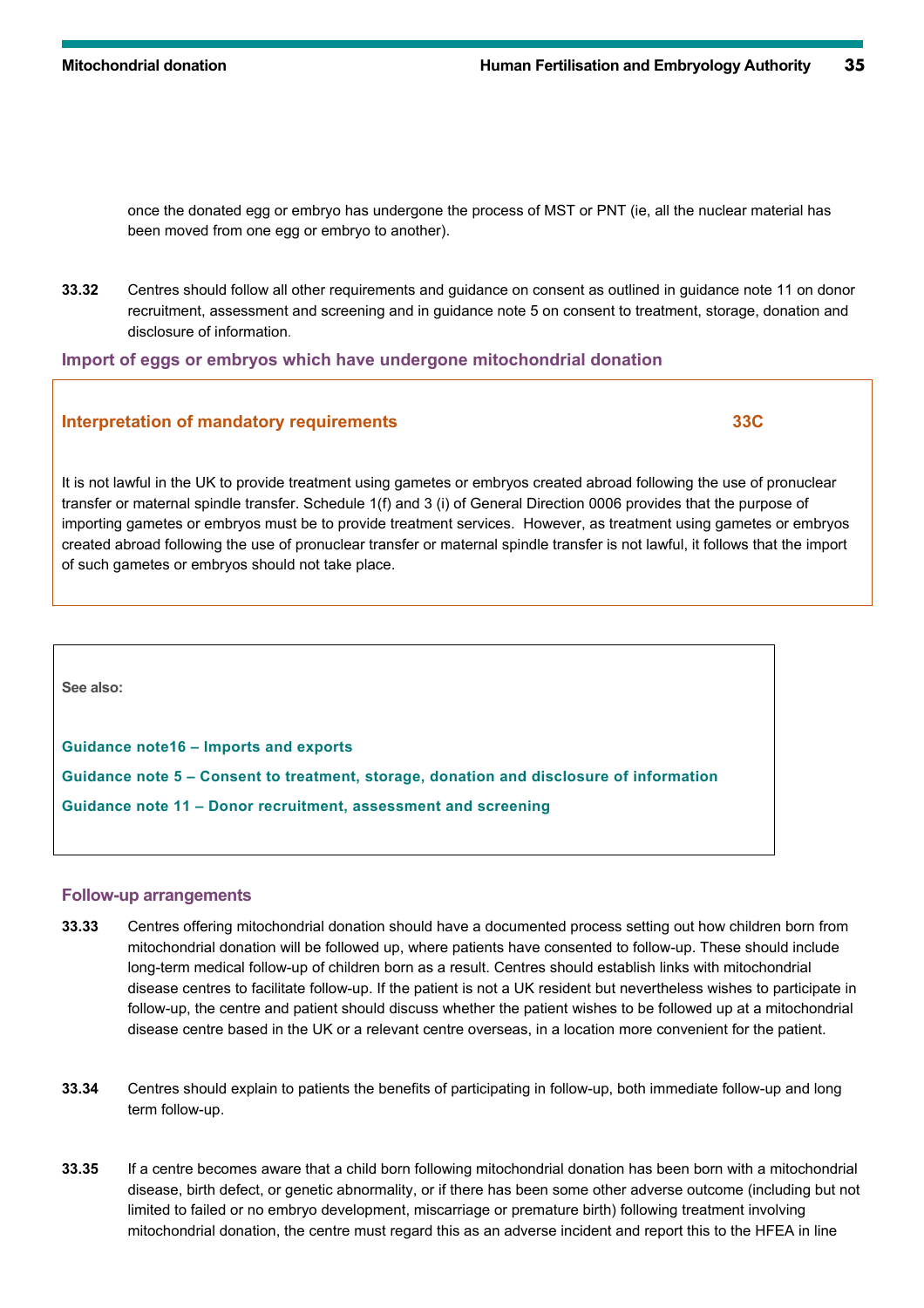with the requirements on adverse incidents set out in guidance note 27. This is to capture information about any abnormalities that may occur as a result of carrying out the MST or PNT treatment, to inform any regulatory or licensing action that the HFEA may wish to take and to inform the scientific sector.

**See also:** 

**Guidance note 27 – Adverse incidents**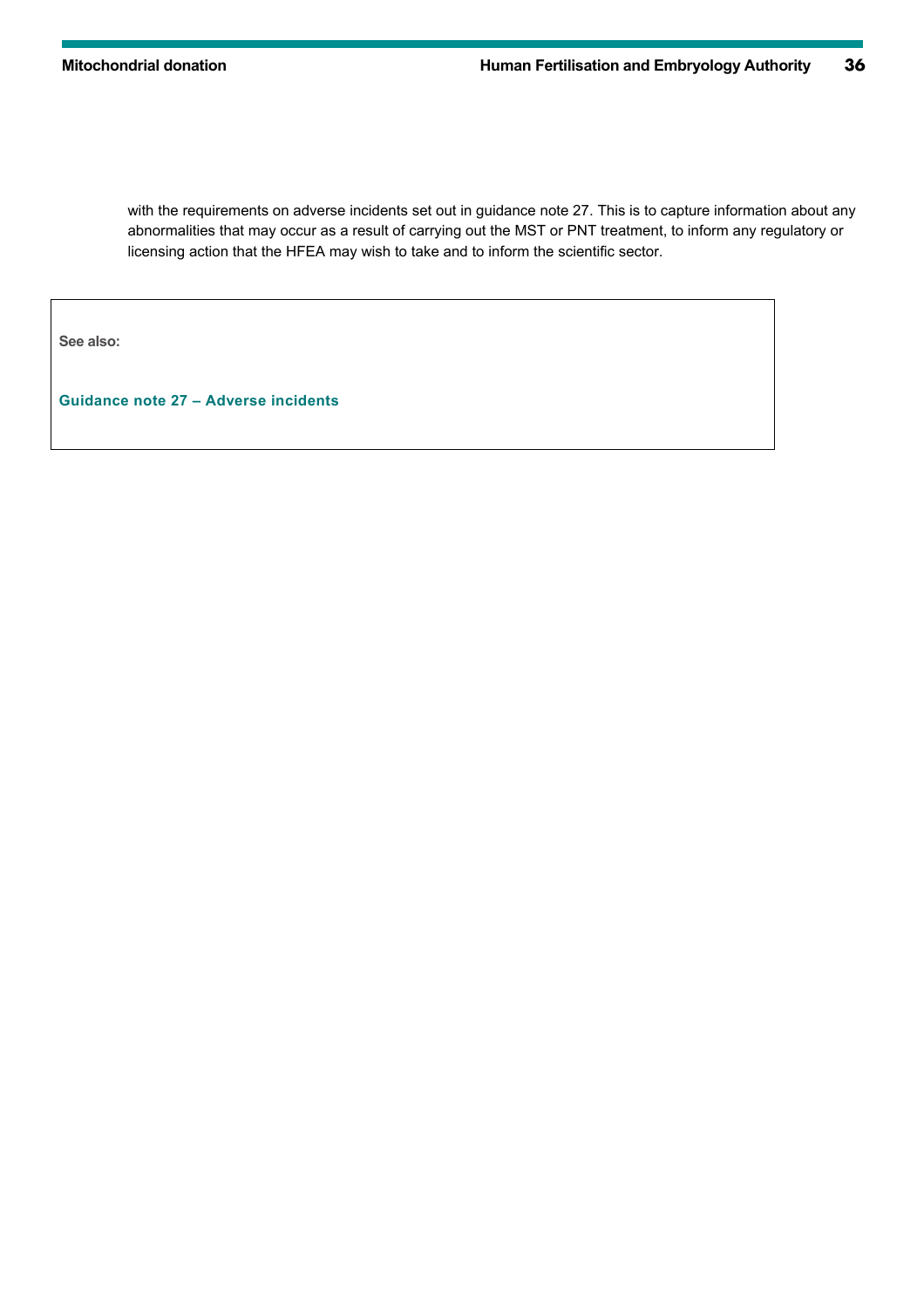# **Annex 3: Mitochondrial donation: Explanatory note for statutory approvals committee**

# **1. Overview**

- **1.1.** The Statutory Approvals Committee of the Human Fertilisation and Embryology Authority will utilise this explanatory note to set outline their approach to the statutory criteria of 'risk' and 'seriousness' which it is required to assess when considering applications to undertake mitochondrial donation. This explanatory note should be read in conjunction with the mitochondrial donation decision tree.
- **1.2.** The approach set out in this explanatory note was approved by the Authority on [DD Month].
- **1.3.** This explanatory note is effective for the Statutory Approvals Committee from [DD Month].

# **2. Introduction**

- **2.1.** Following the introduction of The Human Fertilisation and Embryology (Mitochondrial Donation) Regulations 2015 (the Regulations) on 29 October 2015 the Authority has delegated the function of considering mitochondrial donation applications to the Statutory Approvals Committee. The Regulations require the Authority to adopt a case by case based approach to the approval of applications which means that the Statutory Approvals Committee will consider applications to perform mitochondrial donation with reference to the particular circumstances of the patient.
- 2.2. Only clinics that have express provision on their licence to undertake mitochondrial donation can apply to undertake the process on behalf of a particular patient, and only those embryologist(s) approved by the HFEA are permitted to carry out the procedure.
- **2.3.** When making applications to carry out mitochondrial donation, centres will need to assess, on an individual patient basis, whether the particular request for mitochondrial donation is appropriate. The Code of Practice provides guidance on how such decisions should be made.
- **2.4.** When considering mitochondrial donation applications, the Statutory Approvals Committee will take into account material provided with the application, including evidence from the applicant, and any evidence from independent clinical experts and patient groups.
- **2.5. The Committee should ensure that the patient identified for treatment is (or is predicted to be) highly heteroplasmic or homoplasmic for a particular mtDNA mutation in their germ line and has undergone an assessment that deems PGD inappropriate or likely to be unsuccessful.**

# **3. Statutory requirements**

- **3.1.** Paragraphs 5(a) and (b) and 8(a) and (b) of the Regulations (Annex A) prescribe the criteria that must be met before the Statutory Approvals Committee can issue a determination permitting the application of two mitochondrial donation techniques, pronuclear transfer (PNT) or maternal spindle transfer (MST).
- **3.2.** These criteria include the requirements that: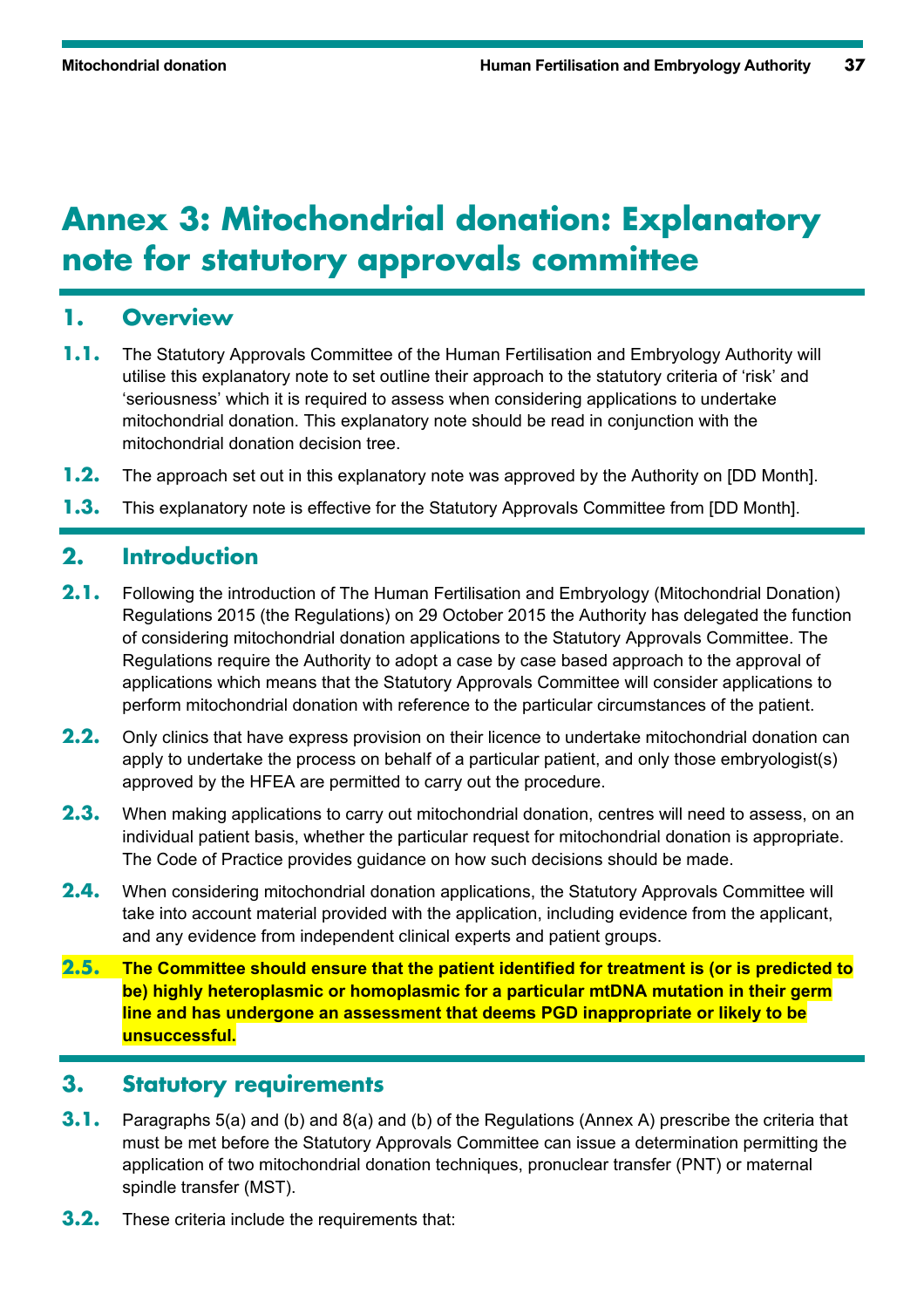- there should be a particular risk that an egg or embryo may have mitochondrial abnormalities caused by mitochondrial DNA, and
- there should be a significant risk that the person with the abnormalities will have or develop serious mitochondrial disease.

# **4. Particular risk**

- **4.1.** When considering whether or not there is a particular risk that an embryo may have mitochondrial abnormalities caused by mitochondrial DNA (mtDNA), the Statutory Approvals Committee will take into account evidence of the genetic basis of the inherited disorder.
- **4.2.** This is an objectively measurable criterion. Only a woman with an identified, pathogenic genetic alteration to her mtDNA can be determined to have a particular risk of transmitting this to her embryos.
- **4.3.** Due to the intrinsic variability in the inheritance of those mitochondrial diseases caused by mutations to the mtDNA, the HFEA has determined that any woman harbouring such a genetic alteration is at particular risk of transmitting abnormal mitochondria to her eggs and embryos.

# **5. Seriousness: general information**

- **5.1.** Before the Statutory Approvals Committee can authorise mitochondrial donation treatment for a particular patient it must consider the risk to the patient's child, conceived in the absence of mitochondrial donation, of developing a serious mitochondrial disease.
- **5.2.** In order to frame its assessment of this seriousness the Statutory Approvals Committee will first consider information from the scientific literature relating to the following factors:

#### **a. Symptoms of the disease**

It is important for the committee to recognise that the symptoms associated with the same genetic alteration to the mtDNA, can vary from family to family, and person to person, and can range from mild to severe.

The committee should therefore take into account the range of symptoms associated with the mitochondrial disease/genetic alteration, ensuring that they understand the symptoms that manifest when the disease is in its most severe form.

If the symptoms in this worst case scenario are not judged to be sufficiently serious, the Committee will not authorise mitochondrial donation for this patient.

#### **b. Age of onset**

As part of its consideration of the seriousness the committee should consider whether symptoms usually manifest at birth or later in life. If the symptoms do manifest later, at which stage (childhood, early adulthood, later)? If the disease is degenerative, how quickly does it progress?

#### **c. Effect of the disease on quality of life of the patient**

This will include any evidence about the speed of degeneration in progressive disorders and the extent of any physical and/or intellectual impairment.

#### **d. Are treatments available for the disease or any of its symptoms?**

If so, what is the type and extent of the treatments available? How invasive is the treatment or likely treatment?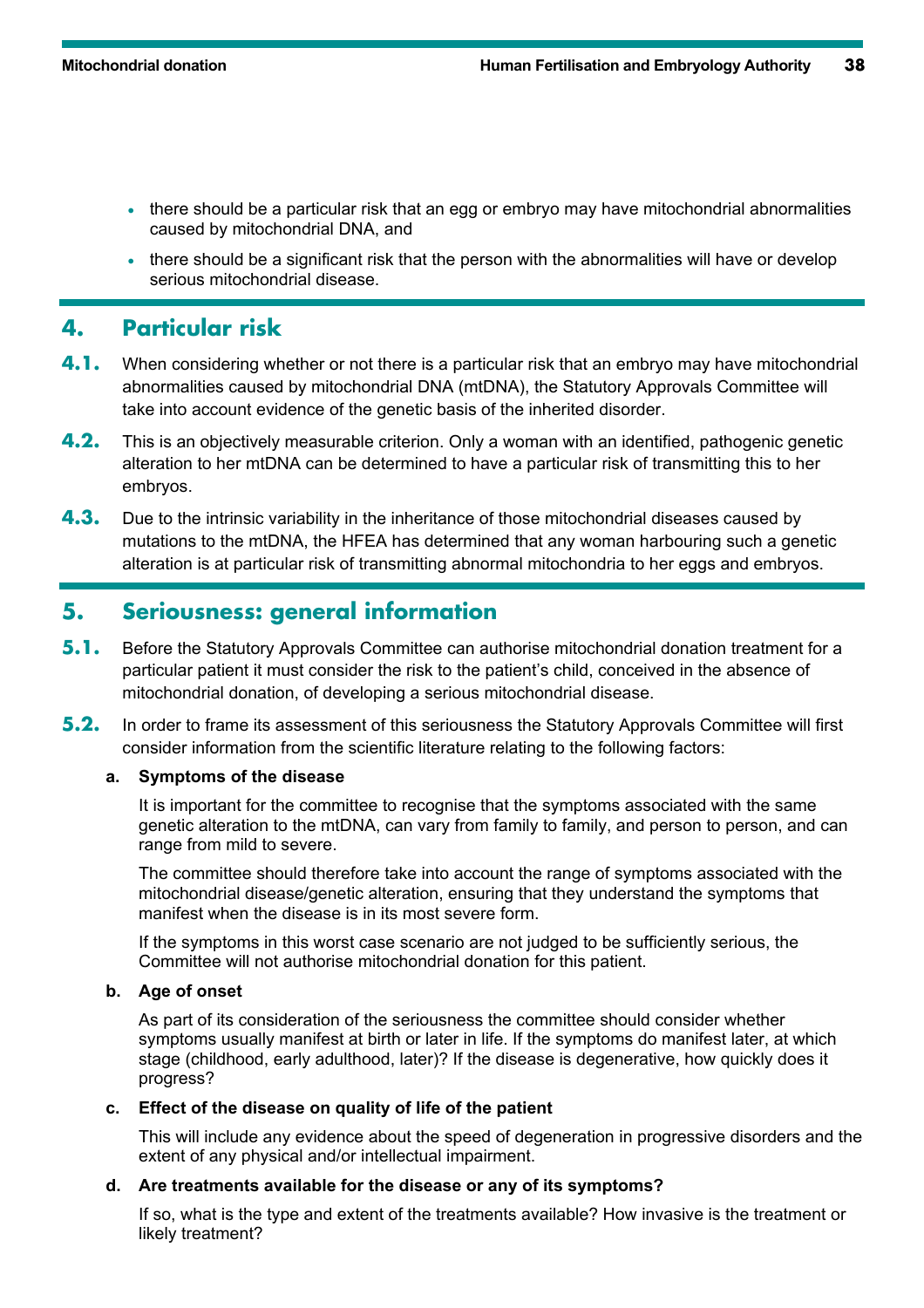# **6. Significant risk: general information**

- **6.1.** Mutations to the mtDNA can be present in all mitochondria or in only a proportion. Where all the mitochondria are affected this is known as homoplasmy. While if only a subset are affected this is known as heteroplasmy.
- **6.2.** Where the mutation is heteroplasmic, the proportion of affected mitochondria versus unaffected mitochondria (known as the mutant mitochondrial load) often correlates with the symptoms, with higher loads associated with more severe symptoms. However this is not always the case.
- **6.3.** Before the Statutory Approvals Committee can authorise mitochondrial donation treatment for a particular patient it must consider how significant the risk of developing a serious mitochondrial disease to is to the patient's child, if conceived in the absence of mitochondrial donation.
- **6.4.** This risk will be influenced by the mutant mitochondrial load a child might inherit from its mother as well as the threshold beyond which the mutant mitochondrial load needs to pass in order to cause clinical symptoms.
- **6.5.** In order to understand this risk the Statutory Approvals Committee will first consider information from the scientific literature, which provides information on:
	- The usual threshold mutant mitochondrial load necessary to cause clinical manifestation of the mitochondrial disease.
	- The degree to which mutant mitochondrial load usually correlates with severity of symptoms of the mitochondrial disease.
	- Any cases indicating what the mutant mitochondrial loads were in women who have had children affected by the mitochondrial disease.
- **6.6.** Due to the rare nature of some mitochondrial diseases and the paucity of publications characterising them, information on the threshold level of mtDNA harbouring a pathogenic genetic alteration required to result in the development of a mitochondrial disease may not be available.
- **6.7.** This information is intended to provide a foundation upon which a judgement, based on the patient's individual circumstances, can be made.
- **6.8.** The committee should bear in mind that the mutant mitochondrial load of the patient may not be the same as the load present in her eggs and embryos. This is because the inheritance of mitochondria between a woman and the eggs she produces is unpredictable. This results in women with heteroplasmic mutations producing eggs with a wide range of mutant mitochondrial loads, some of which would be sufficiently high to cause disease while some of which would not.

# **7. Significant risk and seriousness: patient information**

- **7.1.** The centre should only offer MST or PNT to patients for whom PGD is inappropriate and likely to be unsuccessful and who exhibit (or are predicted to exhibit) high levels of germ line heteroplasmy or homoplasmy. In making this assessment the centre should take into account:
	- the particular mutation involved,
	- the inheritance pattern in the family,
	- the likely clinical manifestations of disease and the efficacy of any previous treatments such as PGD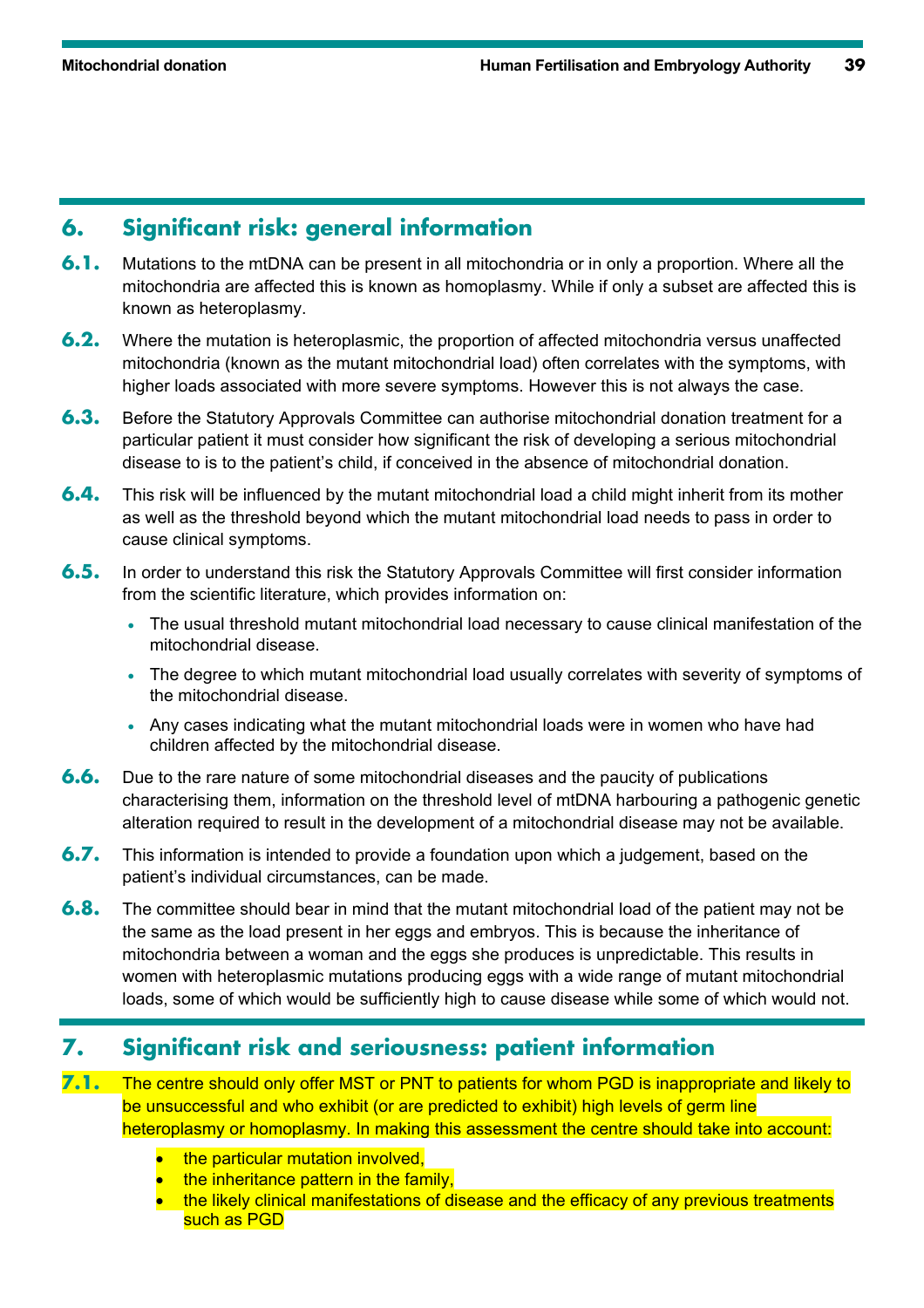- **7.2.** Based on the information from the scientific literature the Committee should hopefully have an understanding of the possible symptoms a particular mitochondrial disease/alteration to the mtDNA can cause, as well as the mutant mitochondrial load usually necessary to cause a clinical manifestation of disease.
- **7.3.** However, in its assessment of 'significant risk' and 'seriousness', the Statutory Approvals Committee must take into account the circumstances of the individual patients.
- **7.4.** The Committee should consider the following questions:
	- a. Does the patient's medical history provide evidence of risk and seriousness?
		- Does the patient have any symptoms? If so, how severe are they?
			- A patient with symptoms herself may be at significant risk of transmitting a mitochondrial disease with comparable or more serious symptoms to her children.
		- Has the patient previously had any children affected by mitochondrial disease? If so, what were their symptoms? What was the age of onset? What was the effect on quality of life? Were any treatments available and what effect did they have? Would this manifestation of mitochondrial disease pass the seriousness test?
			- A patient who has had a child/children affected by a serious mitochondrial disease may be at significant risk of having another child affected by a mitochondrial disease of similar severity.
		- Has the patient previously been treated with preimplantation genetic diagnosis (PGD) to avoid transmission of mitochondrial disease? Was the PGD successful? What was the mutant mitochondrial load of the embryos tested? Did any of the embryos have a mutant mitochondrial load above the threshold level usually necessary for clinical manifestation of serious mitochondrial disease?
			- A patient who has had an unsuccessful PGD cycle because no embryos with sufficiently low mutant mitochondrial loads were found may be at significant risk of having eggs with mutant mitochondrial loads sufficiently high to cause a serious mitochondrial disease.
		- Likewise a patient who has had a successful PGD cycle in which embryos were found to have mutant mitochondrial loads sufficiently high to cause a serious mitochondrial disease may be at significant risk of transmitting a serious mitochondrial disease to any children conceived in the absence of mitochondrial donation.
	- b. Does the patient's mutant mtDNA load provide evidence of risk and seriousness?
		- Is the patient homoplasmic or heteroplasmic for the mutation? What is the patient's mutant mitochondrial load?
			- A patient who is homoplasmic for the mutation will only have eggs that are homoplasmic for the mutations. Therefore all her children are at risk of developing mitochondrial disease. Her children may have mitochondrial disease similar in severity to her own or that of her relatives.
			- A patient who is heteroplasmic for the mutation is likely to have eggs which are also heteroplasmic. However, the mutant mitochondrial load of the patient may not be the same as the load present in her eggs and embryos, which are likely to have considerable variability in mutant mitochondrial load. The committee should consider whether there is evidence from the scientific literature and/or family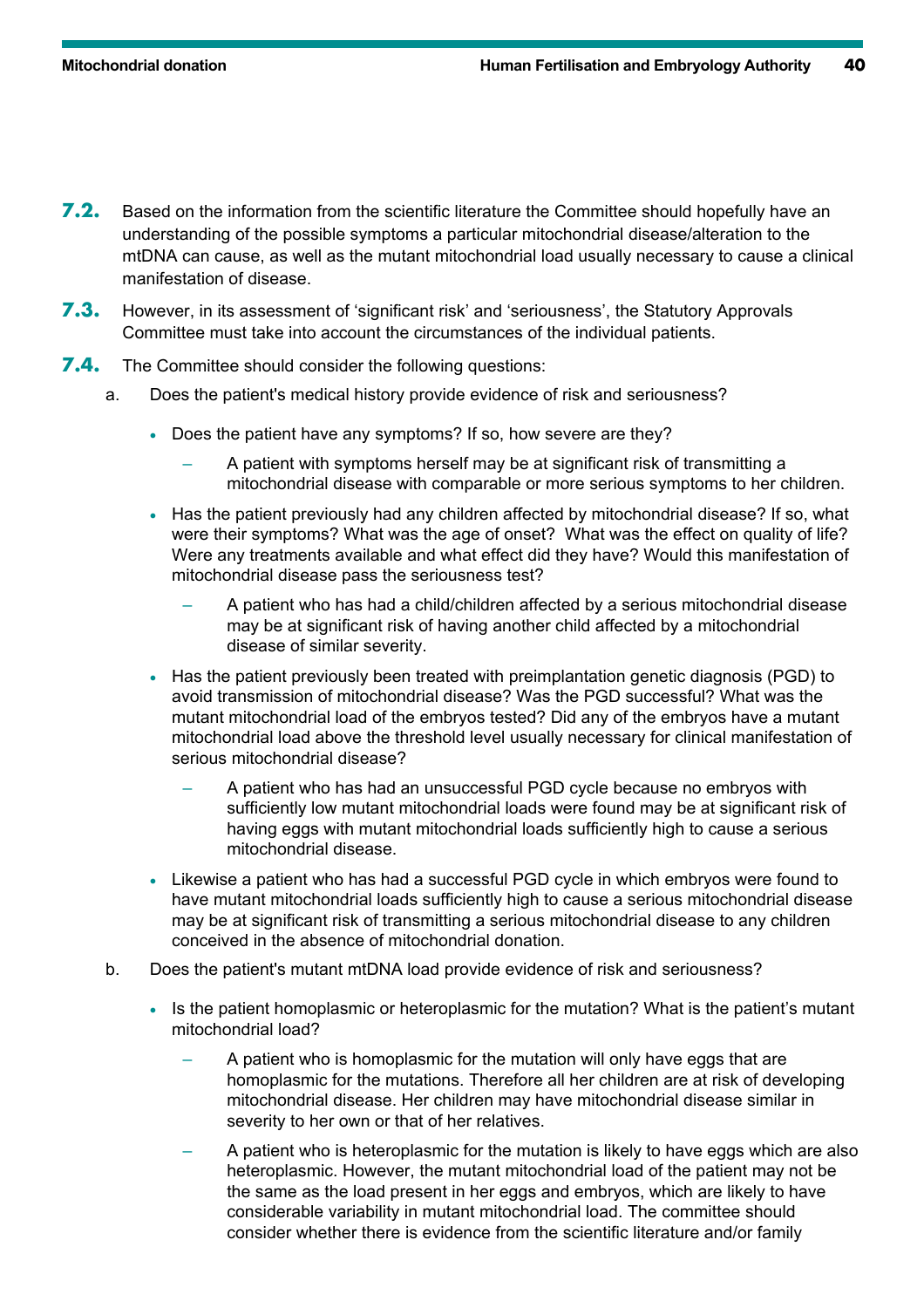medical history showing that women with comparable mutant mitochondrial load have had a severely affected child.

- c. Does the patient's family history provide evidence of risk and seriousness?
	- Does the patient have a family history of mitochondrial disease? How prevalent is mitochondrial disease in the family ie, which family members are/have been affected by mitochondrial disease? For each affected family member, how serious was their disease: what were the symptoms, what was the age of onset, what was the effect on quality of life, were any treatments available and effect did they had?
	- What were the mutant mitochondrial loads of affected family members with severe mitochondrial disease and what were the mutant mitochondrial loads of their mothers? Are the mutant mitochondrial loads of female family members who have had severely affected children comparable to the patient?
		- A patient with a family history of serious mitochondrial disease may be at significant risk of having a child with a similar severity of symptoms. This is especially the case if she has a comparable mutant mitochondrial load to that of her female relatives who have had an affected child.
	- For each family member, their symptoms, age of onset, effect on quality of life, their mutant mitochondrial load, if any treatment was available, what it was and what effect it had.

## **8. Decision-making**

**8.1.** The Statutory Approvals Committee will give reasons for the decisions it makes. The reasons will set out clearly the matters that the Statutory Approvals Committee took into account in deciding whether or not to grant approval to perform mitochondrial donation.

# **9. Publication of minutes**

- **9.1.** It is important for transparency that wherever possible documentation of the committee's decisionmaking process is published and available for public scrutiny. However it is vital that patient confidentiality is upheld.
- **9.2.** Some mitochondrial disease and genetic alterations to the mtDNA are very rare and as such it may be possible to identify a patient by some of the details recorded in the Statutory Approvals Committee minutes.
- **9.3.** The committee should weigh up these two competing principals when deciding whether or not its minutes should be made publicly available, and consider publishing redacted minutes to preserve patient confidentiality where necessary, stating this as the reason.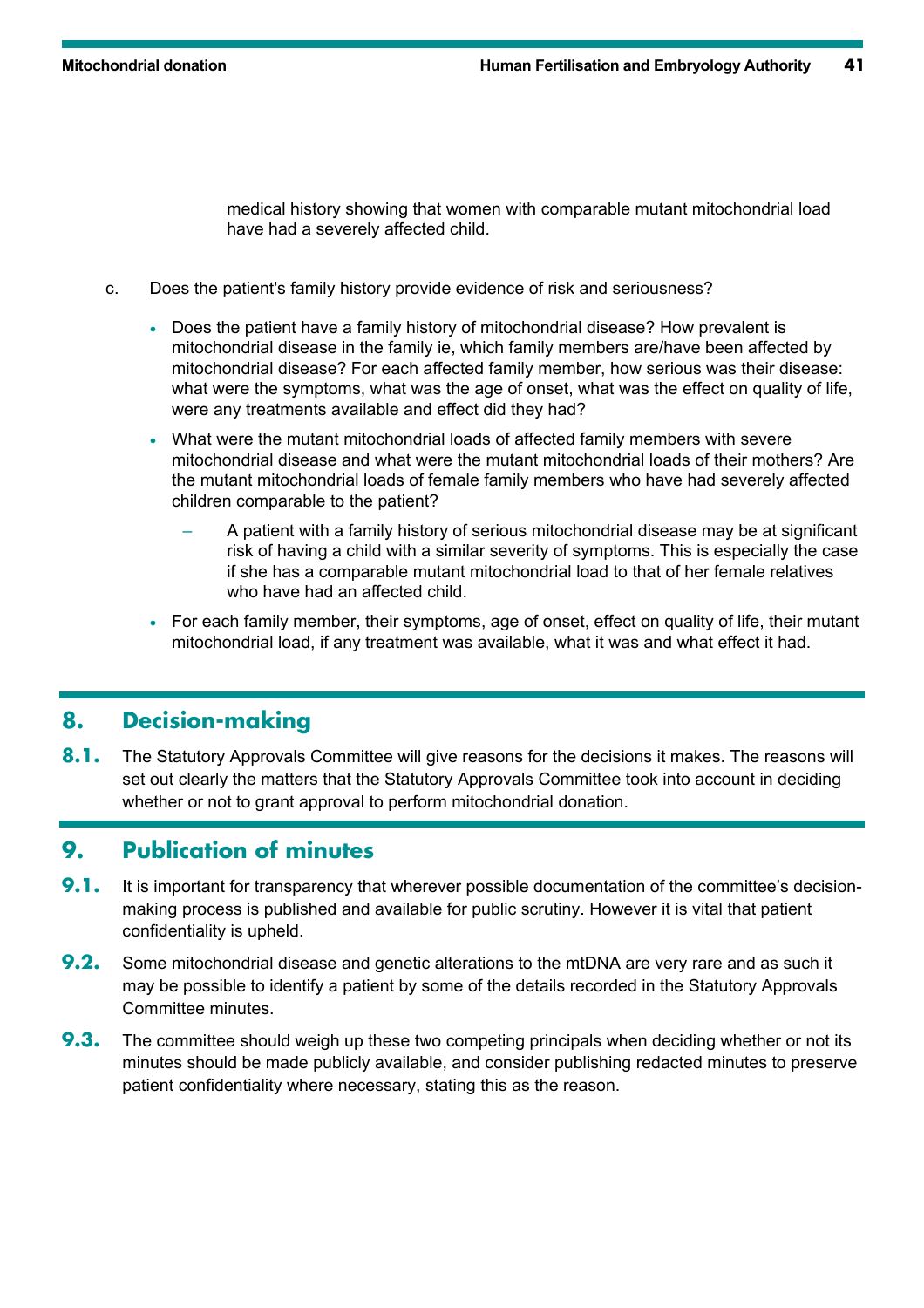# **Annex A: Regulations**

# **5. Permitted egg: circumstances**

The circumstances referred to in regulation 5(b) are that

- a) The Authority has issued a determination that
	- 1. there is a particular risk that any egg extracted from the ovaries of a woman named in the determination may have mitochondrial abnormalities caused by mitochondrial DNA and
	- 2. there is a significant risk that a person with those abnormalities will have or develop serious mitochondrial disease; and
- b) Egg B was extracted from the ovaries of the woman so named.

# **8. Permitted embryo: circumstances**

The circumstances referred to in regulation 8(b) are that

- a) The Authority has issued a determination that
	- i. there is a particular risk that any embryo which is created by the fertilisation of an egg extracted from the ovaries of a woman named in the determination may have mitochondrial abnormalities caused by mitochondrial DNA,
	- 3. and
	- ii. there is a significant risk that a person with those abnormalities will have or develop serious mitochondrial disease,
		- 4. and
- b) Embryo B was created by the fertilisation of an egg extracted from the ovaries of the woman so named.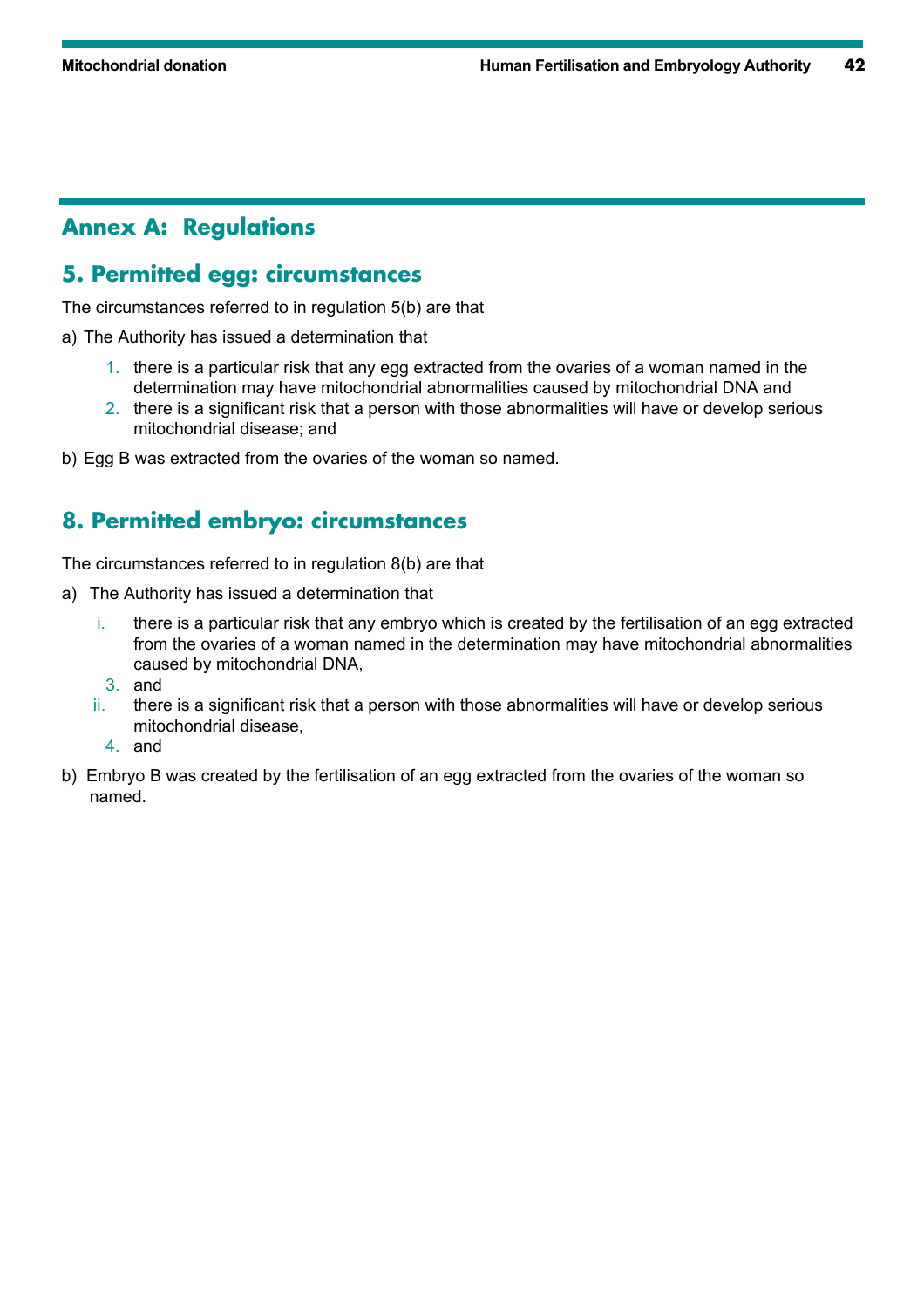# **Annex 4: Amended General Direction 0008 - Information to be submitted to the HFEA as part of the licensing process**

**Information to be submitted to the Human Fertilisation and Embryology Authority as part of the licensing process** 

**Ref: 0008 Version: 4** 

| These Directions are:                                  | <b>GENERAL DIRECTIONS</b>       |
|--------------------------------------------------------|---------------------------------|
| Sections of the Act providing for these<br>Directions: | Sections 12 (1) (g) and 19B (1) |
| These Directions come into force on:                   | 1 October 2009                  |
| These Directions remain in force:                      | Until revoked                   |
| This version issued on:                                | 29 October 2015                 |

#### **General requirement relating to all applications to the Authority**

- 1. Applications to the Authority relating to categories A-M must be made by completing and submitting the relevant on-line application, together with relevant supporting information detailed below, via the 'electronic portal' located on the Authority's website (www.hfea.gov.uk). An application fee (details of current fees payable are available on the Authority's website) must also be submitted.
- 2. Failure to submit a fully completed application form, pay the application fee or provide all the necessary information set out below will, in normal circumstances, result in the application not being considered until such times as these requirements have been satisfied.
- 3. Persons Responsible for centres which are licensed by the Authority to carry out licensed activities (treatment, storage, non-medical fertility services or research) must at all times have available the information set out in iv-xiv of paragraph 4 of this Direction and submit this information to the Authority when requested no later than 10 working days after the date of any written request.

#### **Information to be supplied with applications**

#### **A. Applications for a new (initial) treatment, storage and non-medical fertility services licence**

4. An application for a new licence authorising: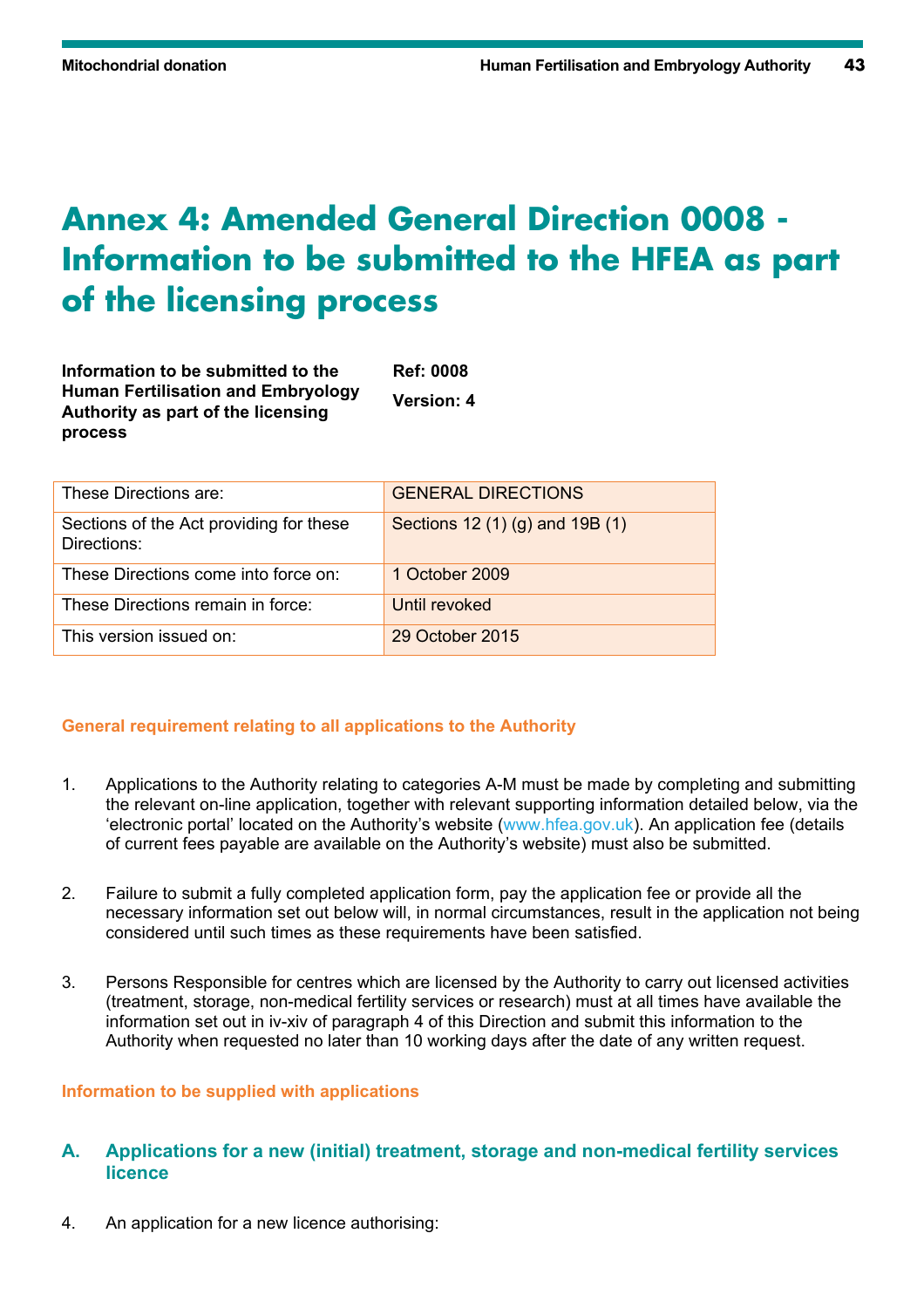- (a) activities in the course of providing treatment services; and/or
- (b) the storage of gametes, embryos or human admixed embryos; or
- (c) activities in the course of providing non-medical fertility services, must be accompanied by the information specified below:
- i. where the proposed Person Responsible is not the applicant, a written confirmation from the proposed Person Responsible that the application is made with his or her consent;
- ii. a current CV of the proposed Person Responsible listing academic and professional qualifications; work experience and registration details with the relevant professional body;
- iii. a current CV of the proposed Licence Holder listing academic and professional qualifications; work experience and registration details with the relevant professional body;
- iv. the Person Responsible Entry Programme ("PREP") certificate number confirming satisfactory completion of the PREP by the proposed Person Responsible;
- v. a floor plan of the premises to be referenced on the licence;
- vi. a suite of information documents to be provided to patients undergoing treatment at the centre once licensed;
- vii. a completed self-assessment questionnaire submitted via the electronic portal;
- viii. a copy of the centre's organisational chart clearly defining accountability and reporting relationships for named individuals;
- ix. evidence that staff are registered with a professional or statutory body and are appropriately qualified and trained in techniques relevant to their work, or are in a programme of supervised training;
- x. a copy of the centre's induction and training programme that ensures that staff have adequate knowledge of the scientific and ethical principles, together with the regulatory context, relevant to their work;
- xi. evidence that a robust quality management system is in place;
- xii. a statement that all the equipment and processes to be used in activities authorised by a licence, and in other activities carried out in the course of providing treatment services that do not require a licence, have been validated;
- xiii. a detailed list of the quality indicators, a schedule of the audit programme and the reporting arrangements established for all activities authorised by a licence, and other activities carried out in the course of providing treatment services that do not require a licence; and
- xiv. a copy of the centre's multiple birth minimisation strategy (where applicable).

#### **B. Applications to renew a treatment, storage or non-medical fertility services licence**

- 5. An application for the renewal of a licence authorising:
	- (a) activities in the course of providing treatment services; and/or
	- (b) the storage of gametes, embryos or human admixed embryos; or
	- (c) activities in the course of providing non-medical fertility services, must be accompanied by the information specified below: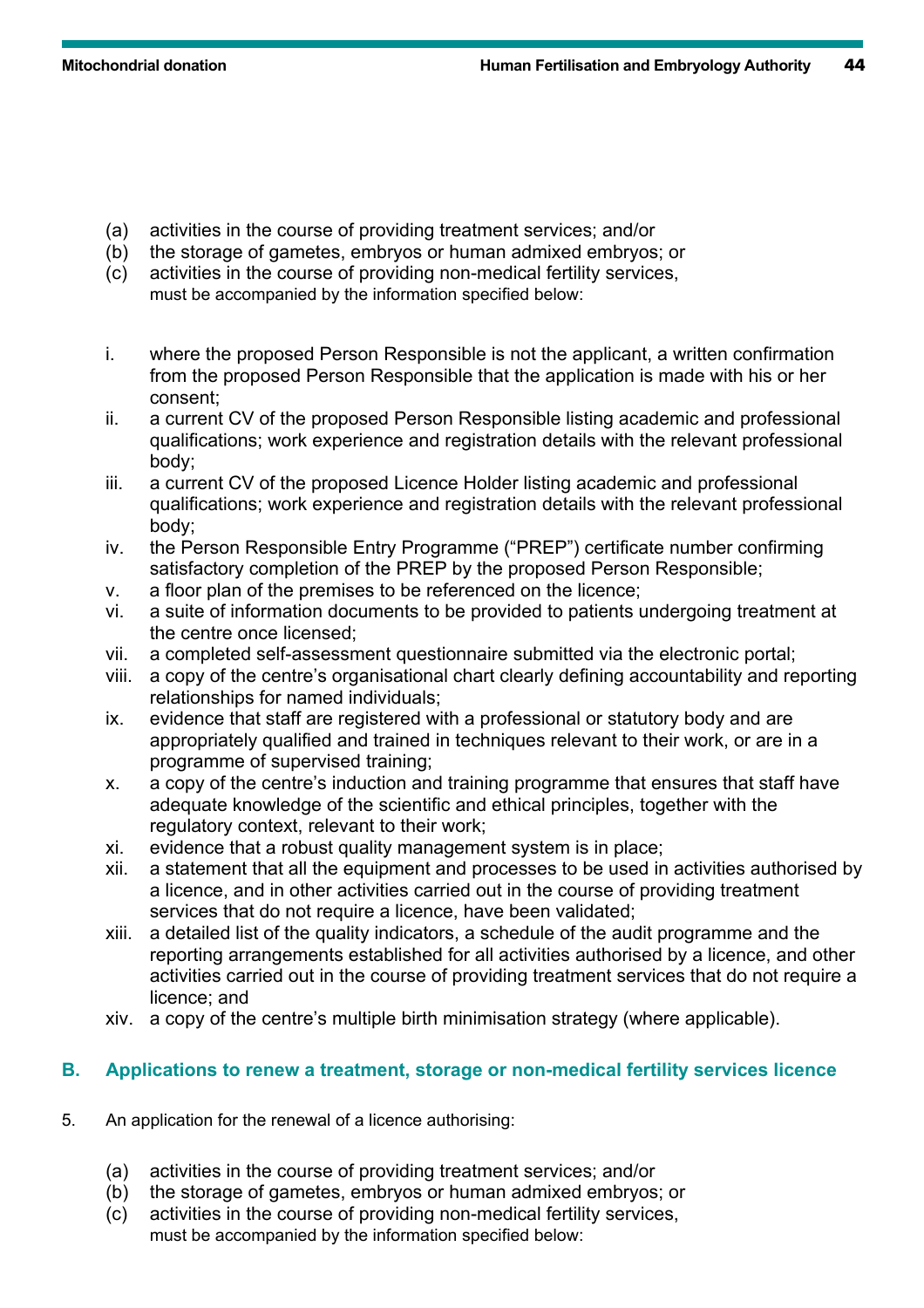- i. where the Person Responsible is not the applicant, a written confirmation from the Person Responsible that the application is made with his or her consent;
- ii. a completed self-assessment questionnaire; and
- iii. a suite of information documents to be provided to patients undergoing treatment at the centre (if different to those submitted with the original or previous renewal application).

#### **C. Applications to vary the activities authorised by a current treatment, storage or nonmedical services licence**

- 6. An application to vary the activities authorised by a current licence in the course of providing treatment services or non-medial fertility services must be accompanied by the information specified below:
	- i. copies of information provided to patients relating to the new activity;
	- ii. evidence that the process(es) and, where applicable, the equipment used in carrying out the new activity have been validated; and
	- iii. a schedule of the quality indicators, and reporting arrangements, established for this activity.
- 7. An application to vary a licence to allow mitochondrial donation through maternal spindle transfer (MST) or pronuclear transfer (PNT) must be accompanied by the information specified below:
	- i. copies of information provided to patients and donors relating to treatment involving mitochondrial donation and the benefits of participating in follow-up;
	- ii. information to demonstrate the competence of the embryologist(s) proposed to conduct the technique(s) being applied for, as follows:
		- a) a CV and references of the embryologist(s), to support their experience and knowledge
		- b) key performance indicator data relating to the proposed embryologist's/embryologists' experience in carrying out the technique(s) on human eggs or embryos as follows:
			- i) whether they have carried out the techniques in treatment, training or research
			- ii) **Embryo survival rates** must exceed 70%.
			- iii) **Blastocyst development rates** which must be no less than 50% of that observed in the control embryos at day 5. Where possible, controls should be age-matched to the karyoplast donor.
			- iv) **Rates of carryover of mtDNA** should not on average exceed 2% and no greater than 10% per embryo.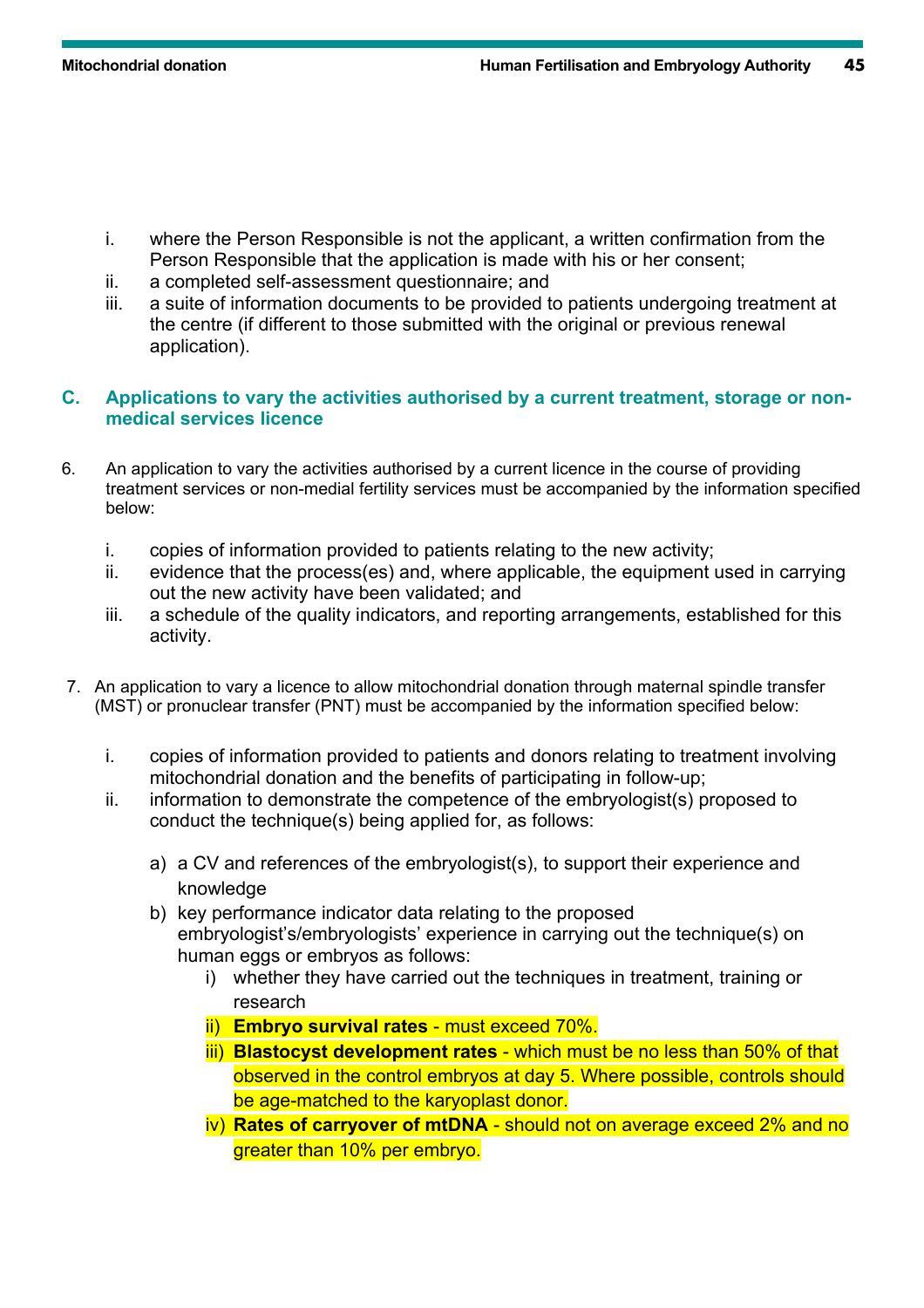- c) any other information that may demonstrate competence (such as their experience of performing micro-manipulation on human or animal (eg, mice) eggs or embryos)
- iii. evidence that the equipment, and process(es) where applicable, used in carrying out the new technique(s) has been validated;
- iv. a schedule of the quality indicators, and reporting arrangements, established for the new treatments; and
- v. procedures for the follow-up of children born as result of mitochondrial donation, including the arrangements the centre has in place with a mitochondrial disease expert centre.

An application to add or vary the name of the embryologist(s) practising MST or PNT need only include section 7ii) (a-c).

#### **D. Application to carry out a licensed activity using a 'novel' process**

- 8. Where centres want to carry out a licensed activity using a process that has not been authorised by the Authority, an application must be accompanied by the information specified below:
	- i. copies of information provided to patients relating to the new activity;
	- ii. evidence that the process and, where applicable, the equipment used in carrying out the new activity have been validated; and
	- iii. a schedule of the quality indicators, and reporting arrangements, established for this process.

#### **E. Applications for a new (initial) research licence**

- 9. An application for a new licence authorising activities for a research project must be accompanied by the information specified below:
	- i. where the proposed Person Responsible is not the applicant, a written confirmation from the proposed Person Responsible that the application is made with his or her consent;
	- ii. the PR Entry Programme ("PREP") certificate number confirming satisfactory completion of the PREP (for Person Responsible appointed after 1 October 2009);
	- iii. a floor plan of the premises to be specified on the licence;
	- iv. copies of all information provided to patients and/or donors relating to the proposed research project;
	- v. copies of the consent forms to be used to authorise the use of gametes, embryos or human cells in the research project;
	- vi. evidence of ethics approval of the research project from a properly constituted research ethics committee; and
	- vii. a completed self-assessment questionnaire.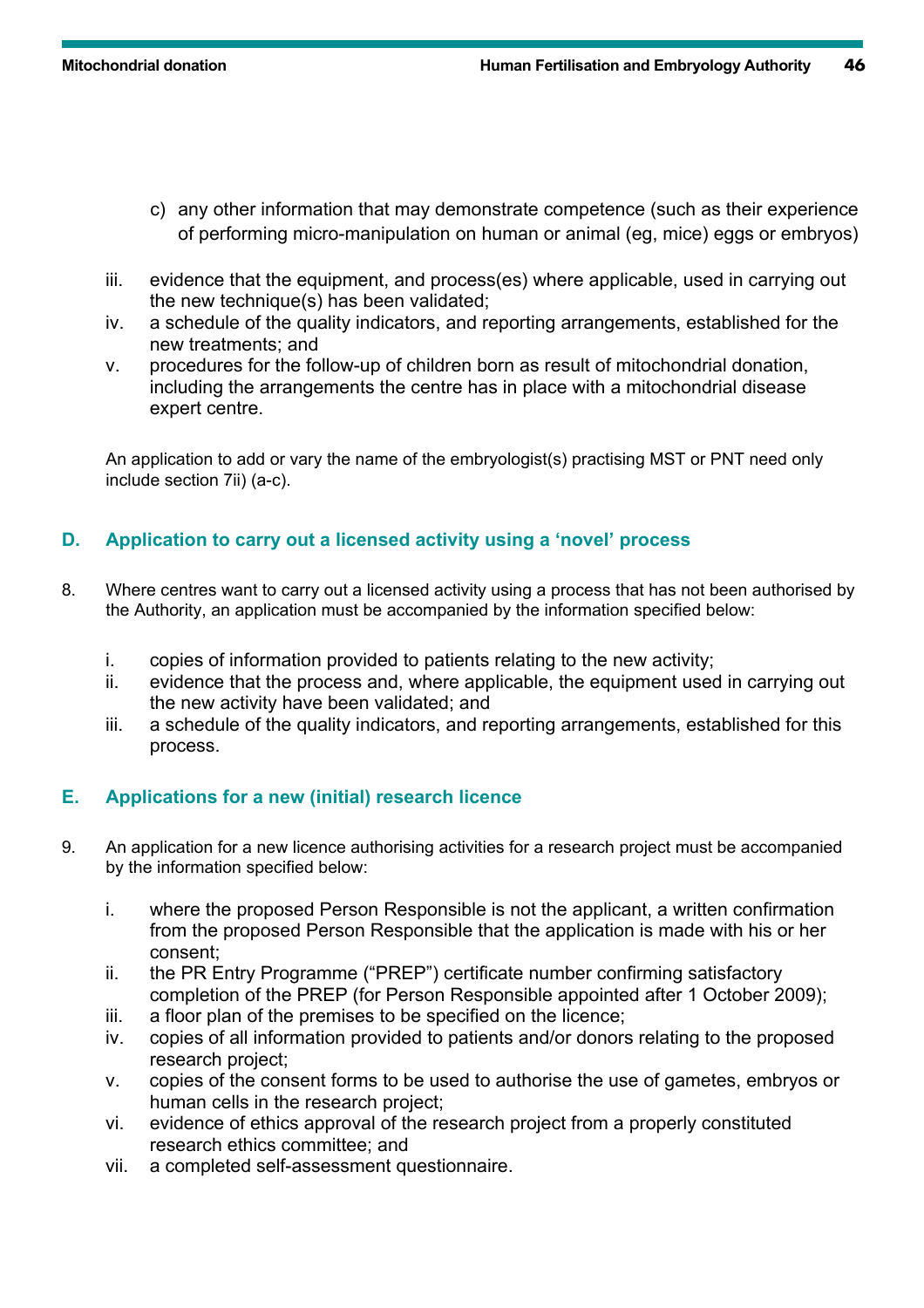- 10. For applications for a new licence authorising activities in connection with the derivation from embryos of stem cells that are intended for human application, the following additional information must be submitted with the application:
	- i. evidence that the proposed Person Responsible possesses a diploma, certificate or other evidence of formal qualifications in the field of medical or biological sciences, awarded on completion of a university course of study, or other course of study recognised in the United Kingdom as equivalent and has at least two years' practical experience which is directly relevant to the activity to be authorised by the licence; and
	- ii. evidence that the centre has, or is obtaining, a licence from the Human Tissue Authority.

#### **F. Applications to renew a research licence**

- 11. An application for the renewal of a licence authorising activities for a research project must be accompanied by the information specified below:
	- i. a completed self-assessment questionnaire;
	- ii. evidence of ethics approval of the research project from a properly constituted research ethics committee;
	- iii. copies of all information provided to patients and/or donors relating to the proposed research project (if different to those submitted with the original or previous renewal application); and
	- iv. copies of the consent forms to be used to authorise use of gametes, embryos or human cells in the research project (if different to those submitted with the original or previous renewal application).
- 12. For applications to renew a licence authorising activities in connection with the derivation from embryos of stem cells that are intended for human application, the following additional information must be submitted with the application:
	- i. evidence that the centre has a licence from the Human Tissue Authority.

#### **G. Applications to vary a research licence to vary the purposes for which the research is licensed**

- 13. An application to vary a research licence to vary the purposes for which the current research is licensed must be accompanied by the information specified below:
	- i. evidence of ethics approval of the research project from a properly constituted research ethics committee;
	- ii. copies of all information provided to patients and/or donors relating to the proposed research project (if different to those submitted with the original or previous renewal application); and
	- iii. copies of the consent forms to be used to authorise use of gametes, embryos or human cells in the research project (if different to those submitted with the original or previous renewal application).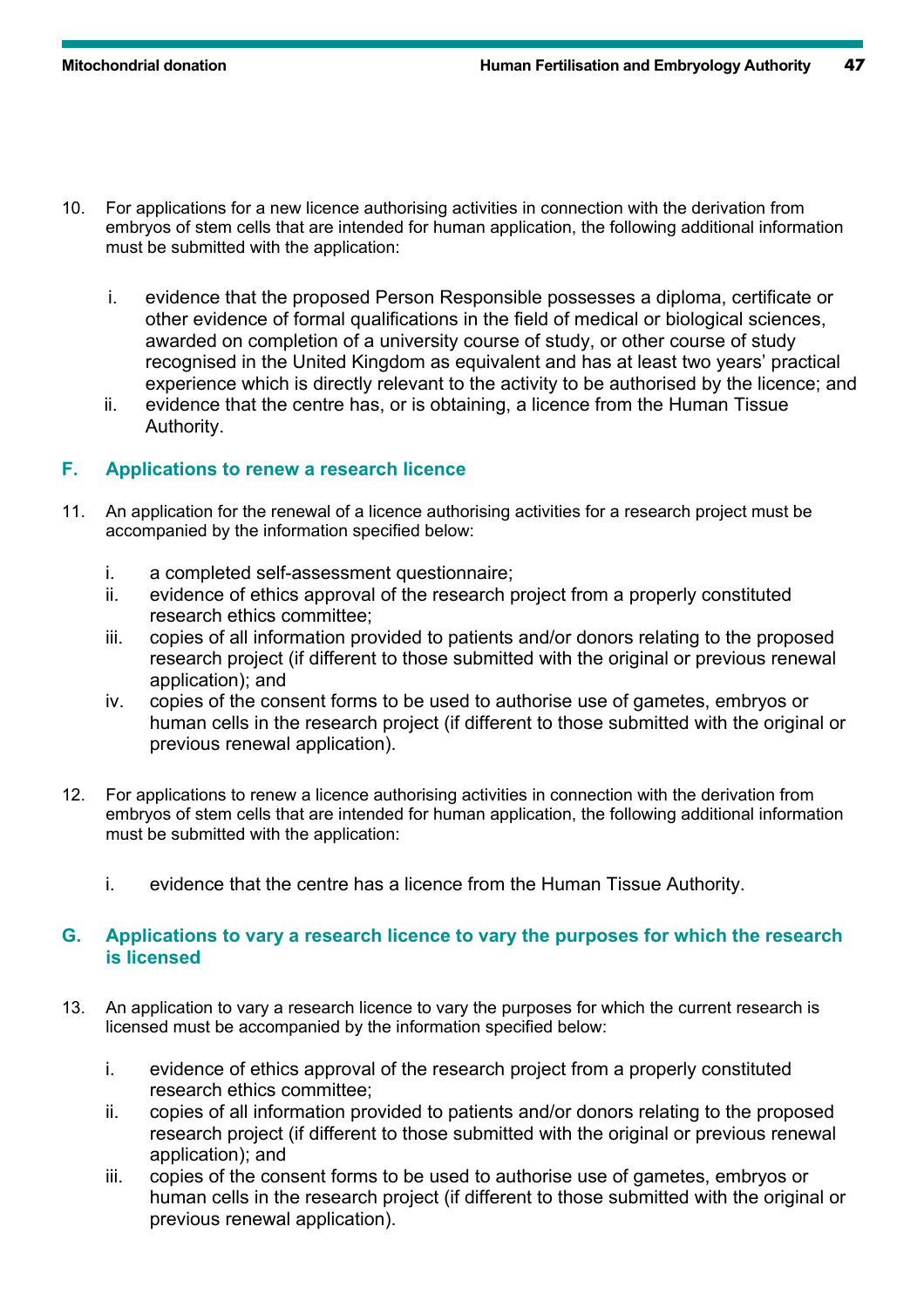#### **H. Applications to vary a licence to either relocate to new premises or change existing premises**

- 14. An application to vary a licence to either relocate to new premises not authorised by a current licence for the conduct of licensed activities (treatment, storage, research and non-medical fertility services) or to alter premises authorised by a current licence for the conduct of licensed activities (treatment, storage, research and non-medical fertility services) must be accompanied by the information specified below:
	- i. where the Person Responsible is not the applicant, a written confirmation from the Person Responsible that the application is made with his or her consent;
	- ii. a floor plan of the premises to be referenced on the licence, and;
	- iii. confirmation that any re-commissioned equipment has been tested and validated.

#### **I. Applications to change the Person Responsible or the Licence Holder**

- 15. An application to change the Person Responsible or the Licence Holder of a licence authorising licensed activities (treatment, storage, research and non-medical fertility services) must be accompanied by the information specified below:
	- i. a current CV of the proposed Person Responsible listing academic and professional qualifications; work experience and registration details with the relevant professional body;
	- ii. a current CV of the proposed Licence Holder listing academic and professional qualifications; work experience and registration details with the relevant professional body; and
	- iii. the PR Entry Programme ("PREP") certificate number confirming satisfactory completion of the PREP (applications for a change of PR only).

#### **J. Applications to authorise pre-implantation genetic diagnosis**

16. An application to authorise pre-implantation genetic diagnosis (PGD) for a condition which has not previously been authorised by the Authority is subject to an application as per paragraph 1.

#### **K. Applications to authorise human leukocyte antigen tissue typing**

- 17. An application to authorise human leukocyte antigen (HLA) tissue typing, in isolation or in conjunction with PGD must be accompanied by the information specified below:
	- i. a copy of a signed letter of support from a clinician responsible for the care of the sibling child providing information on the:
		- (a) degree of suffering associated with the disease of the affected sibling,
		- (b) speed of degeneration in progressive disorders,
		- (c) prognosis for the affected sibling in relation to all treatment options available,
		- (d) availability of alternative sources of tissue for the treatment of the affected sibling, now and in the future, and
		- (e) availability of effective therapy for the affected sibling now and in the future.